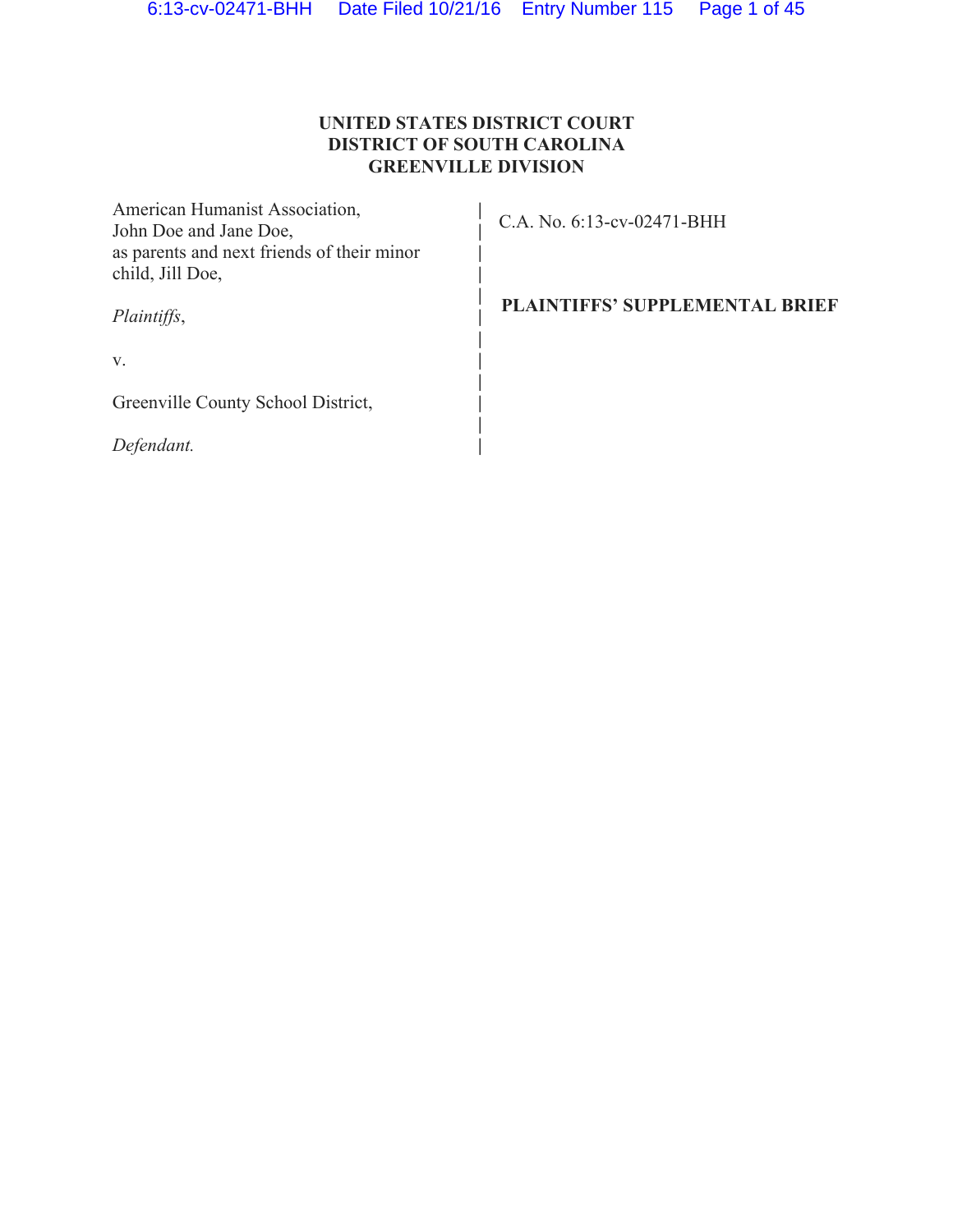# **TABLE OF CONTENTS**

| I.   |                                                                                                                                               |     |
|------|-----------------------------------------------------------------------------------------------------------------------------------------------|-----|
|      |                                                                                                                                               |     |
|      |                                                                                                                                               |     |
|      |                                                                                                                                               |     |
| II.  |                                                                                                                                               |     |
|      | 1.                                                                                                                                            |     |
|      | 2.                                                                                                                                            |     |
|      |                                                                                                                                               |     |
| III. | This Court should amend its prior judgment on the prospective prayer claim10                                                                  |     |
|      |                                                                                                                                               |     |
|      |                                                                                                                                               |     |
|      | C. This Court's previous decision produces an unwieldy result foreclosed                                                                      |     |
|      | D. There is no secular purpose in permitting graduation prayers16                                                                             |     |
|      | E. The Prayer Policy has the unconstitutional effect of endorsing religion19                                                                  |     |
|      | GCSD's minor modifications do not eliminate school<br>1.                                                                                      |     |
|      | 2.<br>Establishment Clause<br>would be a mockery if<br>The<br>unconstitutional activities could be carried on merely because                  |     |
|      | Contrary to this Court's previous decision, prohibiting prayers<br>3.<br>in public school graduations does not violate the Free Speech        | .23 |
|      | 4. This Court should not rely on <i>Adler</i> because it defies <i>Santa Fe</i> ,<br>is plainly distinguishable, and utterly lacks persuasion | .24 |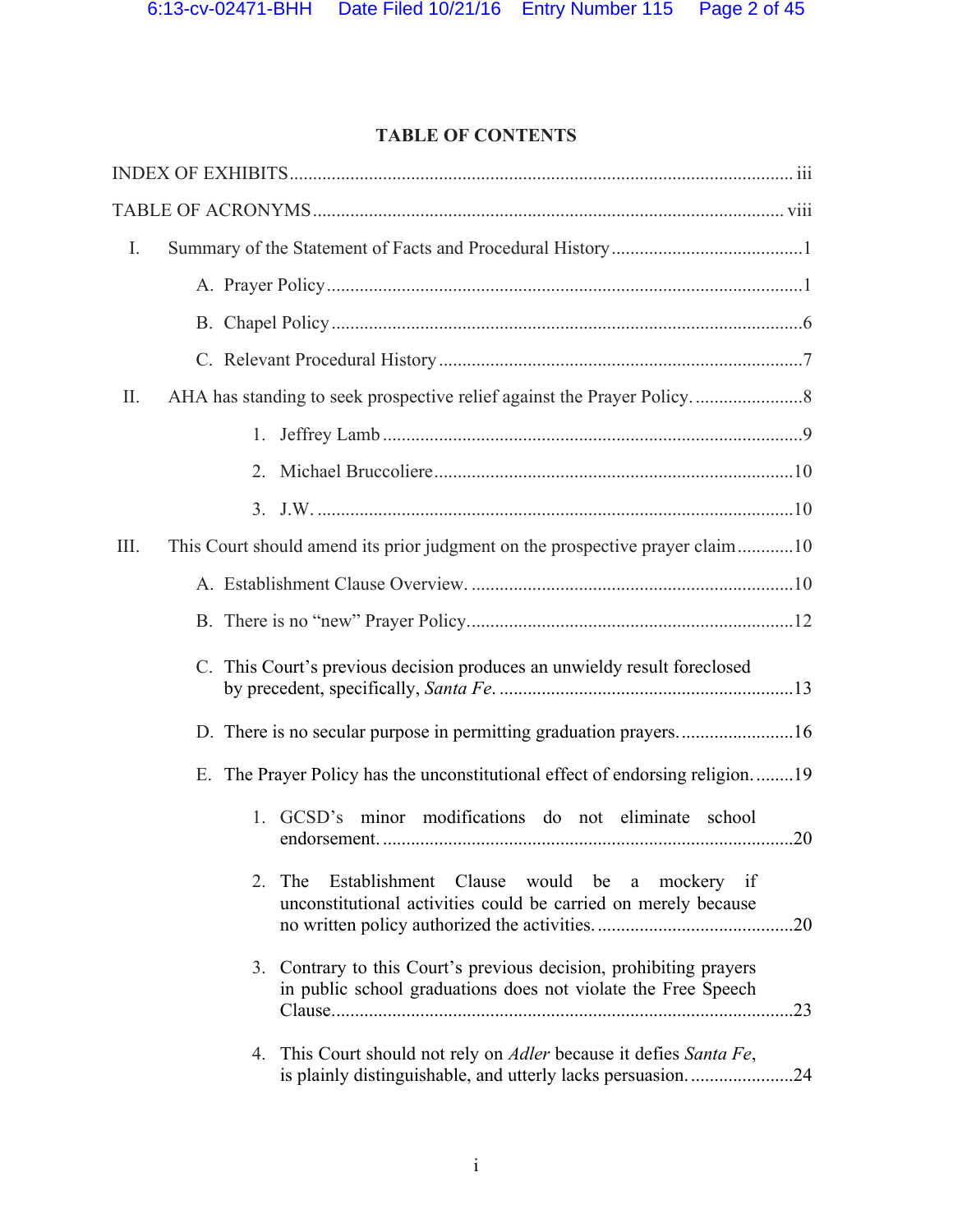| 5. GCSD's award of power to students to deliver graduation<br>prayers is unconstitutional regardless of the "ratio" of prayers                                                                                  | .26 |
|-----------------------------------------------------------------------------------------------------------------------------------------------------------------------------------------------------------------|-----|
|                                                                                                                                                                                                                 | .28 |
| G. GCSD's Prayer Policy fails the Coercion Test because it requires<br>religious minorities to make the difficult decision between being<br>exposed to prayer and alienating themselves from the most important | 29  |
| IV.<br>The Does are entitled to nominal damages because GCSD violated the<br>Establishment Clause by holding an elementary school graduation ceremony                                                           |     |
| A. The practice has the unconstitutional effect of endorsing Christianity31                                                                                                                                     |     |
| B. Forcing non-Christian students to alienate themselves from the most<br>important school event to avoid a proselytizing Christian environment                                                                 | .34 |
|                                                                                                                                                                                                                 | .35 |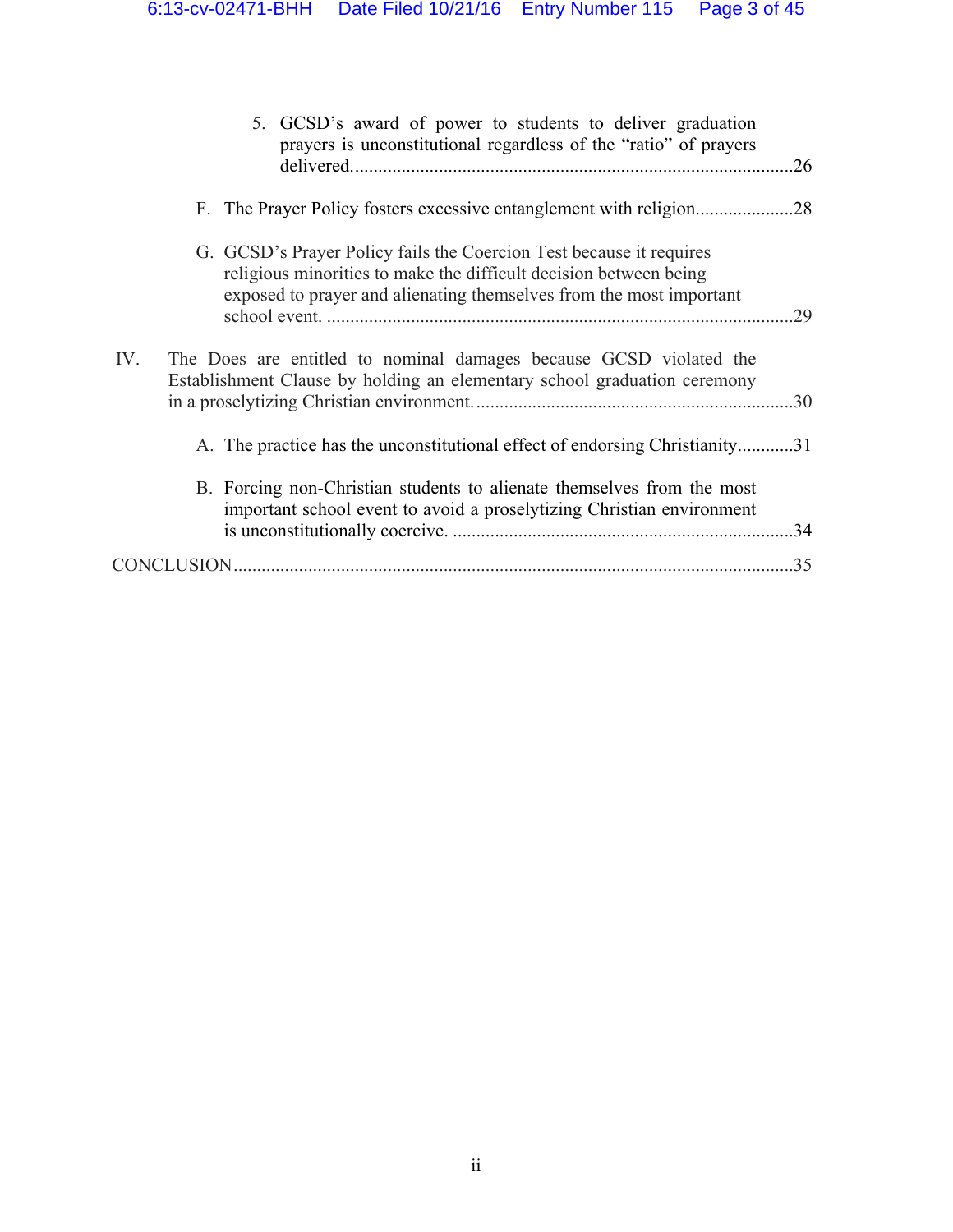### **INDEX OF EXHIBITS**

### **Previously Submitted Exhibits**

Jill Doe Declaration ("Jill Decl.") (Doc. 61-12)

John Doe Declaration ("John Decl.") (Doc. 61-13)

Jane Doe Declaration ("Jane Decl.") (Doc. 61-14)

Defendant's Answers to AHA's Interrogatories ("D. Ans. AHA Int.")

Defendant's Answers to Plaintiffs' First Requests for Admissions ("D. Ans. RFA")

Defendant's Answers to Plaintiffs' Revised RFAs ("D. Ans. Rev. RFA")

Defendant's Answers to Doe Interrogatories ("D. Ans. Doe Int.")

Defendant's Responses to Does' Requests for Document Production ("DEFS" followed by Bates number) (redacted names of minors)

Affidavit of Jennifer Gibson ("Gibson Aff.") (Doc.17-1)

- Exhibit A: (Doc. 17-2 at  $1-8$ )
- Exhibit B: (Doc.  $17-2$  at  $9-10$ )
- Exhibit C: (Doc. 17-2 at  $11-17$ )
- Exhibit D: (Doc. 17-2 at 18-19; Doc. 17-3 at 1-4; Doc. 17-4 at 1-5; Doc. 17-5 at 1-6)
- Exhibit E: (Doc. 17-5 at  $7-8$ )
- Exhibit F: (Doc. 17-5 at  $9-10$ )

Exhibit A: MVES Graduation Programs, 2007, 2009, 2011, 2013 from Defendant's Responses to Does' Requests for Document Production

Exhibit B-1: Woodmont High School, 2007 Newsletter Printout / Screenshot graduation prayer

Exhibit B-2: Washington Center Screen Shots 2008- 2013 graduation prayers

Exhibit B-4: Hillcrest High School 2013 Graduation Photos, *The Patch* Screenshots

Exhibit B-5: Wade Hampton High School 2013 Graduation Photos, *The Patch* Screenshots

Exhibit B-6: Woodmont High School 2005 Newsletter, graduation prayer, download

Exhibit B-7: J.L. Mann Newsletter / Graduation Instructions May 2009, download

Exhibit B-8: Eastside High School 2008 Graduation Reminders, download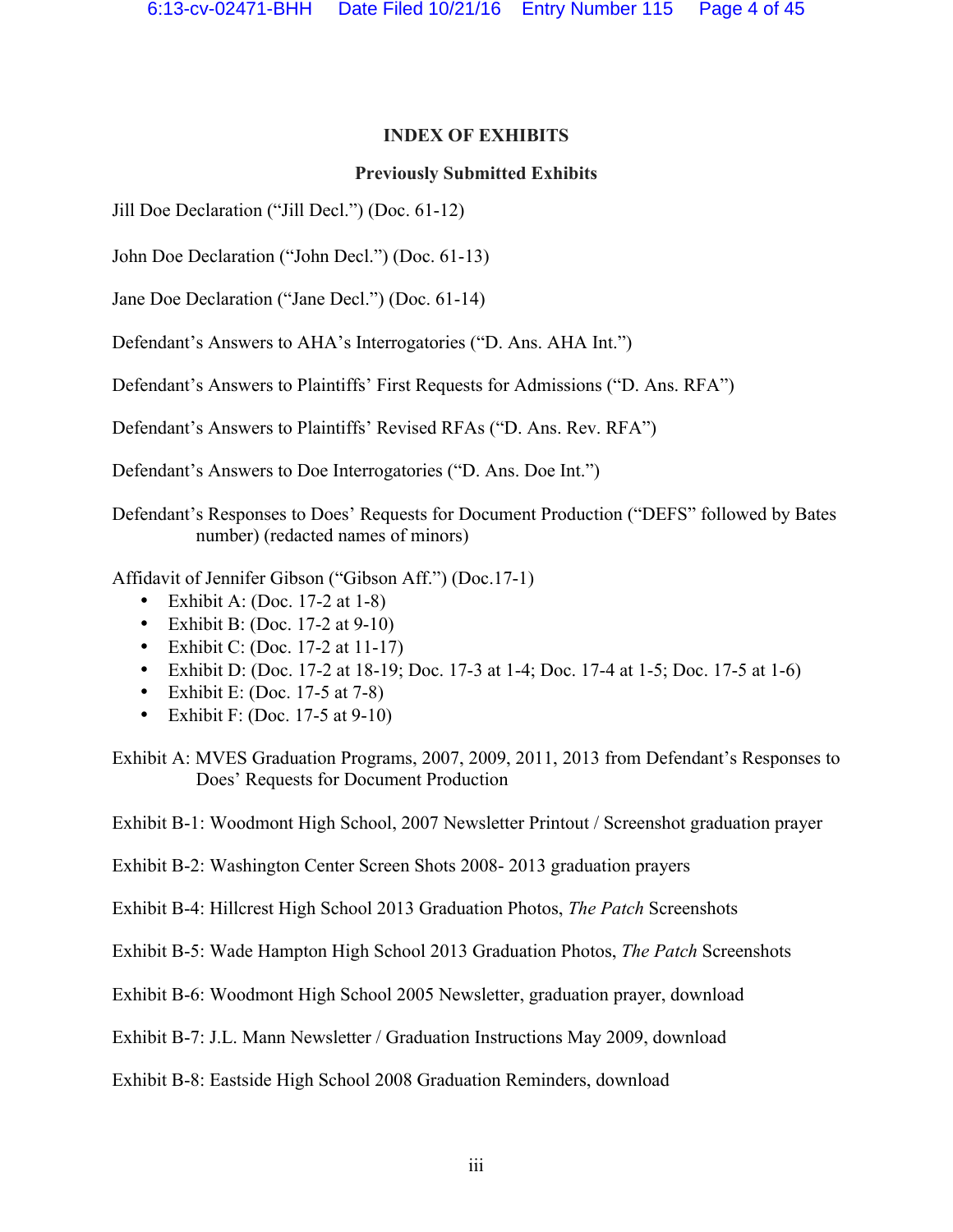Exhibit C-1 and C-2: Photos of Doormats in Turner Chapel, taken on April 16, 2014

Exhibit C-3: Photo of Stained Glass Window #1 (Jesus' Birth) taken on April 16, 2014

Exhibit C-4: Photo of Stained Glass Window #2 (Jesus Preaching) taken on April 16, 2014

Exhibit C-5: Photo of Stained Glass Window #3 (Jesus and Peter) taken on April 16, 2014

Exhibit C-6: Photo of Stained Glass Window #4 (Jesus and Children) taken on April 16, 2014

Exhibit C-7: Photo of Stained Glass Window #5 (Jesus and Gethsemane) taken on April 16, 2014

Exhibit C-8: Photo of Stained Glass Window #6 (Jesus Crucifixion) taken on April 16, 2014

Exhibit C-9: Photo of Stained Glass Window #7 (Jesus Last Supper) taken on April 16, 2014

Exhibit C-10: Photo of Stained Glass Window #8 (Jesus Resurrection) taken on April 16, 2014

Exhibit C-11: Photos of Stained Glass Windows in Turner Chapel taken on April 16, 2014

Exhibit C-12 and C-13: Photos of Hayes Ministry Center, taken on April 16, 2014

Exhibit C-14: Photos of Donnan Administration Building, taken on April 16, 2014

Exhibit C-15: Photos of Todd Prayer Chapel, taken on April 16, 2014

Exhibit C-16 and C-17: Photos of Craft/Hemphill Center, taken on April 16, 2014

Exhibit C-18: Photos of Averyt/Wood Learning Center, taken on April 16, 2014

Exhibit C-19: Photos of Todd Dining Hall, taken on April 16, 2014

Exhibit C-20 and C-21: Photos of *The Great Commission: The World, The Word, and the Rock Sculpture,* taken on April 16, 2014

Exhibit C-22: Photos of the Bell Tower at NGU*,* taken on April 16, 2014

Exhibit C-23: Photos of the *Gethsemane* sculpture (between Donnan Administrative Building and Turner Chapel) taken on April 16, 2014

Exhibit C-24: Photos of the *Fisher of Men* sculpture (between Bell Tower and Turner Chapel) taken on April 16, 2014

Exhibit C-25: Photos of the *Divine Servant* sculpture taken on April 16, 2014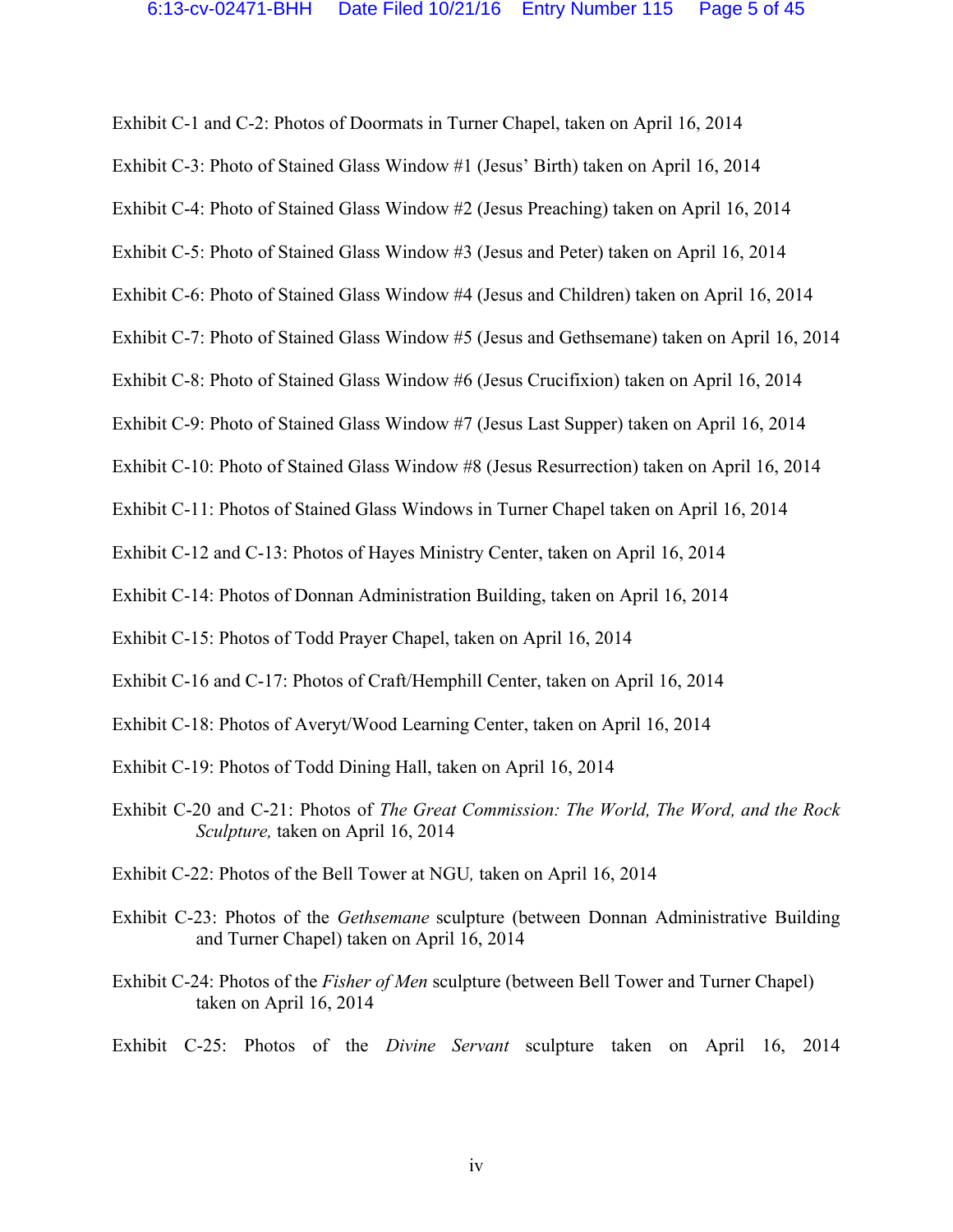- Exhibit C-26 and C-27: Photos of view driving up Donnan Blvd. to Turner Chapel, taken on April 16, 2014
- Exhibit C-28: Photo of view of Hayes Ministry Center from parking lot near Turner Chapel, taken on April 16, 2014
- Exhibit C-29: Photos of signs at parking lot near Turner Chapel, taken on April 16, 2014
- Exhibit C-30: Photos from parking lot near Turner Chapel, taken on April 16, 2014
- Exhibit C-31: Photos entering NGU from Highway 253, taken on April 16, 2014
- Exhibit C-32: Photos of NGU entrance at Blackwell / Taylor Road and Highway 414 intersection, taken on April 16, 2014
- Exhibit C-33: Photos of first NGU entrance at Highway 414, taken on April 16, 2014
- Exhibit C-34 and C-35: Photos of NGU entrance to Turner Chapel, taken on April 16, 2014
- Exhibit C-36: Photos of NGU Athletic Complex Entrance, taken on April 16, 2014
- Exhibit C-37: Screenshot of NGU main entrance taken on May 14, 2014
- Exhibit D-1: Hillcrest 2012 Senior Information for Hillcrest High School Graduation, GCSD website
- Exhibit D-2: Southside High Class of 2014 Graduation Handout, GCSD website
- Exhibit D-3: 2014 Graduation Schedule at Bon Secours ("BiLo Center"), GCSD website
- Exhibit E: NGU Map, download from NGU website
- Exhibit F-1: Google Map Printout from MVES to NGU
- Exhibit F-2: Google Map Aerial view of MVES to NGU
- Exhibit F-3 through F-6: Google Map aerial view of directions to Turner Chapel
- Exhibit F-7 through F-22: Google Map street view of directions to Turner Chapel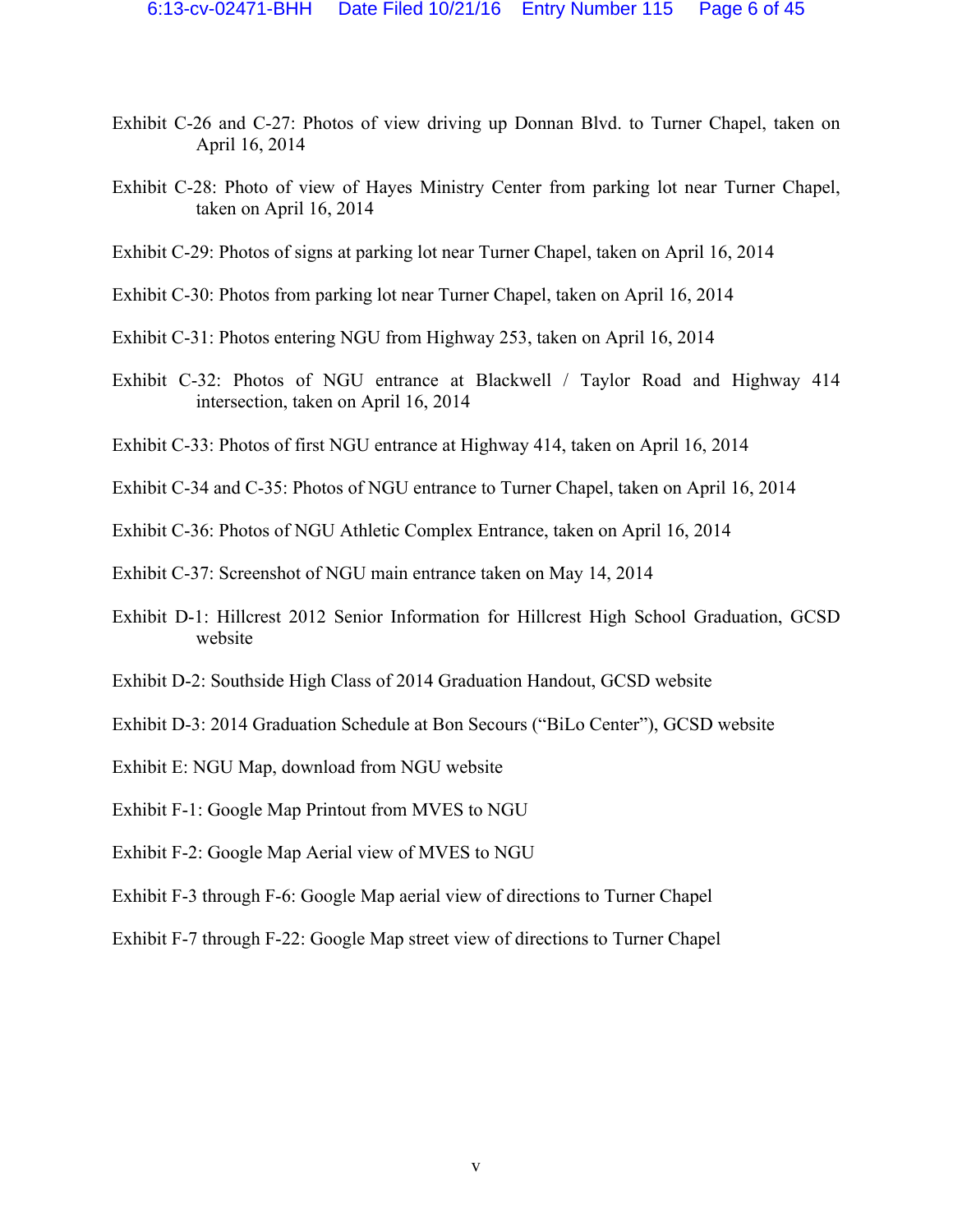## **Supplemental Exhibits**

Roy Speckhardt Declaration ("Speckhardt Decl.")

• Exhibit A: AHA Membership Summary – GCSD

Jeffrey Lamb Declaration ("Lamb Decl.")

- Exhibit A: 2015 Wade Hampton High School graduation program
- Exhibit B: 2016 Wade Hampton High School graduation program

Michael Bruccoliere Declaration ("Bruccoliere Decl.")

• Exhibit A: 2013 Greenville High School graduation program

Andrew Irwin Declaration ("Irwin Decl.")

- Exhibit A: 2013 Greenville High School graduation program
- Exhibit B: 2016 Greenville High School graduation program

Doneta Pernak Declaration ("Pernak Decl.")

- Exhibit A: 2013 Greer High School graduation program
- Exhibit B: 2016 Greer High School graduation program
- Exhibit C: "Christmas 2012" Concert (Taylors Topcat Chorus & MVES)

Elisa Willis Declaration ("Willis Decl.")

• Exhibit A: 2013 – 2015 Mauldin High School graduation programs

Arthur Street Declaration ("Street Decl.")

• Exhibit A: Released-Time Christian Education handout

James Childress Declaration ("Childress Decl.")

Teresa Bowen Declaration ("Bowen Decl.")

Exhibit G: 2014 & 2015 Bell's Crossing Elementary Fifth Grade Awards Day programs

Exhibit H-1: 2013 Brashier Middle College Charter High School graduation materials

Exhibit H-2: 2014 Brashier Middle College Charter High School graduation materials

Exhibit H-3: 2015 Brashier Middle College Charter High School graduation materials

Exhibit I-1: 2014 Berea High graduation program

Exhibit I-2: 2015 Berea High graduation program

Exhibit I-3: 2016 Berea High graduation program

Exhibit J-1: 2015 Blue Ridge High School graduation program

Exhibit J-2: 2016 Blue Ridge High School graduation program

Exhibit K-1: 2014 Carolina High graduation program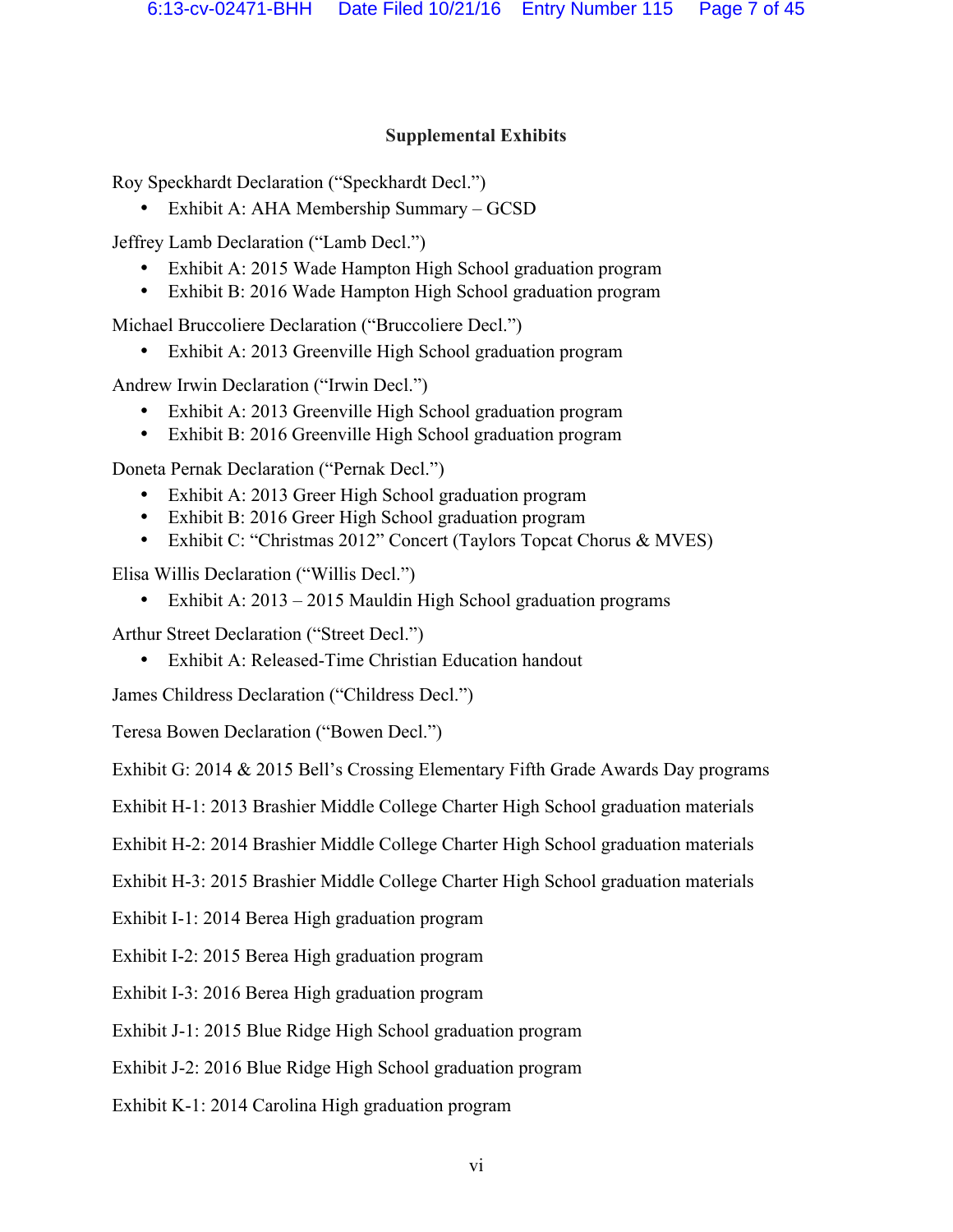- Exhibit K-2: 2015 Carolina High graduation program
- Exhibit K-3: 2016 Carolina High graduation program
- Exhibit L-1: 2014 J.L. Mann High graduation program
- Exhibit L-2: 2015 J.L. Mann High graduation program
- Exhibit L-3: 2016 J.L. Mann High graduation program
- Exhibit M-1: 2014 Travelers Rest High School graduation program
- Exhibit M-2: 2015 Travelers Rest High School graduation program
- Exhibit M-3: 2016 Travelers Rest High School graduation program
- Exhibit N-1: 2014 Woodmont High School graduation program
- Exhibit N-2: 2015 Woodmont High School graduation program
- Exhibit N-3: 2016 Woodmont High School graduation program
- Exhibit O: 2014 Riverside High School graduation program
- Exhibit P-1: 2012 NGU Marching Band Exhibition information from NGU and GCSD websites
- Exhibit P-2: 2013 NGU Marching Band Exhibition information from NGU and GCSD websites
- Exhibit P-3: 2014 NGU Marching Band Exhibition information from NGU and GCSD websites
- Exhibit P-4: 2015 NGU Marching Band Exhibition information from NGU and GCSD websites
- Exhibit P-5: 2015 NGU Marching Band Handbook
- Exhibit Q: 2015 Greenville High School graduation program
- Exhibit R: Elmbrook Auditorium photos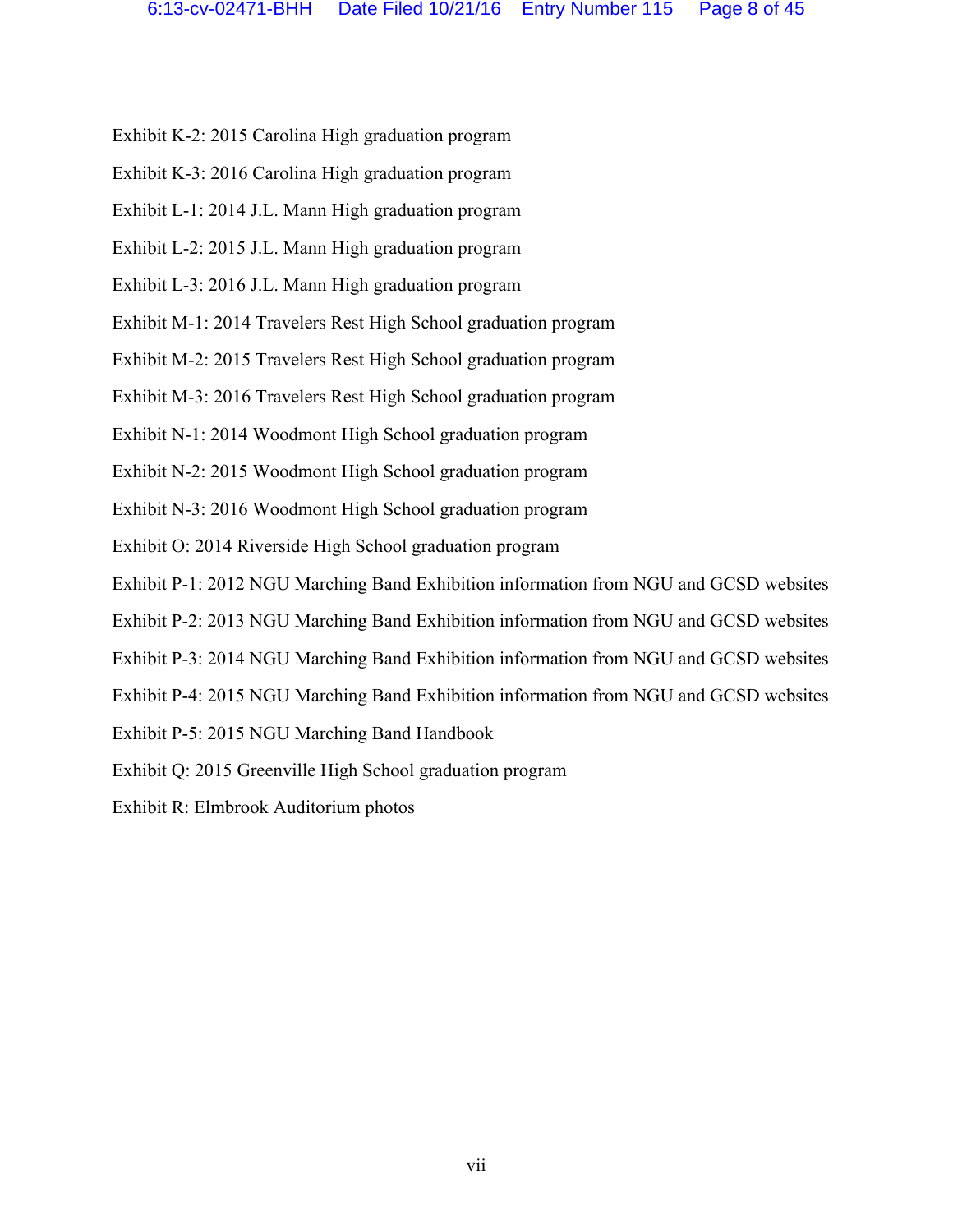#### **TABLE OF ACRONYMS**

American Humanist Association ("AHA")

Brashier Middle College Charter High School ("BMCCHS")

Blue Ridge High School ("BRHS")

Blue Ridge Middle School ("BRMS")

East North Street Academy ("ENSA")

Greenville County School District ("GCSD")

Greenville High School ("GHS")

Mountain View Elementary School ("MVES")

Northern Greenville University ("NGU")

Riverside High School ("RHS")

Travelers Rest High School ("TRHS")

Woodmont High School ("WHS")

Wade Hampton High School ("WHHS")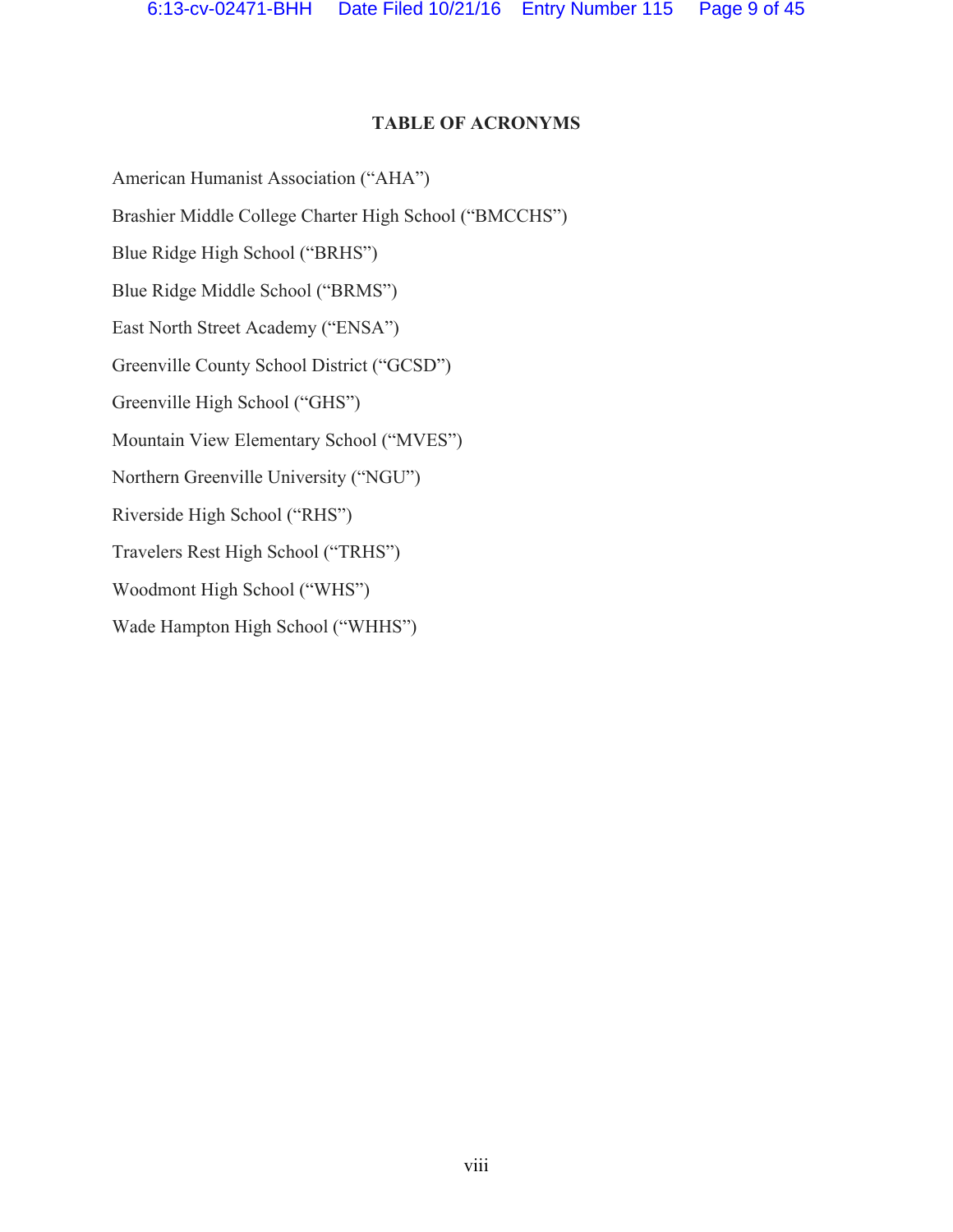The Fourth Circuit instructed this Court to address the following issues:

1. Does AHA have associational standing to challenge the Prayer Policy?

2. "If AHA continues to have a live claim, the court should also consider whether its prior judgment on the prospective prayer claim should be amended in any respect."

3. Does the Chapel Policy violate the Establishment Clause?

## **I. Summary of the Statement of Facts and Procedural History** 1

Plaintiffs, AHA, Jane, Jill, and John Doe, challenge two practices of Defendant Greenville County School District ("GCSD"): (1) GCSD's longstanding practice of including prayer in graduation ceremonies to captive audiences ("Prayer Policy"); and (2) GCSD's practice of holding elementary school graduations and other school events in a proselytizing Christian environment ("Chapel Policy"). The following is a summary of the statement of facts, focusing mostly on evidence not previously presented to this Court on summary judgment.

**A. Prayer Policy.** GCSD has a longstanding policy, practice, and custom, from 1951 until present, of including prayers in elementary, middle, and high school graduation ceremonies throughout the District. The elementary ceremonies, such as those for Mountain View Elementary School ("MVES"), take place during school hours and last about two hours.<sup>2</sup> Students receive awards and several are chosen to speak.<sup>3</sup> Students are under the supervision and direction of the school. (Compl. ¶¶49-54) (Ans. ¶¶49-54). They are told what to wear, where to sit, and practice walking to their places.<sup>4</sup> The ceremony is described as an "educational trip." (Gibson Aff. Ex. C). Two prayers have been included in each ceremony, one after the opening remarks and the other at the ceremony's conclusion. (Ex. A) (D. Ans. AHA Int. Nos. 4-5). The prayers have always been Christian. (*Id.* No. 8). School officials subjectively selected the speakers based on vague "citizenship criteria" or "ability to speak in front of a group." (*Id*. No.

 $1$  Plaintiffs incorporate by reference all evidence, arguments, and authorities previously submitted to this Court on summary judgment, as if fully stated herein. Plaintiffs' Summary Judgment Memorandum is cited as ("P. MSJ") and GCSD's Motion for Summary Judgment is cited as ("D. MSJ").

<sup>2</sup> (Gibson Aff. ¶3) (Ex. A) (Doc. 96, Order at 2) (Doc. 17, D. Opp. Prelim. Inj. at 1-2).

 $3$  (Gibson Aff. ¶3) (Ex. A) (D. Opp. Prelim. Inj. at 2).

 $^{4}$  (Compl. ¶50) (Ans. ¶50) (Gibson Aff. ¶13; Ex. B).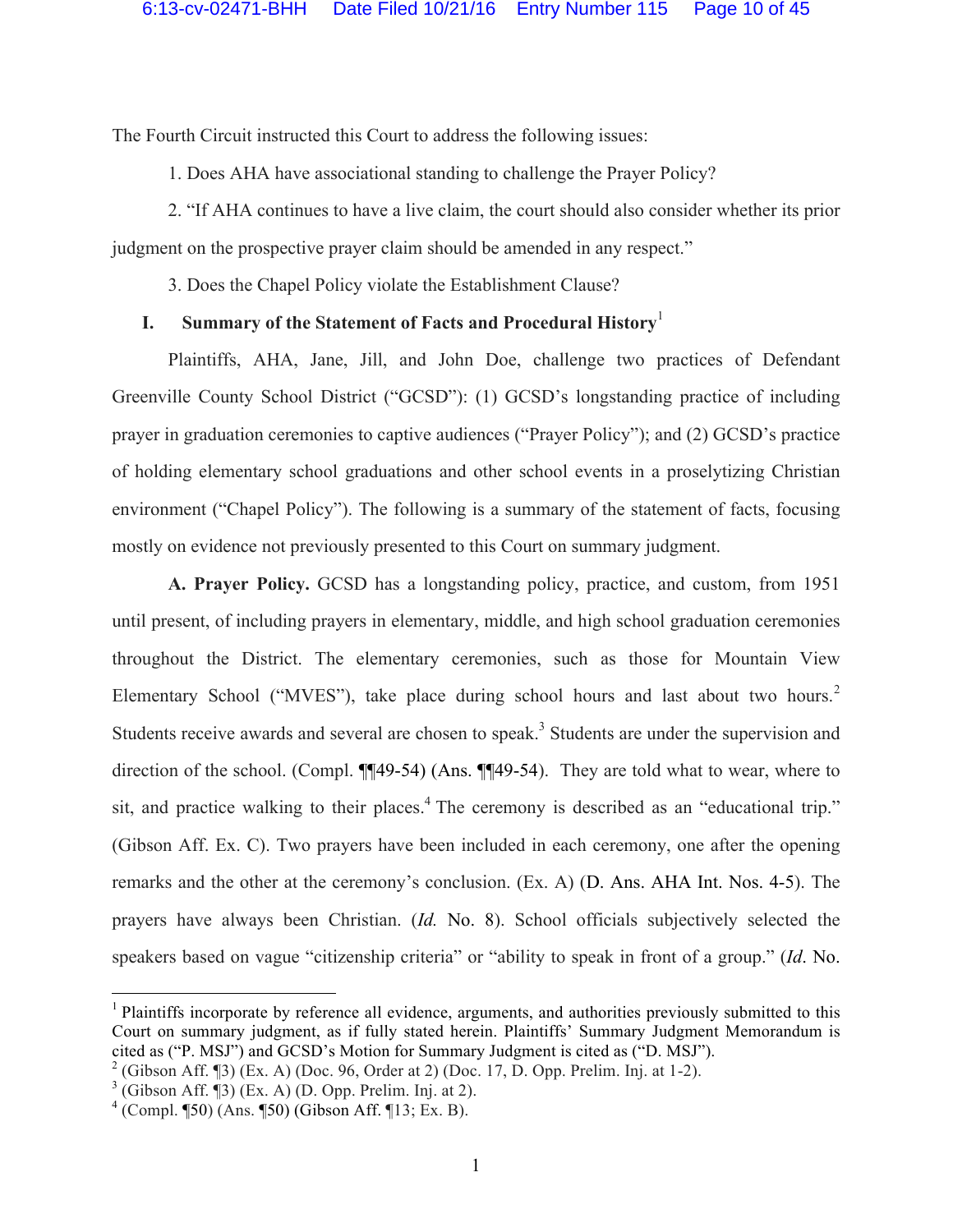9) (Gibson Aff. ¶17). Prior to this lawsuit, teachers also reviewed and approved the content of the prayers and the prayers were mentioned on the graduation programs.<sup>5</sup>

GCSD's practice of including prayers in graduation ceremonies is District-wide.<sup>6</sup> A mere sample from discovery revealed that many schools regularly include prayers in their graduation ceremonies. Such schools include, but are certainly not limited to:

- Berea High (since at least  $2013$ )<sup>7</sup>
- Blue Ridge High School ("BRHS") (since at least 2001, including 2014, 2015, 2016) $8$
- Blue Ridge Middle School ("BRMS") (since at least  $2011$ )<sup>9</sup>
- Brashier Middle College Charter High School ("BMCCHS") (2013, 2014, 2015)(Ex.H)
- Carolina High (since at least  $2013$ )<sup>10</sup>
- East North Street Academy ("ENSA") (since at least 2012, including  $2014$ )<sup>11</sup>
- Eastside High (since at least  $2008$ )<sup>12</sup>
- Gateway Elementary (since at least 2001, including  $2013$ )<sup>13</sup>
- Greenville High School ("GHS") (since at least 2012, including 2013, 2016)<sup>14</sup>
- Greer High School (since at least 2012, including  $2016$ )<sup>15</sup>

 $5$  (Ex. A) (Compl. ¶[52-54) (Ans. ¶[52-54) (D. Ans. AHA Int. Nos. 9-11).

 $6$  (No. 15-1574, Doc. 26, D. App. Br. at 8-9) (D. Ans. AHA Int. Nos. 3-5; 9-11; 14) (D. Ans. Doe Int. Nos. 2-4; 9-10) (D. Ans. Rev. RFA Nos. 1-2; 7-9; 12-18; 20; 22-23; 37; 56) (DEFS 91-92; 95-98; 101-04; 109-12; 119; 124-27; 132; 134; 138-41; 144-45; 158-62; 171-73; 175-76; 180-81; 184-85; 188-91) (Jane Decl. ¶¶11-12; ¶¶14-18) (Irwin Decl. ¶¶9-13; Exs. A-B) (Bruccoliere Decl. ¶7; Ex. A) (Reynolds Decl. ¶¶1-2) (Pernak Decl. ¶¶9-10; ¶13; Exs. A-B) (Willis Decl. ¶6; Ex. A) (Lamb Decl. ¶¶6-9; ¶¶11-13; Exs. A-B) (Exs. A; B-1-B-2; B-4-B-8; H; I; J; K; L; M; N; O) (Spinks Aff. ¶5).

<sup>&</sup>lt;sup>7</sup> The 2013 program directed the audience to stand for an "Invocation" and "Benediction." (DEFS 111-12). *See* (Exs. I-1-I-3) (audience to stand for "Opening Remarks" or "Welcome" and "Closing Remarks"). <sup>8</sup> (D. Ans. Rev. RFA No. 22). The 2016 and 2015 ceremonies included prayer during the "Opening" Remarks" portion. (Lamb Decl. ¶¶11-13) (Ex. J). The 2013 program directed the audience to stand for an "Invocation" and "Benediction." (DEFS 124; 127). The 2014 through 2016 programs directed the audience to stand for "Closing Remarks." (DEFS 132; 134; 137) (Ex. J). The 2014 "Closing Remark" was a Christian prayer that referenced "God" and quoted a Bible verse, Jeremiah 29:11. (DEFS 134) (D. Ans. Doe Int. Nos. 4-5). *See also* (Irwin Decl. ¶9) (Christian-themed prayer at the 2001 and 2004 ceremonies). <sup>9</sup> (D. Ans. Doe Int. No. 3) (DEFS 103-04). A teacher led the 2011 prayer. *Id.* 

<sup>&</sup>lt;sup>10</sup> The 2013 program directed the audience to stand for an "Invocation" and "Benediction." (DEFS 138-39). The 2014 through 2016 programs requested they stand for a "Dedication" and "Gratitude." (Ex. K).  $11$  (D. Ans. Doe Int. No. 2). The 2014 program included an "Invocation." (DEFS 92).

 $12$  (D. Ans. Rev. RFA Nos. 8; 18) (Ex. B-8) (Jane Decl. 18). The 2013 program directed the audience to stand for a student-delivered "Reflection." (DEFS 141).

 $^{13}$  (D. Ans. Rev. RFA No. 37) (DEFS 95-100) (D. Ans. Doe Int. No. 10).

<sup>&</sup>lt;sup>14</sup> (D. Ans. Rev. RFA No. 20) (Bruccoliere Decl. ¶7; Ex. A) (DEFS 144-58). The 2016 ceremony included a Christian prayer during the "Reflection" portion of the program. (Irwin Decl. ¶¶10-13; Ex. B).  $^{15}$  (D. Ans. Rev. RFA No. 23) (DEFS 159-60). The 2016 ceremony included a Christian prayer. (Pernak Decl. ¶¶9-11; Ex. A).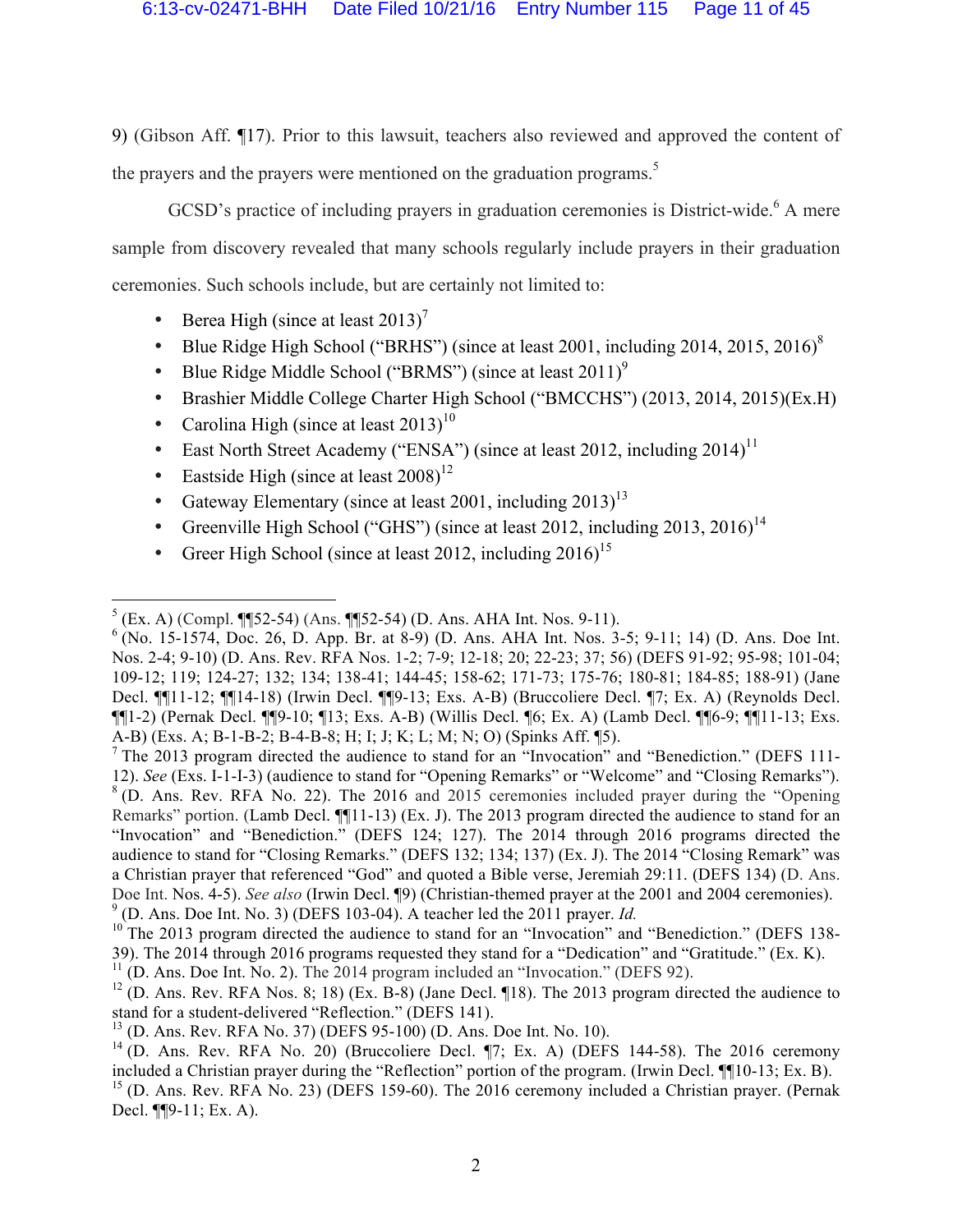- Hillcrest High (since at least  $2012$ )<sup>16</sup>
- J.L. Mann High (since at least 2009, including  $2013$ )<sup>17</sup>
- Mauldin High (since at least 2013, including  $2015$ )<sup>18</sup>
- MVES (since 1951 through at least  $2013$ )<sup>19</sup>
- Riverside High School ("RHS") (since at least  $2013$ )<sup>20</sup>
- Travelers Rest High School ("TRHS") (since at least 2013, and 2014, 2015, 2016) $*^{21}$
- Wade Hampton High School ("WHHS") (since at least 2013, and 2014, 2015, 2016)<sup>22</sup>
- Washington Center, special education school (since at least 2008, including  $2013)^{23}$
- Woodmont High School ("WHS") (since at least 2005, including  $2013$ )<sup>24</sup>

The speakers are school-selected, typically based on class rank or class office.<sup>25</sup> In most schools, the "prayer" (or "invocation") was mentioned on the program.<sup>26</sup> The programs also requested attendees to stand for the prayer.<sup>27</sup> At Gateway Elementary, the teacher's 2013 program even provided: "Prayer – Pray then say 'Amen, Please be seated.'" (DEFS 98).

GCSD does not deny that it has had a longstanding practice of "endorsing" Christian

 $^{16}$  (DEFS 162) (Ex. B-4) (D. Ans. Rev. RFA Nos. 12-14) (Jane Decl. 14).

<sup>&</sup>lt;sup>17</sup> (D. Ans. Rev. RFA No. 7) (Ex. B-7) (Jane Decl. ¶17) (DEF 173) (Reynolds Decl. ¶2) (Exs. L-1-L-2).

 $18$  The 2013, 2014, and 2015 programs included explicitly Christian songs. (Willis Decl. [6; Ex. A) (DEF 176). The 2013 program included "Be thou My Vision" and "Sing for Joy, Alleluia," and instructed the audience to stand for an "Inspiration." (Willis Decl. ¶6; Ex. A) (DEFS 176). The 2014 program included "O Magnum Mysterium," a Christian chant, and "Alleluia," a Christian song, and instructed the audience to stand for an "Inspiration." (Willis Decl. ¶6; Ex. A). The 2015 ceremony included "Lux Aurumque," a Christian song, and "Toccata of Praise." (*Id.*).

 $19$  (Ex. A) (Gibson Aff. [3] (D. Ans. AHA Int. Nos. 3-4).

 $20$  The 2013 program directed the audience to stand for an "Invocation." (DEFS 181). The 2014 program directed the audience to stand for a student-delivered "Welcome." (Ex. O).

 $^{21}$ \*The 2013, 2014, 2015, and 2016 programs directed the audience to stand for an "Inspirational" Reading." (DEFS 184-87) (Ex. M). This Court enjoined GCSD from using such language.

 $^{22}$  GCSD claimed "only that an 'inspirational reading' was part of the program to the 2013 graduation and a student chose to read a prayer." (D. Ans. Rev. RFA No. 15). But the 2013 program requested the audience to stand for an "*Invocation*." (DEFS 188). The 2014 program directed they stand for an "Inspirational Reading," which was a *prayer*. (DEFS 189-90). The 2013, 2014, 2015 *and* 2016 programs all include "The Lord Bless You and Keep You." (DEFS 188; 190) (Lamb Decl. ¶6; Exs. A-B).

<sup>&</sup>lt;sup>23</sup> (D. Ans. Rev. RFA No. 17) (Ex. B-2) (D. Ans. Doe Int. No. 2) (DEFS 102).

<sup>&</sup>lt;sup>24</sup> (Lamb. Decl. ¶11; ¶14) (Exs. B-1; B-6; N) (DEFS 191).

<sup>&</sup>lt;sup>25</sup> (DEFS 112; 119; 124-27; 132-34; 139; 141; 145-46; 159-62; 176-78; 181; 185; 188-91) (D. Ans. Doe Int. Nos. 2; 4-6; 10) (Jane Decl. ¶11; ¶¶14-16) (Exs. B-1; B-4-B-6; H; J; K; L; N; O; Q) (Spinks Aff. ¶5) (Gibson Aff. ¶7) (Reynolds Decl. ¶2) (Byrd Aff. ¶5) (Meisten Aff. ¶5).

 $^{26}$  (DEFS 92; 95-98; 103-04; 111-12; 124-27; 144-65; 171-74; 180-81; 188; 191-93) (Exs. A; B-1-B-2; B-6–B-8; H) (D. Ans. Doe Int. No. 4) (Irwin Decl. Ex. A) (Pernak Decl. Ex. A).

<sup>&</sup>lt;sup>27</sup> (DEFS 98; 124; 127; 139; 160; 173; 181; 188; 191). Men were even required to remove their caps for the prayer. (Exs. B-7-B-8) (D. Ans. Rev. RFA Nos. 18) (Jane Decl. ¶18).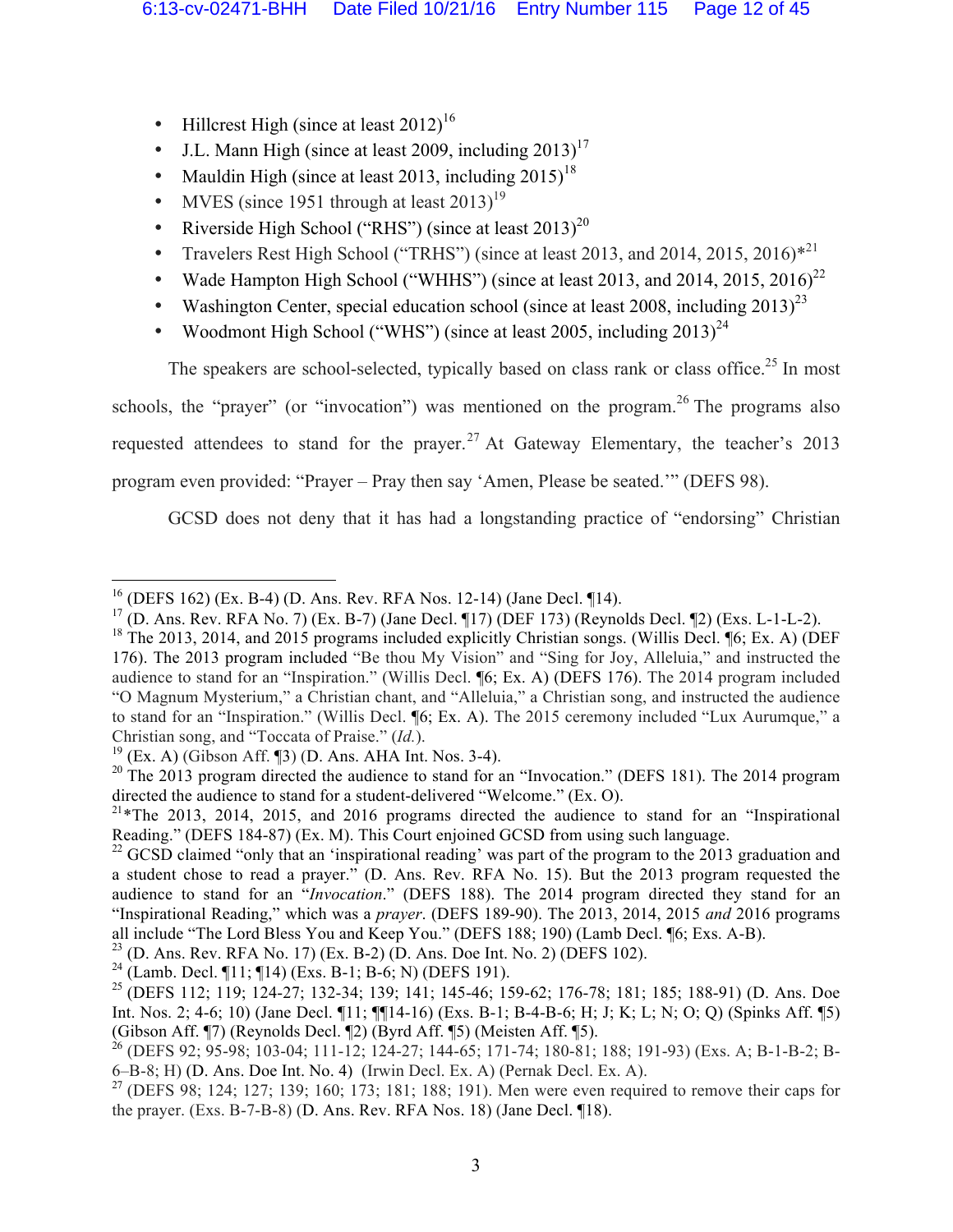graduation prayers.<sup>28</sup> On June 25, 2013, GCSD responded to AHA's cease-and-desist letter, writing in part: "the District will not prohibit this practice as long as the prayer or ['religious'] message is student-led and initiated and does not create a disturbance to the event." (Compl. ¶¶62-63; Ex. 6). Through affidavits, GCSD asserted that the prayers will no longer be reviewed and that the program will no longer mention prayers. (Gibson Aff. ¶7) (Spinks Aff. ¶5). But prayers and Christian messages are still allowed. (Compl. Ex. 6). Moreover, students are still "selected to speak by teachers and school administrators." (D. App. Br. at 15). GCSD has made clear that this position on graduation prayer applies throughout the District, such that all of its schools are authorized to include prayer in graduation ceremonies. (*Id.* at 8-9).

Prayers have continued to be included in GCSD's graduation ceremonies since the 2013

letter, as authorized by GCSD's current position.<sup>29</sup> A mere sample of evidence bears this out:

- The 2016 GHS ceremony included a Christian prayer, witnessed by AHA member Andrew Irwin and his son. (Irwin Decl. ¶11-13; Ex. B).
- The 2016 Greer High ceremony included a Christian prayer, witnessed by AHA member Doneta Pernak and her son. (Pernak Decl. ¶13; Ex. B).
- The 2016 and 2015 BRHS ceremonies both included prayer during the "Opening" Remarks" portion, witnessed by AHA member Jeffrey Lamb. (Lamb Decl. ¶¶11-13) (Ex. J). The 2014 BRHS program directed the audience to stand for "Closing Remarks," which was a Christian prayer delivered by the senior class vice president."<sup>30</sup>
- The 2016, 2015, 2014, and 2013 WHHS ceremonies included "The Lord Bless You and Keep You" by the Wade Hampton Singers.<sup>31</sup> The 2014 program instructed the audience to stand for the "Inspirational Reading," which was prayer delivered by the student body president, as in prior years.<sup>32</sup>
- The 2015 and 2014 Mauldin High ceremonies included explicitly Christian songs, and the 2014 program directed the audience to stand for an "Inspiration," as in 2013.<sup>33</sup>
- The 2014 ENSA fifth grade awards ceremony included a prayer by a school-selected student, as in 2012 and 2013, identified on the program as an "Invocation."<sup>34</sup>

<sup>&</sup>lt;sup>28</sup> (Compl. Exs. 4-6) (Gibson Aff. ¶17) (Doc. 17, D. Opp. Prelim. Inj. at 9, n.2).

<sup>&</sup>lt;sup>29</sup> (Exs. B-5; H) (DEFS 91-92; 132; 134; 176; 188-90) (D. Ans. Rev. RFA Nos. 15-16) (D. Ans. Doe Int. No. 9) (Jane Decl. ¶15) (Irwin Decl. ¶11-13; Ex. B) (Pernak Decl. ¶13; Ex. B) (Lamb Decl. ¶6; ¶¶11-13; Exs. A-B) (D. Ans. Doe Int. Nos. 2; 4-5) (Willis Decl. ¶6; Ex. A).

 $30$  (D. Ans. Doe Int. Nos. 4-5) (DEFS 132-34).

 $31$  (DEFS 188; 190) (Lamb Decl. [6; Exs. A-B).

<sup>32</sup> (DEFS 188-90). *See also* (Ex. B-5) (D. Ans. Rev. RFA Nos. 15-16) (D. Ans. Doe Int. No. 9).

 $33$  (Willis Decl. ¶6; Ex. A) (DEFS 176).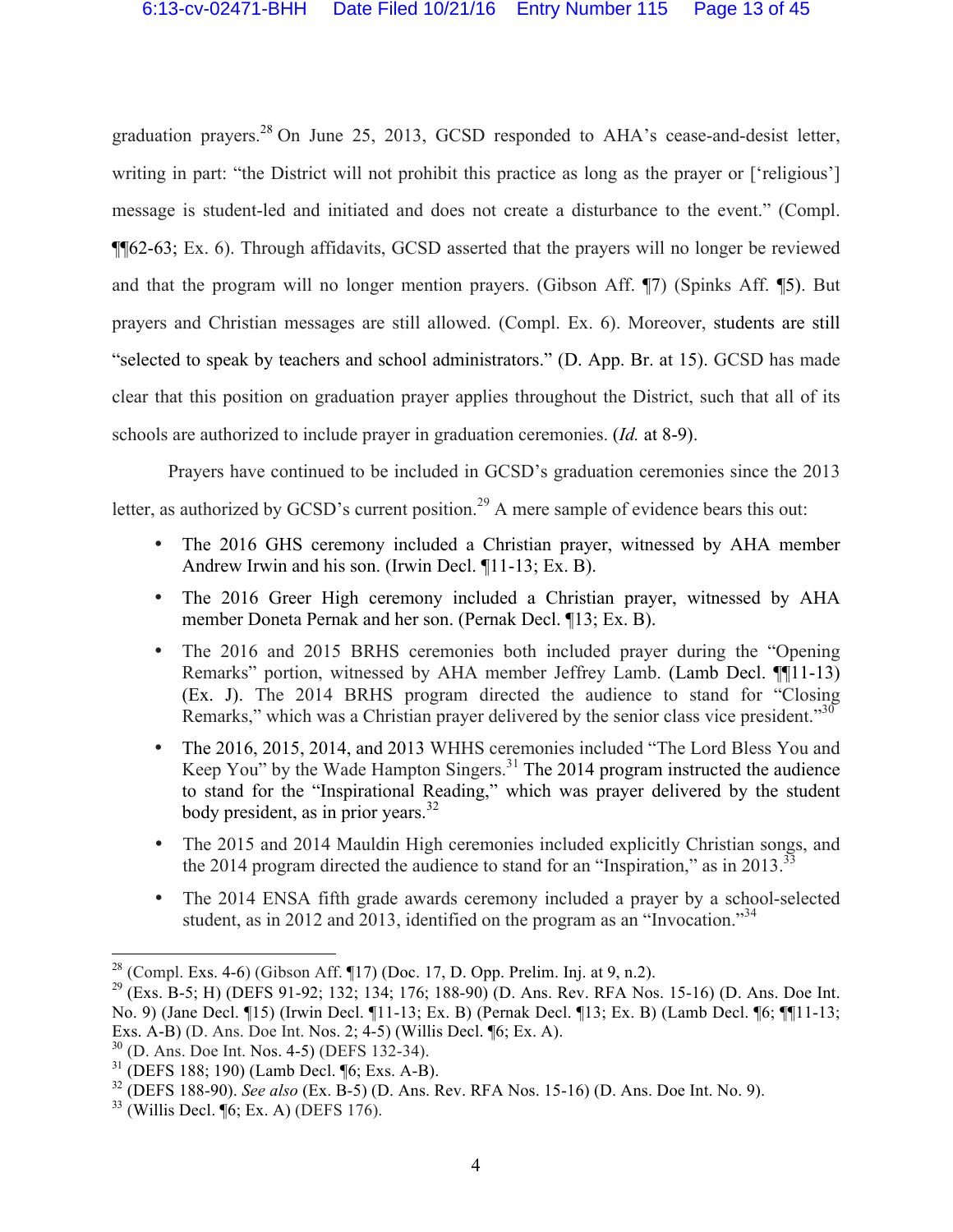• The 2015 and 2014 BMCCHS ceremony programs included an "Invocation." (Ex. H).

In May 2015, this Court upheld GCSD's practice of allowing "student-initiated" prayer but enjoined it from using language such as "'invocation' or 'inspirational reading'" on the programs. (Order at 15, 17-18). Yet programs post-dating the Court's order still include such language or similarly suggestive language.<sup>35</sup> For instance, the 2015 and 2016 TRHS programs had an "Inspirational Reading." (Exs. M-2; M-3). The 2015 and 2016 GHS programs had a "Reflection" that, at least in 2016, was a prayer. (Ex. O) (Irwin Decl.  $\P\P11-13$ ; Ex. B).<sup>36</sup>

Notably, AHA has at least three members other than the Does who have *already* had unwelcome contact with the Prayer Policy, including in  $2016$ <sup>37</sup> For instance, Pernak and her son had unwelcome contact with a proselytizing Christian prayer delivered at his June 2016 Greer High graduation ceremony. (Pernak Decl. ¶[10-11; Ex. B). The speaker asked everyone to bow their heads and stated she could not "wait to see what Jesus has planned" for her classmates. (*Id.*). Pernak's son "sat in silence during the prayers, and did not bow his head." (*Id*.)

Irwin witnessed prayers at three of his children's GCSD graduations. (Irwin Decl. ¶9; ¶¶11-13). Irwin and his youngest son had unwelcome contact with an overtly Christian prayer delivered at his June 2016 GHS ceremony, identified as the "Reflection" on the program. (*Id.*; Ex. B). Irwin testified that his "son was disturbed and upset." (*Id.* ¶12). Irwin added that the reference to "Jesus Christ, our Lord and Savior" excluded many in attendance, as "there were Hindu and Muslim students and families present." (*Id*. 13).<sup>38</sup>

Jeffrey Lamb witnessed prayers at the 2015 and 2016 BRHS ceremonies. (Lamb Decl.

<sup>&</sup>lt;sup>34</sup> (DEFS 91-92). *See also* (D. Ans. Doe Int. No. 2).<br><sup>35</sup> (Exs. H-3; I-2-I-3; J; K-2-K-3; L-2; M-2-M-3; N; Q) (Irwin Decl. ¶¶11-13; Ex. B).

 $36$  Where the 2013 WHS program directed the audience to stand for an "Invocation" and a "Benediction," (DEFS 191), the 2014 through 2016 programs directed the audience to stand for both a "Salutation" and a "Farewell." (Ex. N). The 2015 and 2016 Berea High programs directed the audience to stand for "Welcome" and "Closing Remarks." (Ex. I-2-I-3). Similarly, the 2015 J.L. Mann program directed "Audience and Graduates" to stand for "Opening Remarks" and "Closing Remarks" by the Senior Class President and Vice President. (Ex. L-2). *See* (DEFS 173) (Reynolds Decl. ¶2). The June 2015 and 2016 Carolina High programs had an opening "Dedication" and closing "Gratitude," with the 2015 program instructing the audience to stand for both. (Exs. K-2-K-3).

 $37$  (Pernak Decl. ¶10; Ex. B) (Irwin Decl. ¶[11-13; Ex. B).

<sup>&</sup>lt;sup>38</sup> Irwin and his two eldest sons witnessed prayer at the 2001 and 2004 BRHS ceremonies. (*Id.* ¶6; ¶9).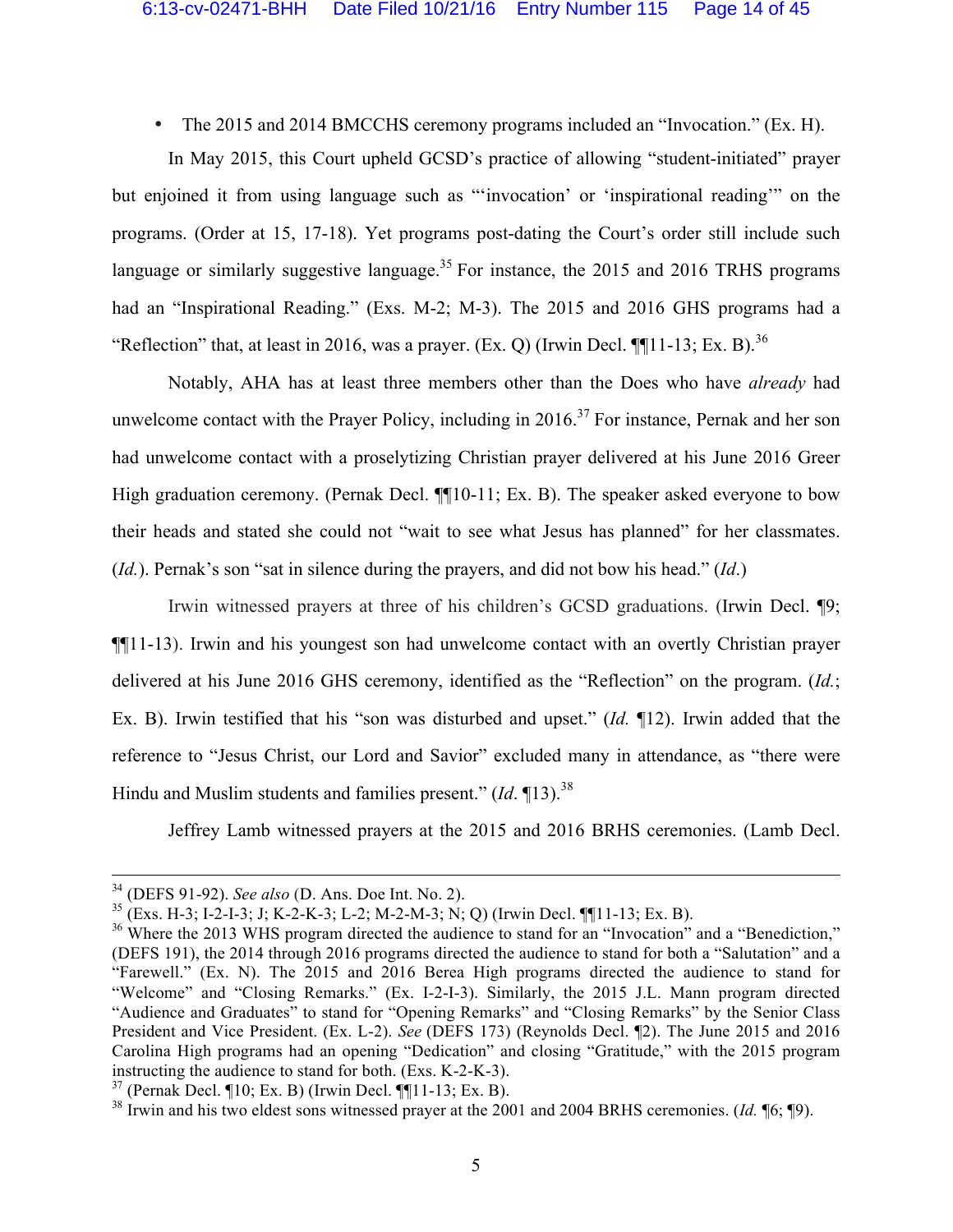¶11-13). Each prayer was delivered as the "Opening Remarks" in the program, by the Senior Class Vice President and President, respectively. (*Id*. ¶¶12-13) (Ex. J-1-J-2).39

**B. Chapel Policy.** To summarize, GCSD holds elementary school events in a proselytizing Christian environment and has made no plans for an alternative venue.<sup>40</sup> Since May 2012 until present, MVES graduations have been held in a Christian chapel, Turner Chapel, in the center of a Baptist university, North Greenville University ("NGU").<sup>41</sup> NGU's slogan is "Christ Makes the Difference."42 Turner Chapel is a Christian place of worship. (Compl. ¶18; ¶26) (Ans. ¶18; ¶26). Students and their families are directly exposed to numerous Christian symbols and fixtures, both inside and outside of the Chapel, including but not limited to:

- A cross atop Turner Chapel (Gibson Aff. Ex. D)
- A cross atop the Hayes Ministry Center, visible from the Chapel and highway<sup>43</sup>
- A cross affixed to the Todd Prayer Chapel, visible en route to Turner Chapel (Ex. C-15)
- A large brick wall with "North Greenville University Where Christ Makes the Difference" at the Turner Chapel parking lot (Exs. C-30) (Jane Decl. ¶35)
- Eight large stained glass windows of overtly Christian Biblical scenes, each featuring Jesus Christ, surrounding the entire interior of the Chapel<sup>44</sup>
- Life-size Christian monuments surrounding Turner Chapel, including "Gethsemane," featuring Jesus praying, "Fishers of Men," featuring Jesus with a casting net, "Divine Servant," with Jesus washing Peter's feet, and a giant sculpture of two bronze Bibles<sup>45</sup>
- Large doormats prominently featuring NGU's slogan, "Christ Makes The Difference" with a Christian cross in the center at the Turner Chapel lobby entranceways<sup>46</sup>
- Large permanent signs bearing NGU's Christian logo and slogan, marking each campus entranceway (Exs. C-32-C-37)
- NGU's logo and slogan pervasively lining the road leading up to the Chapel and prominently featured on adjacent buildings (Exs. C-13; C-16-C-19; C-27; C-29-C-31)

 $39$  Lamb also witnessed prayers at each WHS graduation from 2007 through 2010. (Lamb Decl. 11).

 $^{40}$  (Compl. ¶14) (Ans. ¶14) (D. Ans. Rev. RFA No. 6) (D. Ans. Doe Int. No. 11) (Ex. A) (Gibson Aff. ¶8).

<sup>&</sup>lt;sup>41</sup> (Exs. A; C; E; F) (Compl.  $\P$ 14) (Ans.  $\P$ 14) (D. Ans. Rev. RFA No. 6) (Gibson Aff.  $\P$ 8).

<sup>&</sup>lt;sup>42</sup> (Compl. ¶21; Ex. 1) (Ans. ¶21) (Jane. Decl. ¶22; ¶¶38-39; ¶41) (Exs. C-1-C-2; C-13; C-17; C-33; C-35)  $\operatorname*{Gibson}$  Aff. Ex. D).

 $(Exs. C-12-C-13; F-20)$  (Jane Decl. ¶22; ¶50).

<sup>44</sup> (Compl. ¶¶28-29) (Ans. ¶¶28-29) (Gibson Aff. Ex. D) (Doc. 17, D. Opp. Prelim. Inj. at 12) (Exs. C-3- C-11) (Jane Decl. ¶19; ¶21).

<sup>&</sup>lt;sup>45</sup> (Exs. C-14-C-16; C-18; C-20; C-23-C-25; E; F-6; F-14; F-16-F-18) (Jane Decl. ¶[23-26; ¶28; ¶[30-32).

 $^{46}$  (Exs. C-1-C-2) (Gibson Aff. Ex. D) (Jane Decl. [[19-20).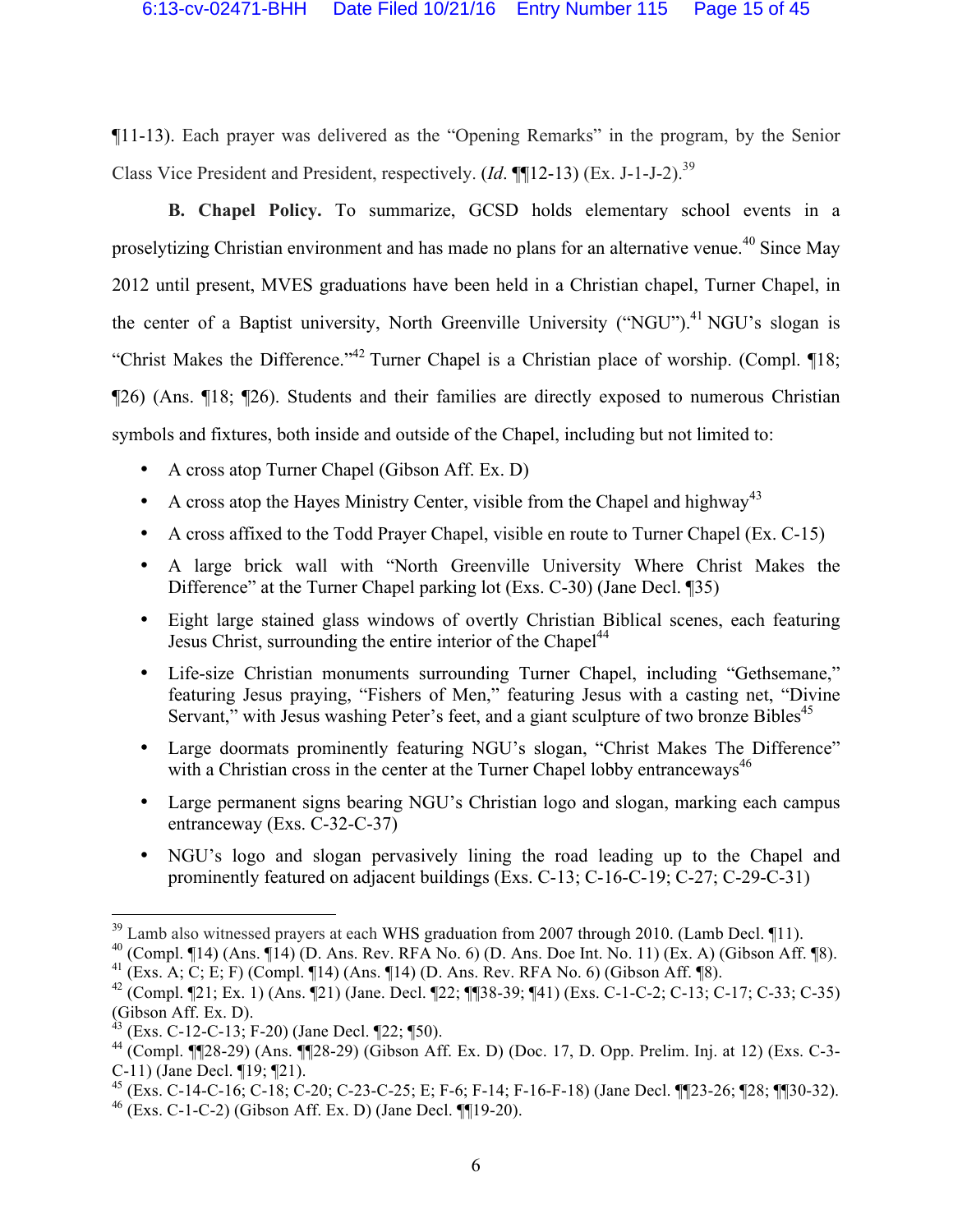The Does encountered all of these at the MVES ceremony. (Jane Decl. ¶¶20-41).

Significantly, GCSD did not previously disclose the fact that since 2012 until present, the annual GCSD High School Marching Band Exhibition, a District-sponsored function, has been held at NGU. (Ex. P) (Pernak Decl. ¶¶13-17). It opens with Christian prayer *and* includes a performance by the NGU "Crusaders." (*Id*). The exhibition is a "collaborative event between NGU and the school district." (Ex. P-1). Tigerville Elementary also uses Turner Chapel for its holiday concerts and intends to do so indefinitely. (D. Ans. Doe Int. No. 11).

Nor is NGU the only Christian venue utilized by GCSD. GCSD uses: (1) Taylors First Baptist Church for Brushy Creek Elementary graduations (since 2009) (Street Decl. ¶11); (2) Fairview Baptist Church for MVES and Taylors Elementary Christmas performances (Pernak Decl. ¶20; Ex. C); and (3) Brookwood Church (Baptist) for Bell's Crossing Elementary ceremonies (2014 & 2015) and BMCCHS graduations (2013, 2014, & 2015). (Exs. G-H). GCSD did not disclose these venues in discovery. (D. Ans. AHA Int. Nos. 18-19).

**C. Relevant Procedural History.** On May 11, 2015, this Court ruled on the Chapel Policy, finding all of the claims moot, including nominal damages. (Doc. 96, at 6). On May 18, the Court ruled on the Prayer Policy, granting Plaintiffs' motion "as to the practice of graduation prayers from 1951 through the 2013 MVES graduation" but denying it as to GCSD's "new position on prayer at graduations." (Doc. 97, at 21). Plaintiffs appealed. (No. 15-1574).<sup>47</sup>

In August 2015, a month after Plaintiffs filed their opening brief, the Does moved to Alabama. (No. 15-1574, Docs. 27-1; 30-1; 30-2). On September 23, GCSD filed its brief and moved to dismiss the appeal, arguing that the entire case was moot because of the Does' move.

 $47$  The issues on appeal were, in part: "(1) Whether the District's prayer practice, which authorizes the delivery of Christian prayers to captive audiences at school-organized, school-sponsored graduation ceremonies, violates the Establishment Clause, and specifically: (a) Whether the court, after finding the District's longstanding Prayer Policy unconstitutional, erred in upholding the Prayer Policy as currently described by the district, which continues to authorize proselytizing Christian prayers before captive audiences at school-sponsored events; (b) Whether the court erred by failing to apply the coercion test and by disregarding the practical effects of the Prayer Policy; (2) Whether: (a) holding elementary school graduations and holiday concerts in a proselytizing Christian chapel at a Christian university violates the Establishment Clause; and if so, whether the court erred in: (b) refusing to award nominal damages; and (c) holding plaintiffs' nominal damages claim moot." (No. 15-1574, Doc. 20 at 2).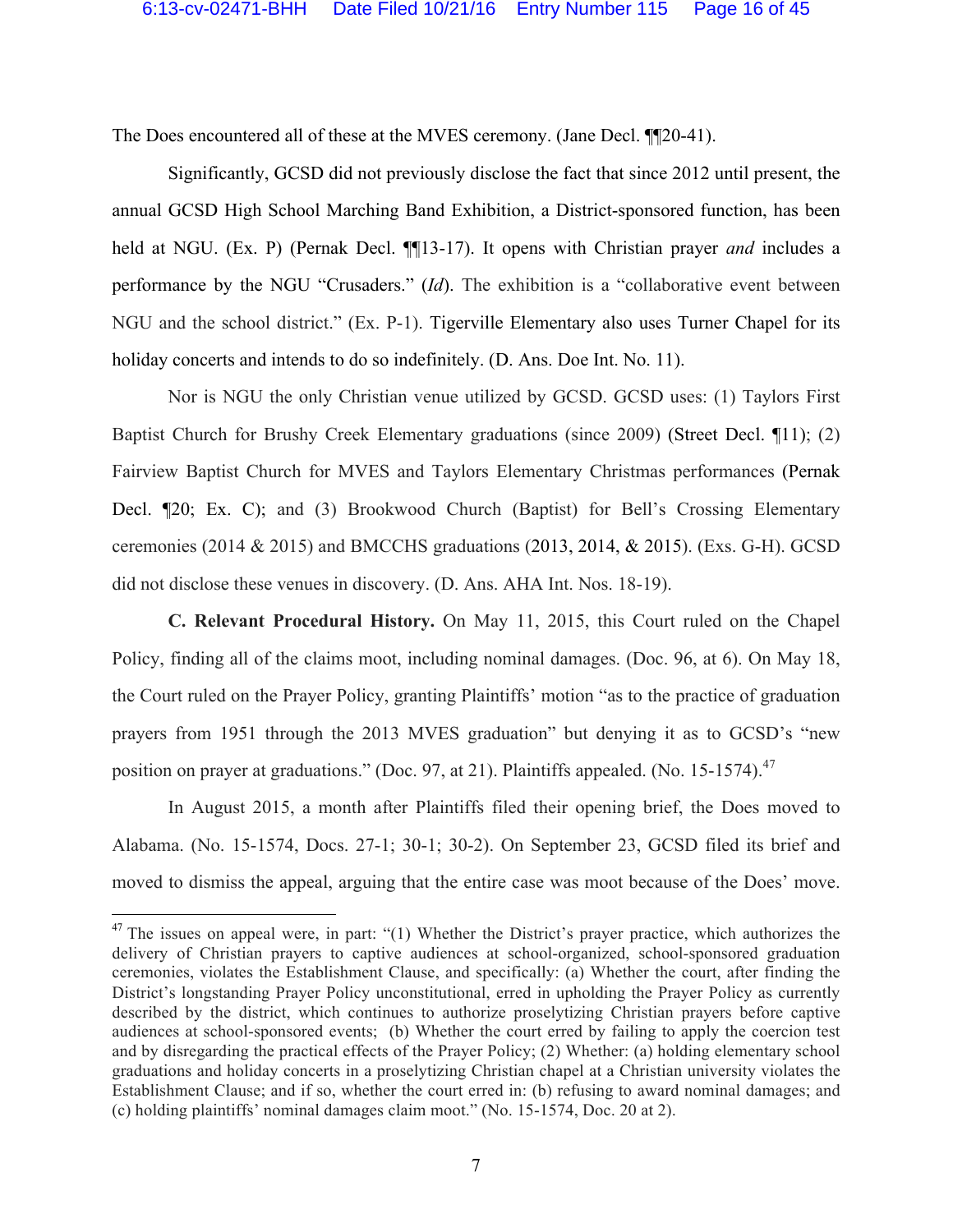(Docs. 26; 27-1; 29-1; 29-2). In response, Plaintiffs produced declarations of AHA members with standing to challenge the Prayer Policy, and asserted that the Does' separate claim for nominal damages for the Chapel Policy remained alive. (Docs. 42; 42-8-42-16). On June 21, the Fourth Circuit vacated this Court's ruling on the Prayer Policy, remanded for a determination of AHA's standing to enjoin said policy, and if found, for a determination of whether this Court's prior decision on the merits should be amended. (Doc. 58). The court also held that the Does had standing to seek nominal damages for the Chapel Policy, reversing the judgment finding the claim moot and remanding for consideration in the first instance. (Docs. 58; 59-1).

#### **II. AHA has standing to seek prospective relief against the Prayer Policy.**

An association has standing when: "(a) its members would otherwise have standing;" (b) "the interests it seeks to protect are germane to the organization's purpose;" and (c) the relief requested does not require "participation of individual members in the lawsuit." *Hunt v. Washington State Apple Adver. Comm'n*, 432 U.S. 333, 343 (1977). The sole issue on remand is the first prong.<sup>48</sup> Under this prong, AHA need only have a single member with standing. "The general rule applicable to federal court suits with multiple plaintiffs is that once the court determines that one of the plaintiffs has standing, it need not decide the standing of the others." *Buono v. Norton*, 371 F.3d 543, 548 n.3 (9th Cir. 2004) (citations omitted).

Under the Establishment Clause, a plaintiff has standing for prospective relief if he or she is likely to have "direct contact with an unwelcome religious exercise or display." *Suhre v. Haywood Cty*., 131 F.3d 1083, 1086 (4th Cir. 1997). The injury need not "be actualized." *Davis v. Fed. Election Comm'n*, 554 U.S. 724, 734 (2008). *E.g.*, *Santa Fe Indep. Sch. Dist. v. Doe*, 530 U.S. 290, 306-13 (2000) (enjoining an *unimplemented* policy permitting student-initiated "invocation and/or message" at school events)*.* Establishment Clause "standing is even stronger when the plaintiffs are students and parents of students attending public schools. Students and

 <sup>48</sup> GCSD does not dispute that the interests at stake are germane to AHA's organizational interests. *See generally* (Speckhardt Decl. ¶¶4-7). Nor does it dispute that the third element is satisfied because only declaratory and injunctive relief is sought. *See UAW v. Brock*, 477 U.S. 274, 288 (1986).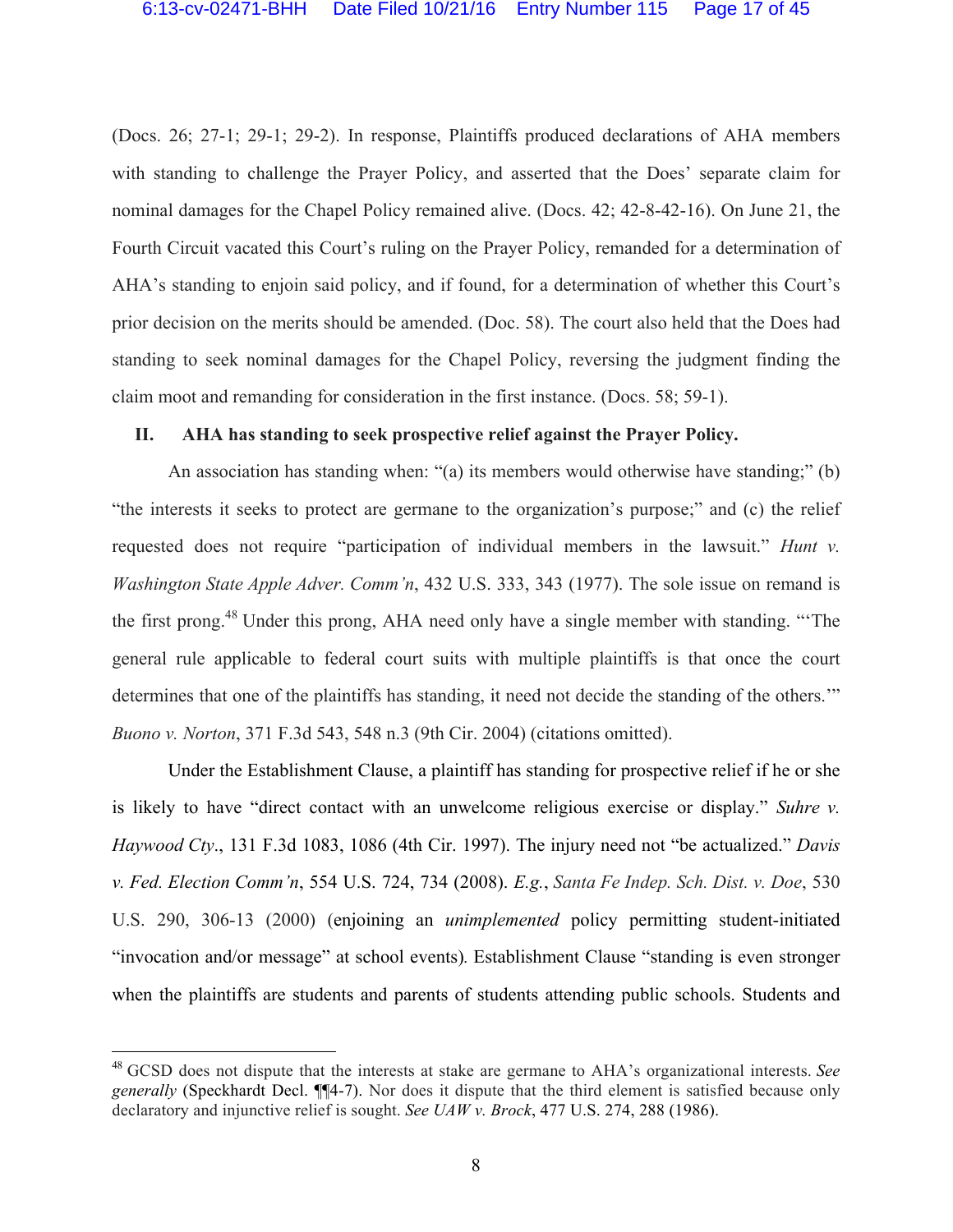their parents enjoy a cluster of rights vis-a-vis their schools - a relationship which removes them from the sphere of 'concerned bystanders.'" *Doe v. Beaumont Indep. Sch. Dist*., 240 F.3d 462, 466-67 (5th Cir. 2001). Parents can "on their own behalf, assert that the state is unconstitutionally acting to establish a religious preference affecting their children." *Bell v. Little Axe Indep. Sch. Dist.*, 766 F.2d 1391, 1398 (10th Cir. 1985). <sup>49</sup> AHA has many members who are parents of children directly subject to, and injured by, the Prayer Policy.50 At least *three* of these members unequivocally have standing, *infra*, when just one is enough.

**1. Jeffrey Lamb.** Lamb, an AHA member since at least 2007, has two daughters in GCSD schools subject to the Prayer Policy. (Lamb Decl. ¶¶1-5). Lamb's youngest is a first grader at Buena Vista Elementary, and is expected to matriculate to Riverside Middle and RHS. (*Id.* ¶5). His eldest daughter is a freshman at WHHS. (*Id.* ¶4). Not only does the Prayer Policy apply to these schools (D. App. Br. at 8-9) – which alone is sufficient to confer standing, *e.g.*, *Beaumont*, 240 F.3d at 467 (majority), & 498-99 (concurrence) – but they have included prayer and religious messages in recent graduations, making the likelihood of future injury particularly acute.<sup>51</sup> Lamb testified: "If this practice is not enjoined, my daughters will not feel welcome at their own graduation ceremonies. They will be put in an untenable position of having to choose between attending the most important event of their high school careers and avoiding it in order to avoid personally offensive religious rituals." (Lamb Decl. ¶19).

Instructively, in *Lee*, a father had standing to seek a district-wide injunction against graduation prayers, even though his daughter's high school graduation was four years away. 505 U.S. at 584. The Court merely "assume[d]" the high school had a practice similar to her middle

 <sup>49</sup> *See Lee v. Weisman*, 505 U.S. 577, 581 (1992); *Wisconsin v. Yoder*, 406 U.S. 205, 232 (1972).

<sup>50</sup> (Speckhardt Decl. ¶¶9-11) (Pernak Decl. ¶13) (Irwin Decl. ¶¶11-13) (Lamb Decl. ¶¶1-9) (Bruccoliere Decl. ¶¶4-7) (Street Decl. ¶¶6-8) (Willis Decl. ¶¶4-6).

<sup>&</sup>lt;sup>51</sup> The 2013 and 2014 WHHS ceremonies included a prayer by the Student Body President. (DEFS 188-90). Also, the 2013, 2014, 2015, *and* 2016 programs included "The Lord Bless You and Keep You." (*Id.*) (Lamb Decl. ¶8; Exs. A-B). RHS has included prayers since at least 2013. (DEFS 180-81) (Lamb Decl. ¶9). The 2014 ceremony included a "Welcome" for which the audience was requested to stand. (Ex. O).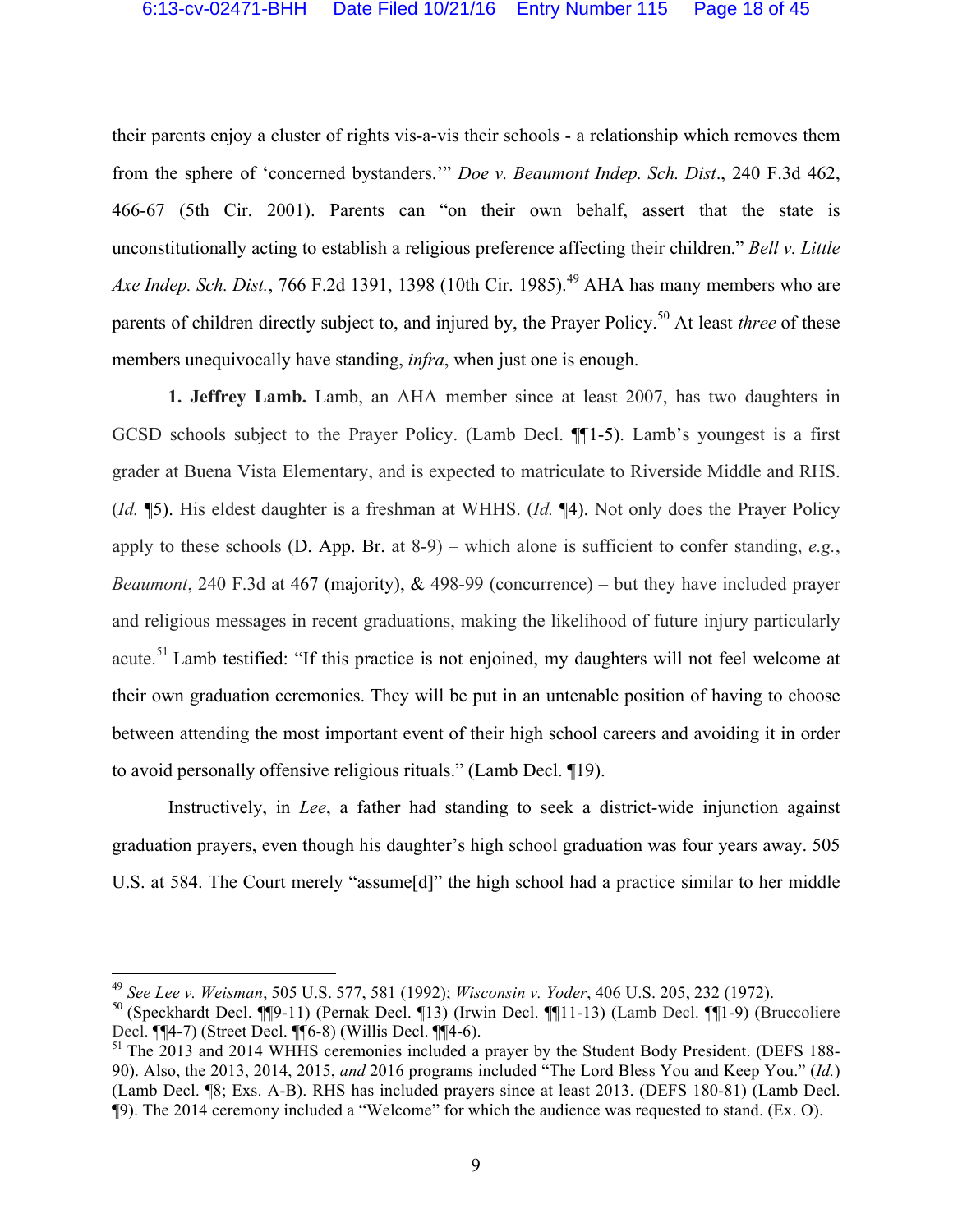school. *Id*.<sup>52</sup> Here, the Court need not merely assume, as in *Lee*, that Lamb's high schools will include prayer based on *other* schools' practices, because their own schools regularly include prayer and religious messages in their ceremonies.<sup>53</sup>

**2. Michael Bruccoliere.** Bruccoliere has been an AHA member since 2011 and has two children at schools subject to the Prayer Policy. (Bruccoliere Decl. ¶¶1-2; ¶¶4-5). Bruccoliere's eldest daughter is a freshman at GHS and his youngest is a fifth grader at Stone Academy, slated to matriculate to League Academy and GHS. (*Id.* ¶¶4-5). GHS has had prayer in its ceremonies since at least 2012 and as recently as  $2016$ <sup>54</sup> Bruccoliere does not want his children to be subjected to graduation prayers or to feel coerced into participating in such prayer. (*Id.* ¶¶8-11).

**3. J.W.** J.W., an AHA member since February 2013, has a child in Mauldin Elementary who will matriculate to Mauldin Middle and Mauldin High. (Speckhardt Decl. ¶11; Ex. A). Mauldin Elementary explicitly adopted the Prayer Policy. (Spinks Aff. ¶5). Further, Mauldin High included Christian songs from 2013 to 2015. (Willis Decl. **[6**; Ex. A) (DEFS 175-76).

#### **III. This Court should amend its prior judgment on the prospective prayer claim.**

With AHA's standing established, this Court is instructed to decide whether "its prior judgment on the prospective prayer claim should be amended in any respect." (No. 15-1574, Doc. 58 at 6). As the Fourth Circuit vacated this Court's judgment on the Prayer Policy, this Court has ample authority to reach a different conclusion than before. The "ultimate responsibility of the federal courts, at all levels, is to reach the correct judgment under law." *Am. Canoe Ass'n v. Murphy Farms, Inc*., 326 F.3d 505, 515 (4th Cir. 2003).

#### **A. Establishment Clause Overview**

It is well settled that "public schools may not subject their students to readings of any

<sup>&</sup>lt;sup>52</sup> As *Lee* exemplifies, imminence "requires only that the anticipated injury occur with [in] some fixed period of time in the future, not that it happen in the colloquial sense of soon[.]" *NAACP v. Browning*, 522 F.3d 1153, 1161 (11th Cir. 2008). The plaintiff need not even establish that "'recurrence is probable.'" *Truth v. Kent Sch. Dist*., 524 F.3d 957, 965 (9th Cir. 2008) (citation omitted).

 $53$  Where "defendants have repeatedly engaged in the injurious acts in the past, there is a sufficient possibility that they will engage in them in the near future." *Armstrong v. Davis*, 275 F.3d 849, 861 (9th Cir. 2001). *Accord Wall v. Wade*, 741 F.3d 492, 497 (4th Cir. 2014).

 $54$  (Bruccoliere Decl. Ex. A) (DEFS 144-45) (Irwin Decl. ¶10-13; Exs. A-B) (D. Ans. Rev. RFA No. 20).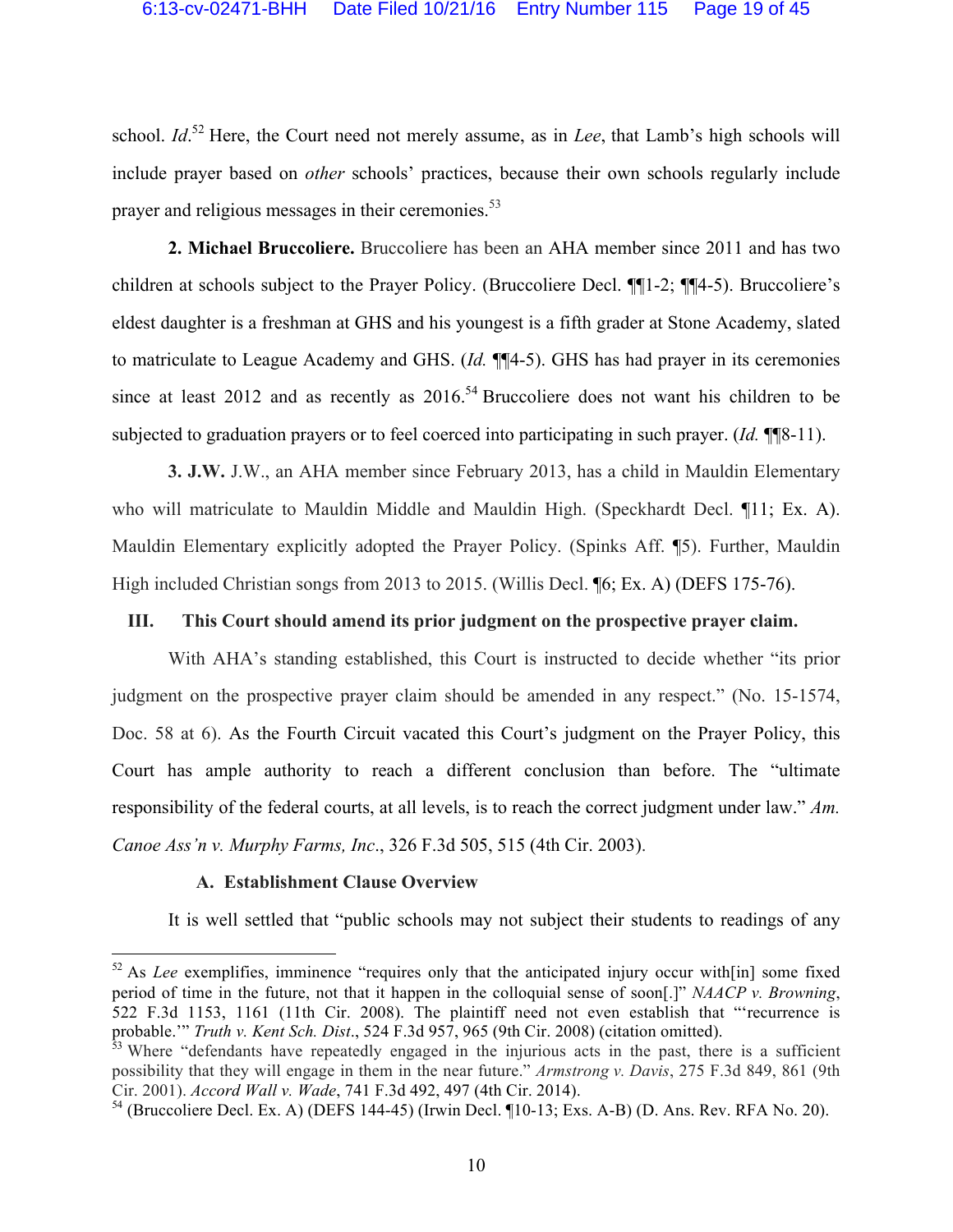prayer." *Lee*, 505 U.S. at 610. Further, the "First Amendment prohibits [schools] from requiring religious objectors to alienate themselves from the [school] community in order to avoid a religious practice." *Mellen v. Bunting*, 327 F.3d 355, 372 n.9 (4th Cir. 2003). GCSD subjects its students to prayer and forces religious objectors to alienate themselves from their own gradations or risk being subjected to a prayer that is "offensive to the student." *Lee*, 505 U.S. at 594. "The Constitution forbids the State to exact religious conformity from a student as the price of attending her own high school graduation." *Id.* at 596.

This Court's prior decision allows GCSD to permit "students to present overtly sectarian and proselytizing religious prayers to a group of students [and citizens] clearly assembled at the behest of the government." *Doe v. Santa Fe Indep. Sch. Dist*., 168 F.3d 806, 821 n.11, 823 (5th Cir. 1999), *aff'd*, 530 U.S. 290 (2000). Such a practice does not merely cross the line between separation of church and state but "plunge[s] over the cliff." *Id.* 

Both *Lee* and *Santa Fe* make clear that a public school cannot include prayer "at events it hosts." *Doe v. Elmbrook Sch. Dist.*, 687 F.3d 840, 856 (7th Cir. 2012) (en banc), *cert. denied*, 134 S. Ct. 2283 (2014). In *Santa Fe*, the Court specifically held that "permitting student-led, student-initiated prayer" at school-sponsored events unconstitutionally endorses religion and coerces students to participate in religious activity. 530 U.S. at 296-97, 301-03, 308-16. This was so even though the prayers would be delivered by student-selected students at voluntary high school football games. *Id.* The Court recently reiterated that in a graduation where "school authorities maintain[] close supervision over the conduct of the students," an "invocation [i]s coercive." *Town of Greece v. Galloway*, 134 S. Ct. 1811, 1827 (2014).

Governmental action must pass the disjunctive *Lemon* test, under which it must: (1) have a secular purpose; (2) not have the effect of advancing or endorsing religion; and (3) not foster excessive entanglement with religion. *Cty. of Allegheny v. ACLU*, 492 U.S*.* 573, 592 (1989). Additionally, in *Lee*, the Court formulated the separate Coercion Test, 505 U.S. at 587, pursuant to which a public school cannot "force a student to choose between attending and participating in school functions and not attending only to avoid personally offensive religious rituals." *Skarin v.*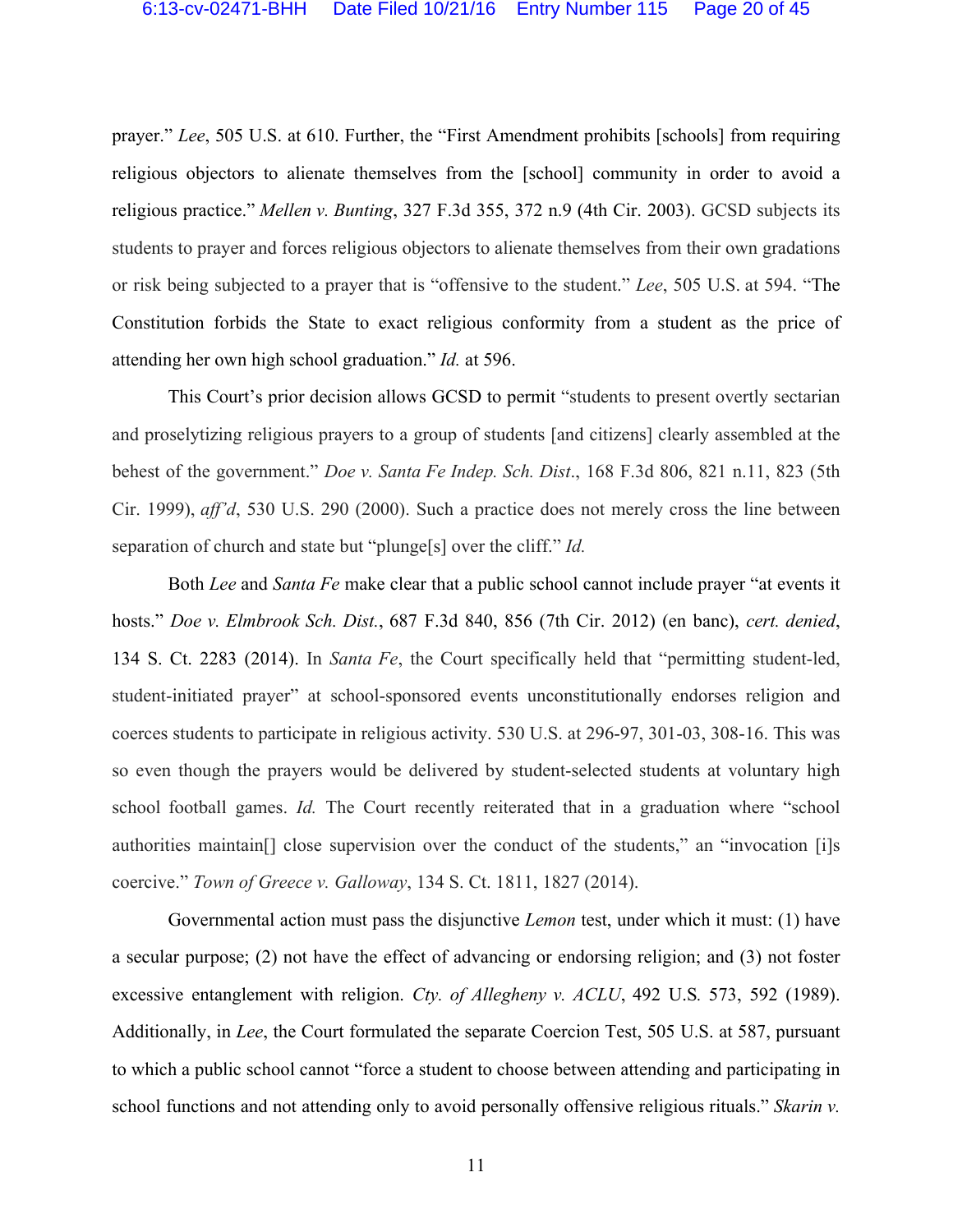*Woodbine Cmty. Sch. Dist*., 204 F. Supp. 2d 1195, 1198 (S.D. Iowa 2002).

### **B. There is no "new" Prayer Policy.**

It is important to clarify at the outset what is meant by the "Prayer Policy." There is only one. This Court properly held that prayers delivered at graduations from 1951 through 2013 were unconstitutional. (Order at 20-21). GCSD does not even deny it has had a practice of "endorsing" Christian prayers all these years, *supra.* In 2013, it *refused* to discontinue this practice, writing: "With regard to a student delivering a **prayer** or providing a **religious message** during a school sponsored event, the District will not prohibit this practice as long as the **prayer or message** is student led and initiated and does not create a disturbance to the event." (Compl. Ex. 6) (emphasis added). Although "Prayer Policy" is used for concision, GCSD has never had a written policy. More accurately, it has had a longstanding *practice* of *including* prayers in graduation ceremonies and it is this *practice* Plaintiffs challenge.<sup>55</sup> The *sine qua non* of this practice remains unchanged – GCSD continues to include prayers delivered to captive student audiences at school-sponsored graduation ceremonies. Now there is simply written authorization.

The only modifications GCSD claims to have made in 2013 is that prayers will no longer be prescreened and the graduation programs will no longer mention the prayers. (Gibson Aff. ¶17). But neither of these minor gestures removes GCSD's imprimatur over the prayers; nor do they insulate GCSD from the coercive element of the final message. *Santa Fe*, 530 U.S. at 302- 03. Many cases, including *Santa Fe*, have held student-led prayers unconstitutional even though they would not be prescreened or mentioned in a program.<sup>56</sup>

 <sup>55</sup> *E.g.*, *Appenheimer v. Sch. Bd.*, 2001 WL 1885834, at \*1-6 (C.D. Ill. 2001) (unwritten practice permitting student-initiated prayers unconstitutional).

<sup>56</sup> *E.g*., *Santa Fe*, 530 U.S. at 301; *ACLU v. Black Horse Pike Reg'l Bd. of Educ.*, 84 F.3d 1471, 1475 (3rd Cir. 1996); *Harris v. Joint Indep. Sch. Dist.*, 41 F.3d 447, 452-53 (9th Cir. 1994) *vacated as moot*, 515 U.S. 1154 (1995); *Collins v. Chandler Unified Sch. Dist.*, 644 F.2d 759 (9th Cir. 1981); *Doe v. Gossage*, 2006 U.S. Dist. LEXIS 34613, \*5, \*20 (W.D. Ky. May 24, 2006) (no school official "attempted to influence the speaker with regard to the content of the remarks" and prayers would not be on programs); *Gearon v. Loudoun Cty. Sch. Bd.*, 844 F. Supp. 1097 (E.D. Va. 1993); *Graham v. Cent. Cmty. Sch. Dist*., 608 F. Supp. 531, 533 (S.D. Iowa 1985) (speaker had "complete control of what he will say").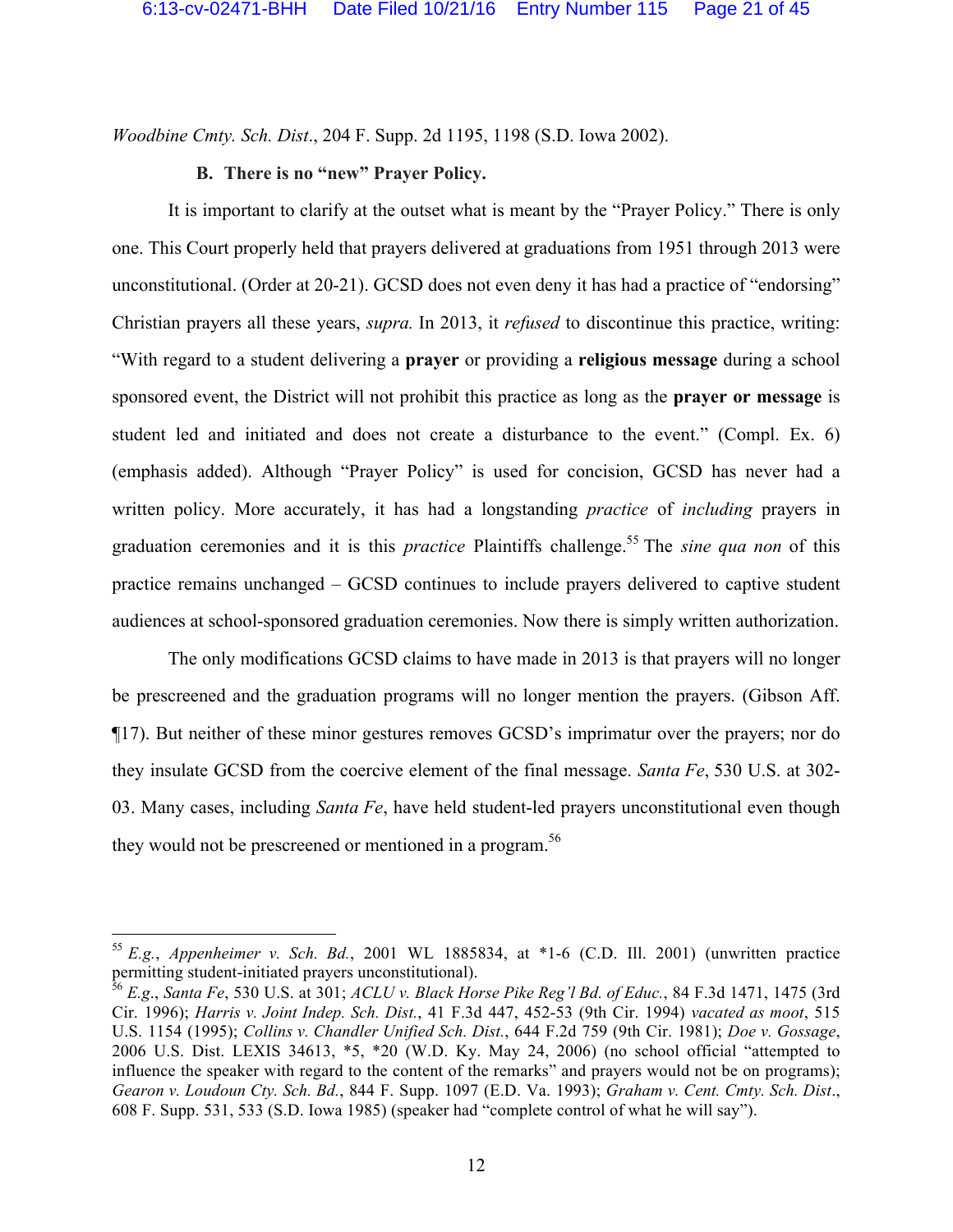### **C. This Court's previous decision produces an unwieldy result foreclosed by precedent, specifically,** *Santa Fe***.**

In *Santa Fe*, the Supreme Court held that a school district's practice of allowing studentselected students to deliver an uncensored, "brief invocation and/or message" at school events violated the Establishment Clause. *Id*. at 306-13. The salient facts in *Santa Fe* are present here. GCSD's student prayers are "delivered to a large audience assembled as part of a regularly scheduled, school-sponsored function conducted on school property." *Id.* at 307. A student "representing the student body, under the supervision of school faculty" delivers the prayers. *Id.* at 302-03, 310-15.57 The message is delivered over a sound system "which remains subject to the control of school officials." *Id.* at 307.<sup>58</sup> The "school's name is . . . written in large print" on the graduation programs, podiums, flags, and banners. *Id.* at 308.<sup>59</sup> It is in a setting such as this that GCSD "'has chosen to permit'" the student "to rise and give the 'statement or invocation.'" *Id*. The "history of this policy, moreover, reinforce[s] our objective student's perception that the prayer is, in actuality, encouraged by the school." *Id.* at 308-09. As in *Santa Fe*, the objective observer is aware of GCSD's long history of explicitly allowing students to deliver "prayer" only. *Id*. *Supra* at 1-6. In these circumstances, an objective "student will unquestionably perceive the . . . prayer as stamped with her school's seal of approval." *Id*.

To the extent it can be distinguished from *Santa Fe*, GCSD's practice is even worse in at least three ways. First, GCSD's practice applies to middle and elementary schools. The "symbolism of a union between church and state is most likely to influence children of tender years." *Sch. Dist. v. Ball*, 473 U.S. 373, 390 (1985). These "schoolchildren are vastly more impressionable than high school or university students." *Bell*, 766 F.2d at 1404. "In elementary schools, the concerns animating the coercion principle are at their strongest." *Peck v. Upshur Cty. Bd. of Educ.*, 155 F.3d 274, 288 n\* (4th Cir. 1998). Plaintiffs are not aware of a single case upholding graduation prayers in elementary schools.

 <sup>57</sup> *E.g.*, (Compl. ¶¶49-50) (Ans. ¶¶49-50) (Gibson Aff. ¶13; Ex. B). *See, e.g.* (DEFS 188-90) (Ex. L-2).

<sup>58</sup> (Gibson Aff. Ex. B) (Exs. B-1; B-4).

 $^{59}$  *E.g.*, (Exs. A-D; G-O; Q) (DEFS 92-193) (Pernak Decl. Exs. A-B) (Lamb Decl. Exs. A-B) (Willis Decl. Ex. A) (Irwin Decl. Exs. A-B) (Doc. 65-1, Gibson Supp. Aff. Ex. A).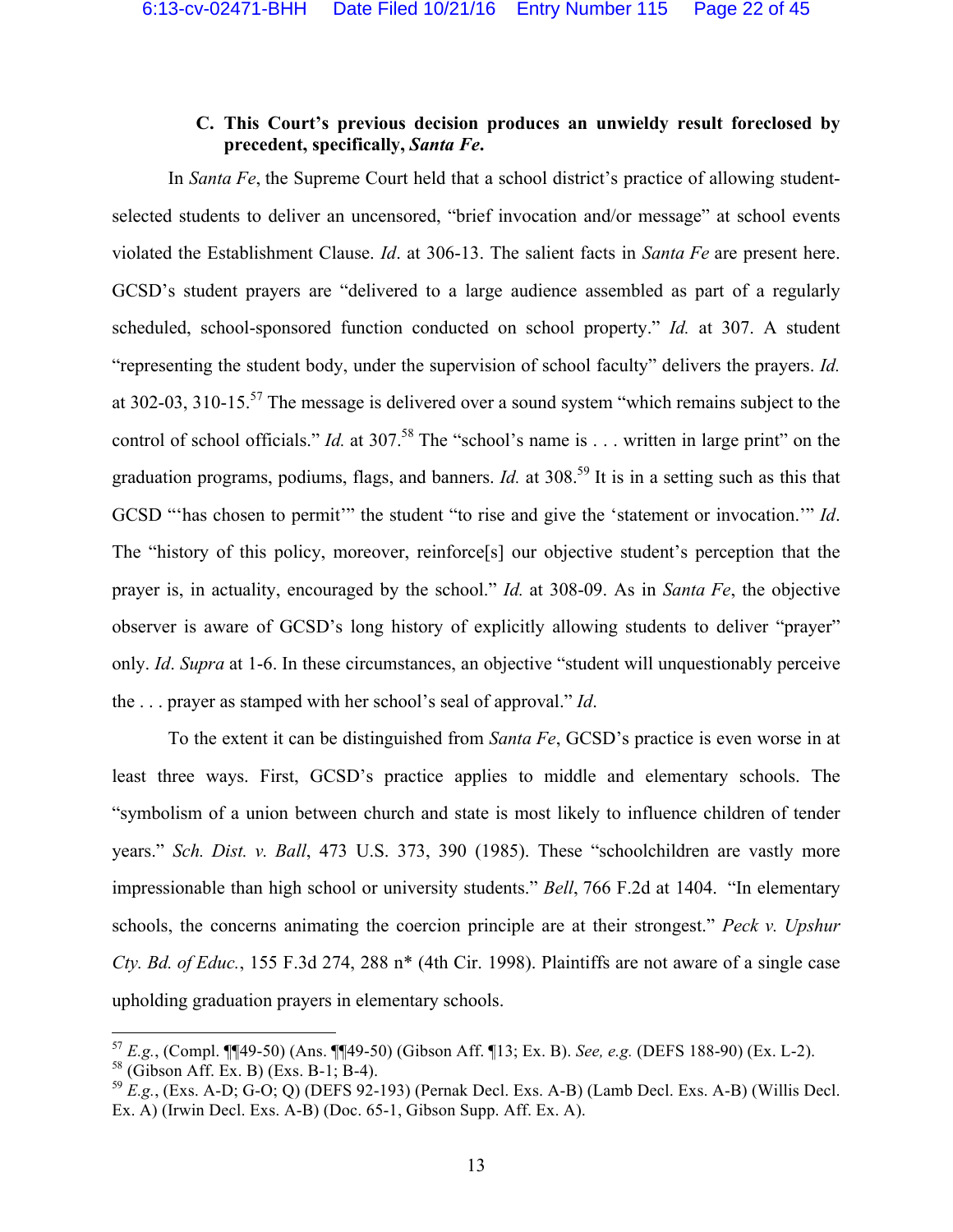Second, GCSD's prayers are delivered at formal, effectively involuntary graduations. The Court in *Lee* recognized that "graduation is one of life's most significant occasions." 505 U.S. at 595. In *Santa Fe*, the Court even acknowledged that the "pressure to attend an athletic event is not as strong as a senior's desire to attend her own graduation ceremony." 530 U.S. at 311.

Third, the *Santa Fe* speakers were student selected. *Id.* at 306. By contrast, GCSD readily concedes that its "students are selected to speak by teachers and school administrators." (D. App. Br. at 15). Many GCSD schools also select speakers based on GPA. (*Id.*)*.* In *Lassonde v. Pleasanton Unified Sch. Dist.*, the Ninth Circuit explained: "Speakers were selected by the school solely because of their academic achievement; that is, *the school endorsed and sponsored*  the speakers as representative examples of the success of the school's own educational mission." 320 F.3d 979, 984 (9th Cir. 2003) (emphasis added)*.* 60

In diverging from *Santa Fe*, this Court relied on the fact that the *Santa Fe* policy involved "election processes." (Order at 12). As discussed above, however, GCSD's selection processes are far more problematic. Whereas the "dual election" in *Santa Fe* helped *distance* the school from the prayers, GCSD speakers are selected *by the school*, often based on subjective criteria, making the school's imprimatur much greater here. 530 U.S. at 306 (finding the two-step process problematic *because* it involved "the school in the selection of the speaker"). Moreover, many of GCSD's schools select speakers based on *elected* class office, *supra* at 25, making it indistinguishable from *Santa Fe*. 530 U.S. at 306-08. This, coupled with the fact that GCSD now censors messages that "create a disturbance" (Compl. Ex. 6), "ensures that only those messages deemed 'appropriate' under the District's policy may be delivered." *Id*. at 304.

But the absence of such an election is inconsequential: "The distinction . . . is simply one without difference. *Regardless of whether the prayers are selected by vote or spontaneously initiated* . . . school officials are present and have the authority to stop the prayers." *Santa Fe*,

 $60$  Many GCSD schools also continue to choose students based on vague "citizenship criteria." (Gibson Aff. ¶17) (Spinks Aff. ¶5) (Byrd Aff. ¶5) (Meisten Aff. ¶5) (D. Ans. Doe Int. No. 2) (D. Ans. Doe Int. Nos. 2; 5-6; 10) (Exs. B-1; B-4-B-6) (Doc. 87, P. Obj. R&R at 5).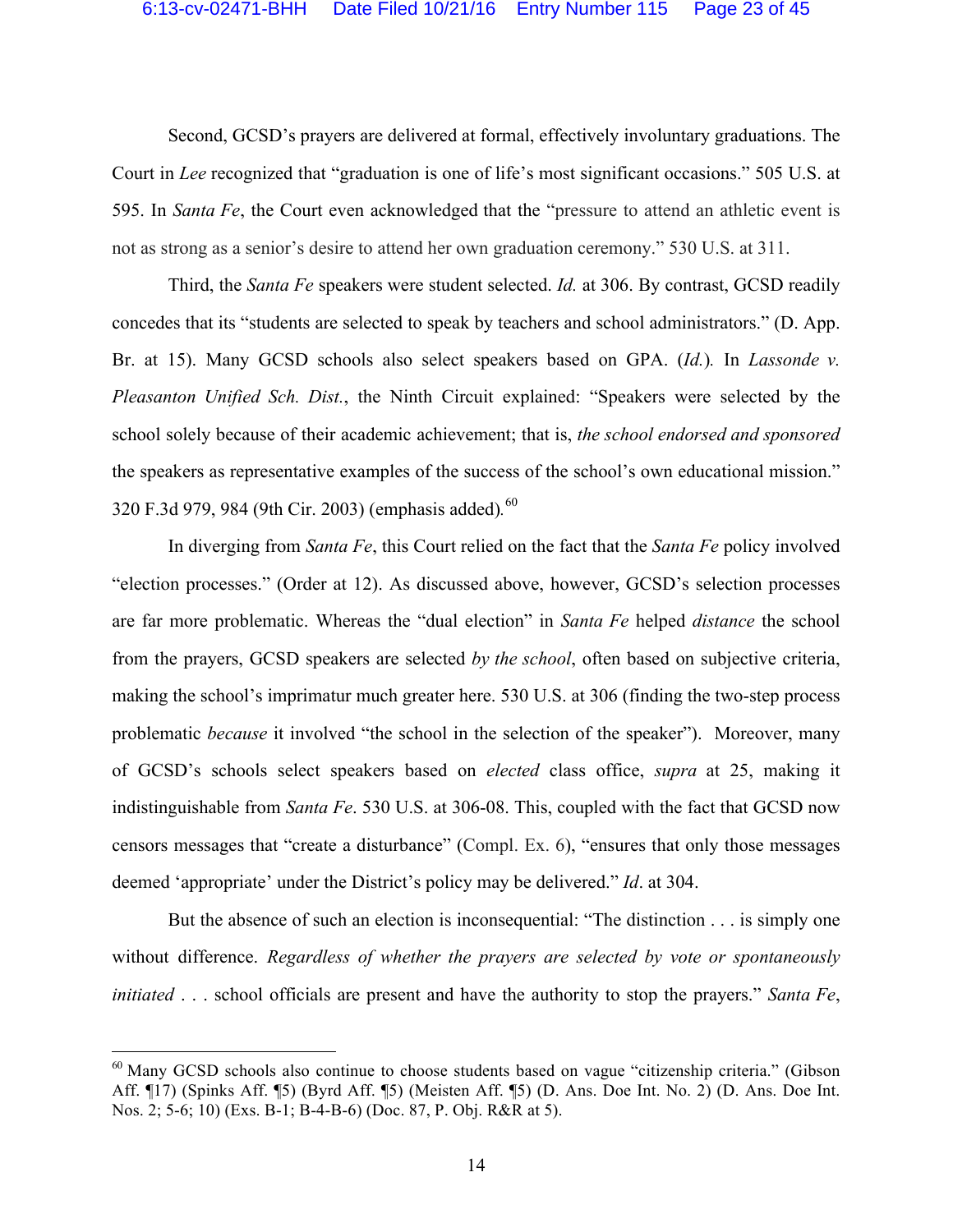168 F.3d at 823 (emphasis added). *Accord Cole v. Oroville Union High Sch.*, 228 F.3d 1092, 1103 (9th Cir. 2000) (religious valedictorian speech would be school-sponsored and violate the Establishment Clause even though the school's "policy neither encourages a religious message nor subjects the speaker to a majority vote that operates to ensure only a popular message is expressed at the graduation"). Indeed, the "election process" in *Santa Fe* was only one, and hardly a dispositive factor. 530 U.S. at 307-17. In fact, it was only relevant to its *facial* unconstitutionality.<sup>61</sup> But the Court made abundantly clear that it would have found the prayers unconstitutional even if the policy were "facially neutral." *Id.* at 307 n.21. This was so for three reasons. First, the Court emphasized that the "endorsement of the message" is "established by factors beyond just the *text of the policy*." *Id.* at 314 (emphasis added). It was far more relevant that the prayer would be "delivered to a large audience assembled as part of a regularly scheduled, school-sponsored function." *Id.*<sup>62</sup> Second, independent of the words of the policy, there was no secular purpose for permitting prayer at school events. *Id.* at 308-09. Third, regardless of the written policy, any prayer ultimately delivered at a school event would have "the improper effect of coercing those present to participate." *Id.* at 312, & n.21.

Like *Santa Fe*, independent of any written policy or election, the "new [position] does nothing to eliminate the fact that a minority of students are impermissibly coerced to participate in a religious exercise." *Gossage*, 2006 U.S. Dist. LEXIS 34613, at \*19-20. <sup>63</sup> Even with the more attenuated selection process in *Santa Fe*, the Court held that the "'circuit-breaker' mechanism" did not "insulate the school from the coercive element of the final message." 530 U.S. at 310. The Ninth Circuit similarly recognized in *Lassonde*: "Even if the school district could have conducted the proceedings so as to avoid" endorsement, it has "no means of preventing the coerced participation . . . other than censoring [religious] speech." 320 F.3d at 984.

As *Santa Fe* is indistinguishable, this Court should change its prior ruling. The Eleventh

 <sup>61</sup> *See Santa Fe*, 530 U.S. at 316 ("This policy likewise does not survive a facial challenge because it impermissibly imposes upon the student body a majoritarian election on the issue of prayer").

<sup>62</sup> The court did not find the election process dispositive to *Santa Fe* in *Mellen*, 327 F.3d at 367-68.

 $^{63}$  (Irwin Decl. ¶[11-13) (Pernak Decl. ¶[10-11) (Jill Decl. ¶[3-6) (Jane Decl. ¶[5-8) (Lamb Decl. [[19).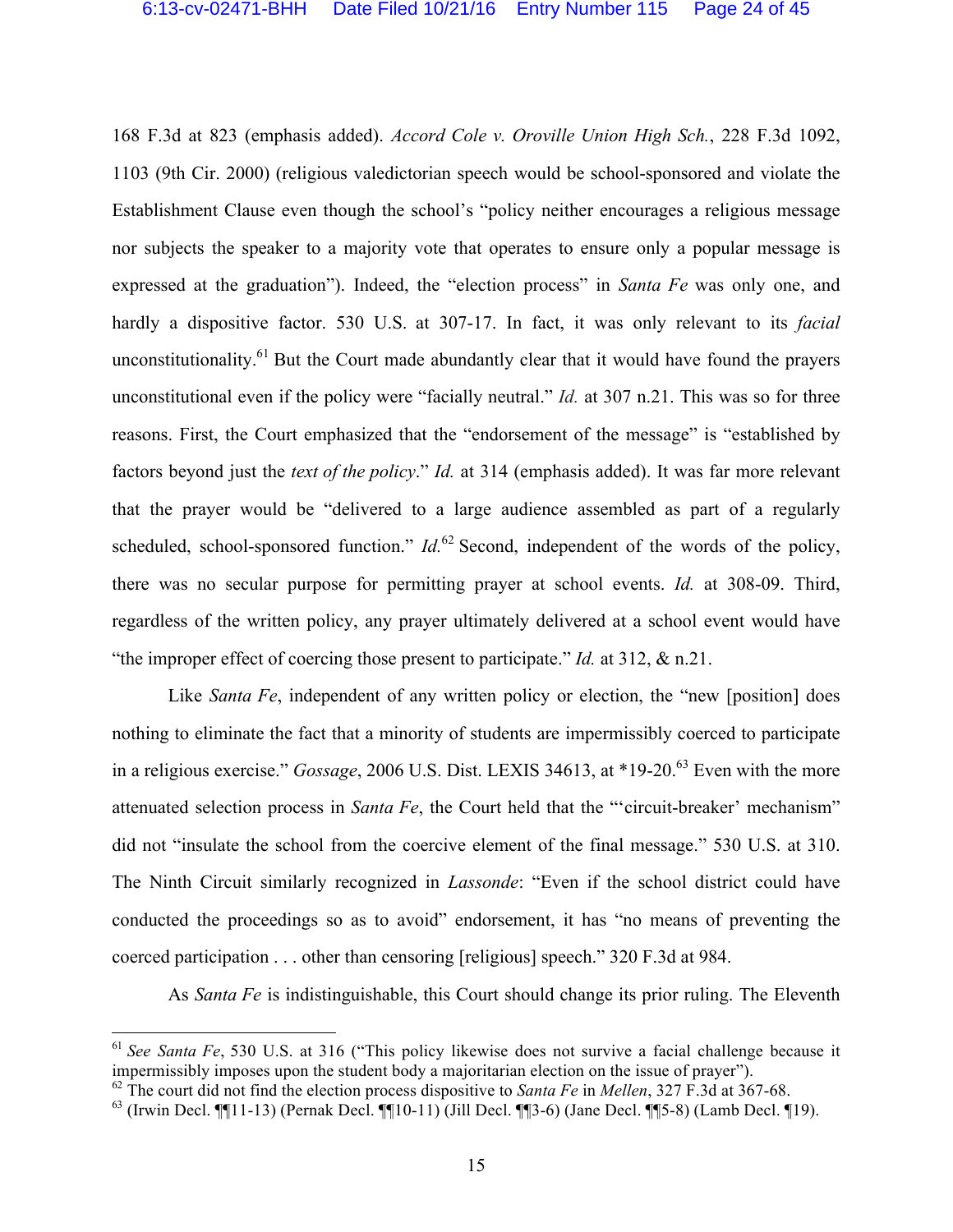Circuit in *Jaffree v. Wallace* properly noted: "While many may disagree on the subject of prayer in public schools, our Constitution provides that the Supreme Court is the final arbiter of constitutional disputes." 705 F.2d 1526, 1536 (11th Cir. 1983), *aff'd*, 472 U.S. 38 (1985). And because the practice fails *Santa Fe* alone, this Court need not even bother with the full "*Lemon* analysis." *Doe v. Duncanville Indep. Sch. Dist.*, 994 F.2d 160, 166 n.7 (5th Cir. 1993). Nonetheless, Plaintiffs offer a brief *Lemon* analysis, responding mostly to this Court's ruling.

#### **D. There is no secular purpose in permitting graduation prayers.**

If state action fails the purpose test, it is unconstitutional *regardless* of its "possible applications." *Santa Fe*, 530 U.S. at 314. Thus, even if GCSD's alleged minor modifications could remedy the Prayer Policy's unconstitutional effect, entanglement, and even coercion, it remains unconstitutional if it lacks a secular purpose. *Wallace v. Jaffree*, 472 U.S. 38, 56 (1985).

Because prayer is "patently religious," a religious purpose is presumed. *McCreary Cty. v. ACLU*, 545 U.S. 844, 862 (2005). *See Santa Fe*, 530 U.S. at 309-10. "[C]ontrolling caselaw suggests that an act so intrinsically religious as prayer cannot meet . . . the secular purpose prong." *N.C. Civil Liberties Union v. Constangy*, 947 F.2d 1145, 1150 (4th Cir. 1991). When a school "permits religious invocations which by definition serve religious purposes," it "cannot meet the secular purpose prong." *Jager v. Douglas Cty. Sch. Dist*., 862 F.2d 824, 830 (11th Cir. 1989). *Accord Jaffree*, 705 F.2d at 1534-35. "[A]llowing the students to decide whether to include prayer does not cure the problem." *Appenheimer*, 2001 WL 1885834, at \*10*.* 64

The 2013 statement is merely an explicit decision to continue authorizing graduation prayer. Rather than secularize the Prayer Policy, GCSD's recent maneuvers actually magnify its religious purpose. *See Santa Fe*, 530 U.S. at 316. GCSD is "simply reaching for any way to keep a religious [practice]." *McCreary*, 545 U.S. at 873. Critically, even this Court recognized that GCSD "insists on securing every slight remaining loophole of religious demonstration in

 <sup>64</sup> *E.g.*, *Santa Fe*, 168 F.3d at 816-17; *Black Horse*, 84 F.3d at 1484-85; *Harris*, 41 F.3d at 458; *Collins*, 644 F.2d at 762; *Gossage*, 2006 U.S. Dist. LEXIS 34613 at \*19-20; *Skarin*, 204 F. Supp. 2d at 1198.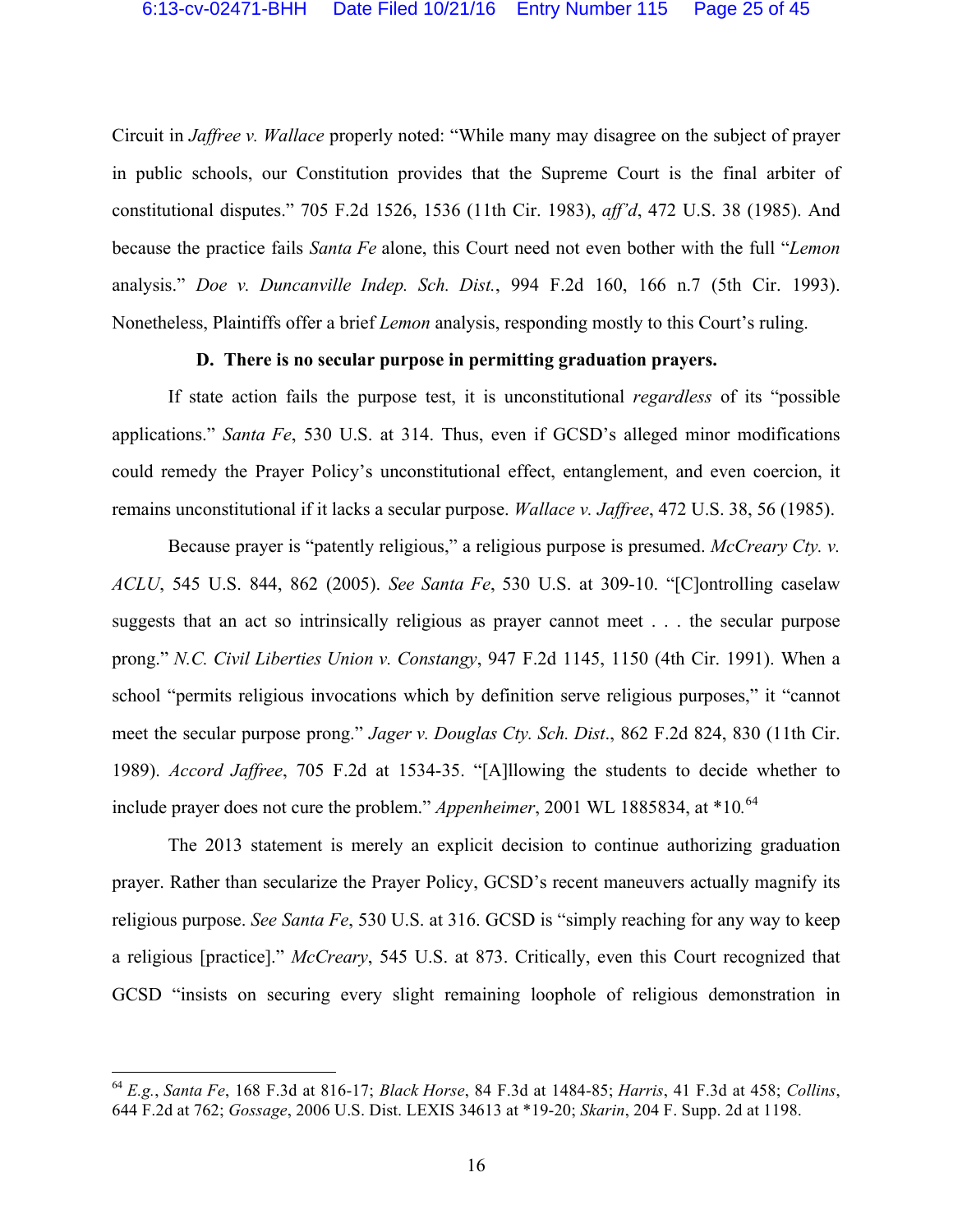school[.]" (Order at 6). Under *McCreary*, this is an unconstitutional religious purpose.<sup>65</sup>

Furthermore, it "will matter to objective observers whether [the new policy] follows on the heels of [policies] motivated by sectarianism." *Id*. at n.14. The Court must consider GCSD's "latest action 'in light of [its] history of' unconstitutional practices." *Id*. at 873 n.22. The "reasonable observer could not forget it." *Id.* at 870. As in *Santa Fe*, in "light of the school's history of regular delivery of a student-led prayer" dating back to 1951, it is "reasonable to infer that the specific purpose of the [new] policy [is] to preserve a popular 'state-sponsored religious practice,'" failing *Lemon's* purpose prong. 530 U.S. at 308-09, 315 (citing *Lee*, 505 U.S. at 596).

GCSD failed to overcome this strong presumption of an inherently religious purpose.<sup>66</sup> GCSD merely asserted that permitting graduation prayers furthers free speech and free exercise of religion. (D. MSJ 9). But the Court in *Santa Fe* rejected this very same justification, reasoning that the prayers or messages took place "at government-sponsored school-related events," and thus constituted *government* speech as a matter of law. *Id.* at 302, 309-15. In rejecting the avowed purpose of "recognizing the students' rights to free speech," the Third Circuit in *Black Horse* similarly held: "the constitutional guarantee of free speech does not secularize [the new policy's] attempt to preserve 'the long standing practice.'" 84 F.3d at 1484.

Courts have consistently recognized that graduation prayers are not private speech, even if student-initiated.67 Additionally, *every case* involving prayers at school board meetings has found that such prayers constitute government speech, even when delivered by private citizens of

 <sup>65</sup> *See also Jager*, 862 F.2d at 830 ("In choosing the equal access plan, the School District opted for an alternative that permits religious invocations, which by definition serve religious purposes"); *Gossage*, 2006 U.S. Dist. LEXIS 34613, at \*19-20 (new policy permitting uncensored student "remarks" was "nothing more than a poorly disguised attempt to ensure that prayer will continue").

<sup>&</sup>lt;sup>66</sup> The "defendant [must] show by a preponderance of the evidence that action challenged" has a secular purpose. *Church of Scientology Flag Serv. v. Clearwater*, 2 F.3d 1514, 1530 (11th Cir. 1993).

<sup>67</sup> *E.g.*, *Corder v. Lewis Palmer Sch. Dist. No. 38*, 566 F.3d 1219, 1229-31 (10th Cir. 2009); *Cole*, 228 F.3d at 1102; *Santa Fe*, 168 F.3d at 818-22; *Black Horse*, 84 F.3d at 1477-78; *Harris*, 41 F.3d at 456-57; *Brody v. Spang*, 957 F.2d 1108, 1119-20 (3d Cir. 1992); *Workman v. Greenwood Cmty. Sch. Corp.*, 2010 U.S. Dist. LEXIS 42813, at \*22-23 (S.D. Ind. Apr. 30, 2010); *Ashby v. Isle of Cty. Sch. Bd.*, 354 F. Supp. 2d 616, 629 (E.D. Va. 2004); *Gossage*, 2006 U.S. Dist. LEXIS 34613, at \*10-11; *Deveney v. Bd. of Educ. of Kanawha*, 231 F. Supp. 2d 483, 487-88 (S.D. W.VA. 2002); *Skarin*, 204 F. Supp. 2d at 1197; *Appenheimer*, 2001 WL 1885834, \*6-9; *Gearon*, 844 F. Supp. at 1099; *Lundberg v. W. Monona Cmty. Sch. Dist.*, 731 F. Supp. 331, 337 (N.D. Iowa 1989).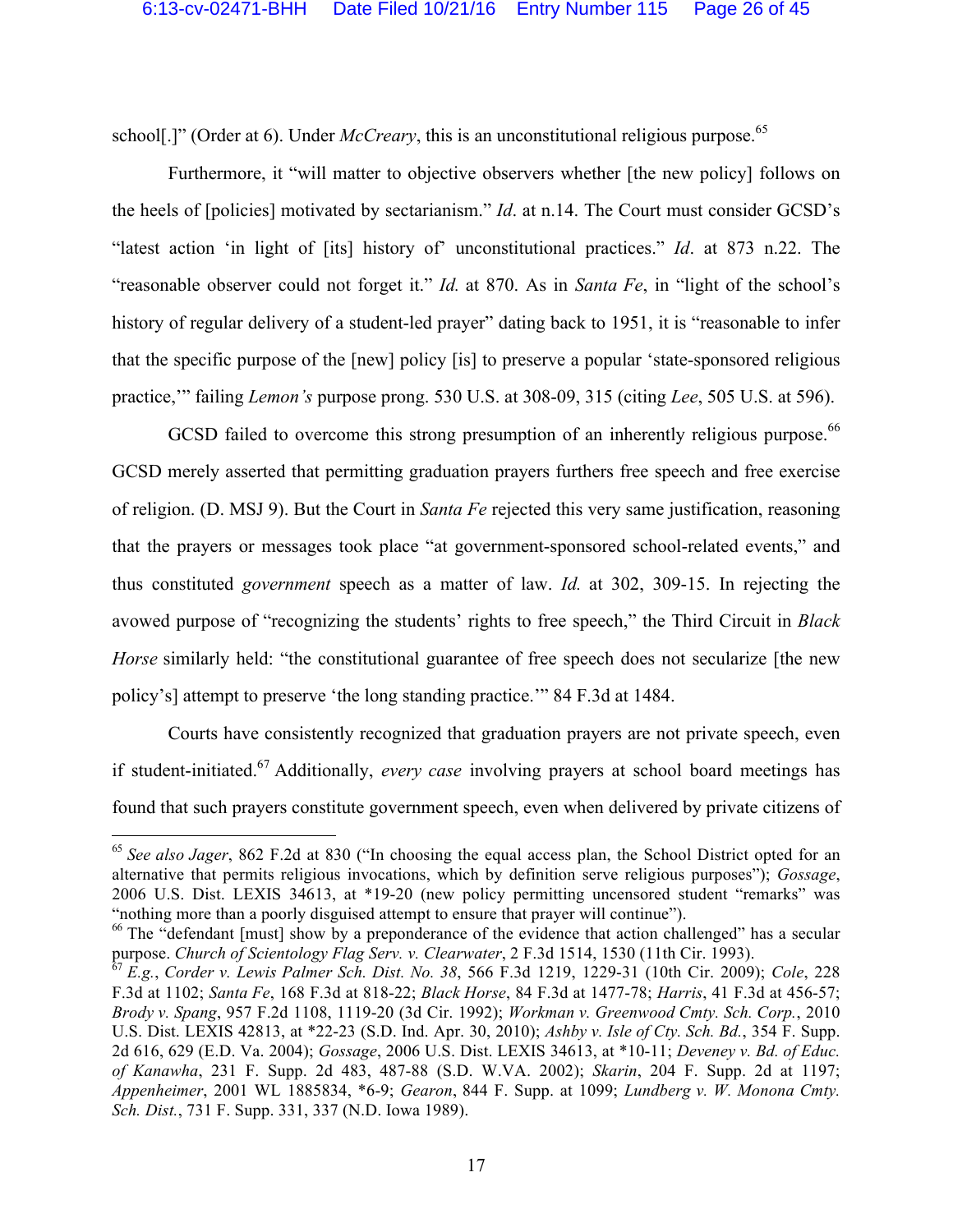"their own unrestricted choosing." *Doe v. Tangipahoa Parish Sch. Bd*., 473 F.3d 188, 192-93 (5th Cir. 2006), *vacated on standing grounds*, 494 F.3d 494 (5th Cir. 2007) (en banc). <sup>68</sup> Nor is there a "single case in which a legislative prayer was treated as individual or private speech." *Turner v. City Council*, 534 F.3d 352, 355-56 (4th Cir. 2008). Such prayers, which are *exempt*  from *Lemon*, are government speech even when the legislators "do not compose or censor the prayers," have "no editorial control," and are delivered under an "all-comers" policy.<sup>69</sup> Accepting GCSD's argument would therefore produce a highly anomalous situation foreclosed by precedent because students' First Amendment rights are *not* "'coextensive with the rights of adults in other settings.'" *Hazelwood Sch. Dist. v. Kuhlmeier*, 484 U.S. 260, 266 (1988) (citations omitted). Schools "do not offend the First Amendment" by prohibiting "student speech in school-sponsored expressive activities." *Id.* at 271-73. In *Santa Fe*, the Fifth Circuit explained:

[W]e explicitly approved a school district's review of the content of the student-initiated, student-led graduation prayers . . . a review that would undoubtedly constitute impermissible viewpoint discrimination if the students' graduation prayers constituted purely private speech.<sup>70</sup>

Of course, GCSD's "new statements of purpose were presented only as a litigating position[.]" *McCreary*, 545 U.S. at 871. The "world is not made brand new every morning." *Id.* at 866. The Court is obligated to consider the "evolution of the current policy," which includes a history of "institutional practices that unquestionably violated the Establishment Clause." *Santa Fe*, 530 U.S. at 309, 315. GCSD wants this Court "to accept what is obviously untrue:" that these prayers are "essential to the protection of student speech." *Id*. at 315. But the Court must not "turn a blind eye to the context in which this policy arose, and that context quells any doubt that

 <sup>68</sup> *See also Doe v. Indian River Sch. Dist*., 653 F.3d 256 (3d Cir. 2011); *Bacus v. Palo Verde Unified Sch. Dist. Bd. of Educ*., 52 F. App'x 355 (9th Cir. 2002); *Coles v. Cleveland Bd. of Educ*., 171 F.3d 369 (6th Cir. 1999); *FFRF. v. Chino Valley Unified Sch. Dist. Bd. of Educ*., 2016 U.S. Dist. LEXIS 19995 (C.D. Cal. Feb. 18, 2016).

<sup>69</sup> *Greece*, 134 S. Ct. at 1816, 1824-26; *Joyner v. Forsyth Cty.*, 653 F.3d 341, 353-54, 362-63 (4th Cir. 2011); *Pelphrey v. Cobb Cty.*, 547 F.3d 1263, 1269-71 (11th Cir. 2008). For instance, the citizen-led prayers in *Joyner* were not private speech even though the county "exercised no editorial control" over the remarks. 653 F.3d at 362-63 (Niemeyer, J., dissenting).

<sup>70</sup> 168 F.3d at 821 n.12. *See also Hazelwood*, 484 U.S. at 272 ("A school *must* also retain the authority to refuse to sponsor student speech that might . . . associate the school with any position other than neutrality") (emphasis added).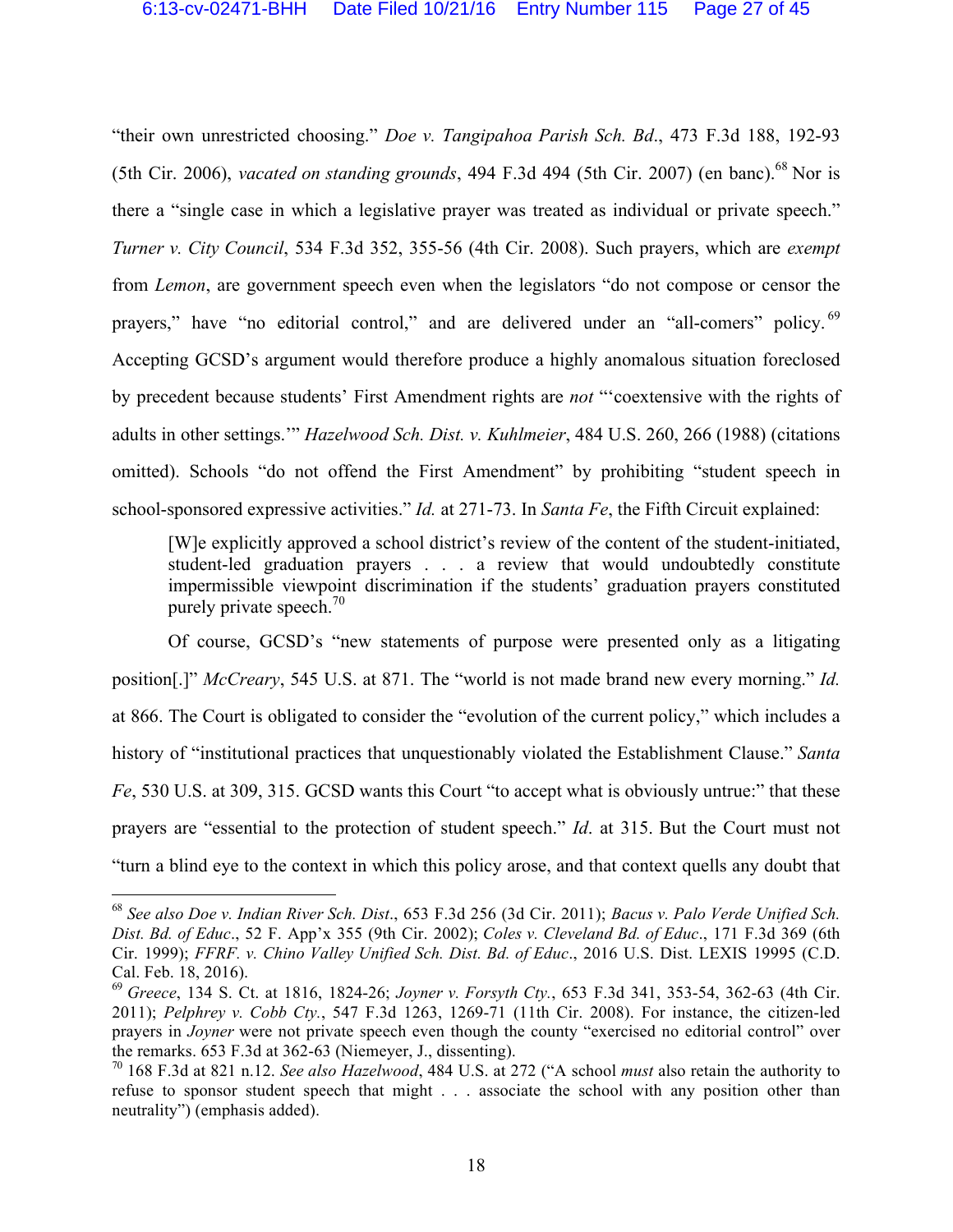this [new statement] was implemented with the purpose of endorsing school prayer." *Id.*

#### **E. The Prayer Policy has the unconstitutional effect of endorsing religion.**

Regardless of the purposes motivating it, GCSD's practice fails *Lemon*'s effect prong. Courts have been nearly unanimous in holding that graduation prayers unconstitutionally endorse religion, even if student-initiated*.* <sup>71</sup> Contrary to GCSD's "repeated assertions that it has [now] adopted a 'hands-off' approach," the "realities of the situation plainly reveal that its policy involves both perceived and actual endorsement of religion." *Id*. at 303-05. Like *Santa Fe*, the student-initiated nature of the remarks do not "insulate the school from the . . . message." *Id.* at 308-10. Putting "the ultimate choice to the students" does not eliminate school-sponsorship. *Santa Fe*, 168 F.3d at 817-18. The *Santa Fe* school argued that its policy was constitutional because it "permits but does not require prayer." *Id.* at n.10. But the court rejected this argument, reasoning that prayers "that a school 'merely' permits will still be delivered to a governmentorganized audience" at "a government-sponsored event." *Id.* at 817-18.

Indeed, whenever a prayer "is given via a sound system controlled by school principals and the religious invocation occurs at a school-sponsored event," the "*conclusion is inescapable* that the religious invocation conveys a message that the school endorses the religious invocation." *Jager*, 862 F.2d at 831-32 (emphasis added). Consistent with *Santa Fe*, in *Collins*, the Ninth Circuit held that "merely 'permitting' students" to open voluntary student assemblies with prayer unconstitutionally endorsed religion even though the assemblies were organized and conducted *entirely* by students. 644 F.2d at 760-62. In *Black Horse*, the Third Circuit likewise held that student-initiated prayer unconstitutionally endorsed religion even though the programs included a disclaimer. 84 F.3d at 1475, 1479. A "proselytizing prayer (perhaps even degrading other religions) would be delivered in a forum controlled by the School [District]." *Id.* at 1484- 85*.* The Supreme Court would not even tolerate such proselytizing or degrading prayers in

 <sup>71</sup> *See Cole*, 228 F.3d at 1103-04; *Santa Fe*, 168 F.3d at 817; *Black Horse*, 84 F.3d at 1486; *Harris*, 41 F.3d at 458; *Gossage*, 2006 U.S. Dist. LEXIS 34613, at \*19-20; *Deveney*, 231 F. Supp. 2d at 487; *Skarin*, 204 F. Supp. 2d at 1198; *Appenheimer*, 2001 WL 1885834, at \*6; *Gearon*, 844 F. Supp. at 1102; *Lundberg*, 731 F. Supp. at 345; *Graham*, 608 F. Supp. at 536.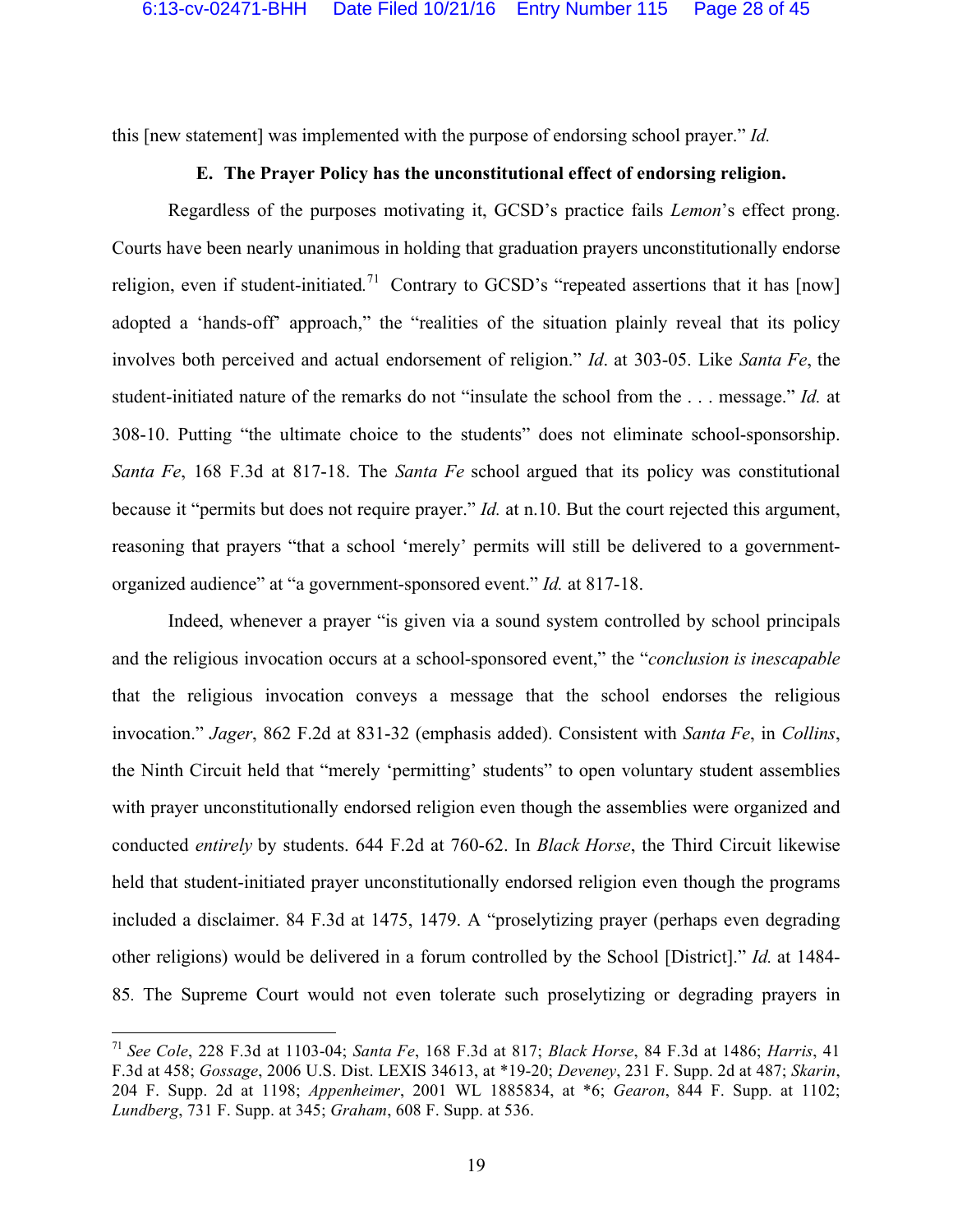legislative meetings for *adult* audiences under a rare *exception* to *Lemon* carved out exclusively for legislative prayer. *Greece*, 134 S. Ct. at 1823.

#### **1. GCSD's minor modifications do not eliminate school endorsement.**

That the agendas no longer state "prayer" is immaterial. The student remarks in *Santa Fe*  would not be mentioned on a program but were still impermissibly school-endorsed. 530 U.S. at 298 n.6, 302-03, 307. Under *Santa Fe*, even "spontaneously initiated" prayers unconstitutionally endorse religion. 168 F.3d at 823. This makes sense because students "hear the prayers," not the program. *Joyner*, 653 F.3d at 354.<sup>72</sup> Nor would any disclaimer cure the problem.<sup>73</sup> The "Establishment Clause does not limit only the religious content of the government's own communications." *Allegheny*, 492 U.S. at 600-01.<sup>74</sup> Even if GCSD could partially distance itself from "sponsoring" the prayers, it "cannot sanction coerced participation in a religious observance merely by disclaiming responsibility." *Black Horse*, 84 F.3d at 1482. A "disclaimer" does nothing to prevent "coerced participation." *Lassonde*, 320 F.3d at 984-85.

Finally, the fact the prayers will no longer be prescreened is irrelevant. The prayers in *Santa Fe* would not have been prescreened either. *See* 530 U.S. at 296, 298 n.6 ("[T]he prayer was to be determined by the students, without scrutiny or preapproval by school officials."); & *id.*  at 301 n.11 ("'The state is not involved.'"). The student-initiated prayers in both *Collins* and *Harris* would not be reviewed or mentioned in a program, and unlike a graduation, the *students* even "set the assembly agenda" in *Collins*. *Harris*, 41 F.3d at 453-55 (citing *Collins*).

### **2. The Establishment Clause would be a mockery if unconstitutional activities could be carried on merely because no written policy authorized the activities.**

This Court previously assigned significance to the fact that GCSD has no written policy but instead permits prayer, or does not prohibit it (which are of course, two sides of the same

 <sup>72</sup> Even this Court recognized that the citizen-led prayers in *Joyner* were neither screened nor "a memorialized part of the physically prepared agenda," but were still not private speech. (Order at 11). <sup>73</sup> *See Black Horse*, 84 F.3d at 1475-79; *Lassonde*, 320 F.3d at 984; *Harris*, 41 F.3d at 455-56.

<sup>74</sup> *See also Smith v. Cty. of Albemarle*, 895 F.2d 953, 958 (4th Cir. 1990) ("It remains to be seen whether *any* disclaimer can eliminate the patent aura of government endorsement of religion.").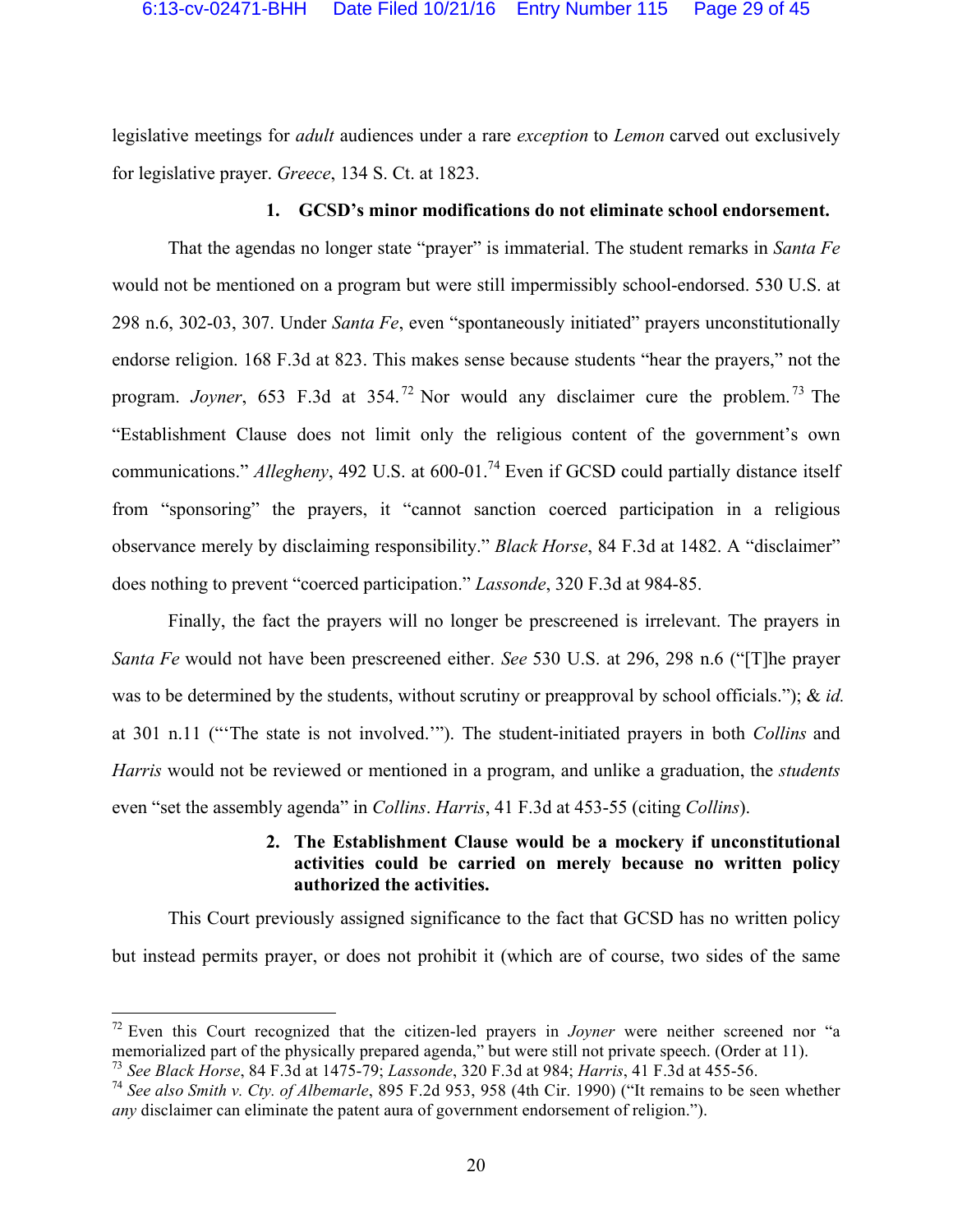coin). (Order at 11). But numerous courts have held that school policies – whether written or unwritten – that simply "permit" prayers at school events, violate the Establishment Clause.<sup>75</sup>

That the challenged "prayer activities in public schools may not be statutorily authorized or conducted pursuant to written school board policy" is immaterial. *Jaffree*, 705 F.2d at 1534, *aff'd*, 466 U.S. 924 (1984). "The reach of the establishment clause is not limited by the lack of statutory authorization." *Id.* (citations omitted). The Eleventh Circuit properly held: "If a statute authorizing the teachers' activities would be unconstitutional, then the activities, in the absence of a statute, are also unconstitutional." *Id.* In *Sch. Dist. of Abington Twp. v. Schempp*, Justice Douglas announced: "What may not be done directly may not be done indirectly lest the Establishment Clause become a mockery." 374 U.S. 203, 230 (1963) (concurring).

GCSD has a *practice* of *including* prayer in its gradation ceremonies. No written policy is necessary for even just *one* prayer to be unconstitutional,<sup>76</sup> in the same way no written policy is necessary for one religious display to be unconstitutional, as in *Allegheny* and *Smith.* For the "purpose of an Establishment Clause violation, a state policy need not be formal [or] written." *Canell v. Lightner*, 143 F.3d 1210, 1214 (9th Cir. 1998). The Court must not be concerned with the "mechanism used to advance a concept, but the evil against which the clause protects." *Jaffree*, 705 F.2d at 1534 (citation omitted). Indeed, the prayers in *Lee*, *Mellen*, *Collins*, and *Harris*, were all found unconstitutional in the absence of a formal written policy. *See also Steele v. Van Buren Sch. Dist*., 845 F.2d 1492, 1495 (8th Cir. 1988) ("Based on the Board's failure to act . . . [the] district had a custom or policy allowing prayer[.]").

 <sup>75</sup> *See Santa Fe*, 530 U.S. at 301 ("[P]ermitting student-led, student-initiated prayer at football games violates the Establishment Clause."); *Santa Fe*, 168 F.3d at 816; *Lassonde*, 320 F.3d at 983; *Cole*, 228 F.3d at 1104 (merely "allowing the students to engage in sectarian prayer" would "amount to government sponsorship"); *Black Horse*, 84 F.3d at 1484; *Harris*, 41 F.3d at 452-54; *Workman*, 2010 U.S. Dist. LEXIS 42813 at \*27; *Gossage*, 2006 U.S. Dist. LEXIS 34613, at \*19-20 ("allowing" prayer); *Ashby*, 354 F. Supp. 2d at 629-30; *Deveney*, 231 F. Supp. 2d at 485-88; *Skarin*, 204 F. Supp. 2d at 1198; *Appenheimer*, 2001 WL 1885834, at \*6-9; *Gearon*, 844 F. Supp. at 1098-1103; *Lundberg*, 731 F. Supp. at 345-46; *Graham*, 608 F. Supp. at 537.

<sup>76</sup> *E.g.*, *Lee*; *M.B. v. Rankin Cty. Sch. Dist*., 2015 U.S. Dist. LEXIS 117289 (S.D. Miss. 2015) (single prayer delivered at a single awards ceremony); *Workman*, 2010 U.S. Dist. LEXIS 42813, at \*27 (single student prayer slated to be delivered at a single graduation); *Deveney*, 231 F. Supp. 2d at 488 (same); *Graham*, 608 F. Supp. at 532 (same).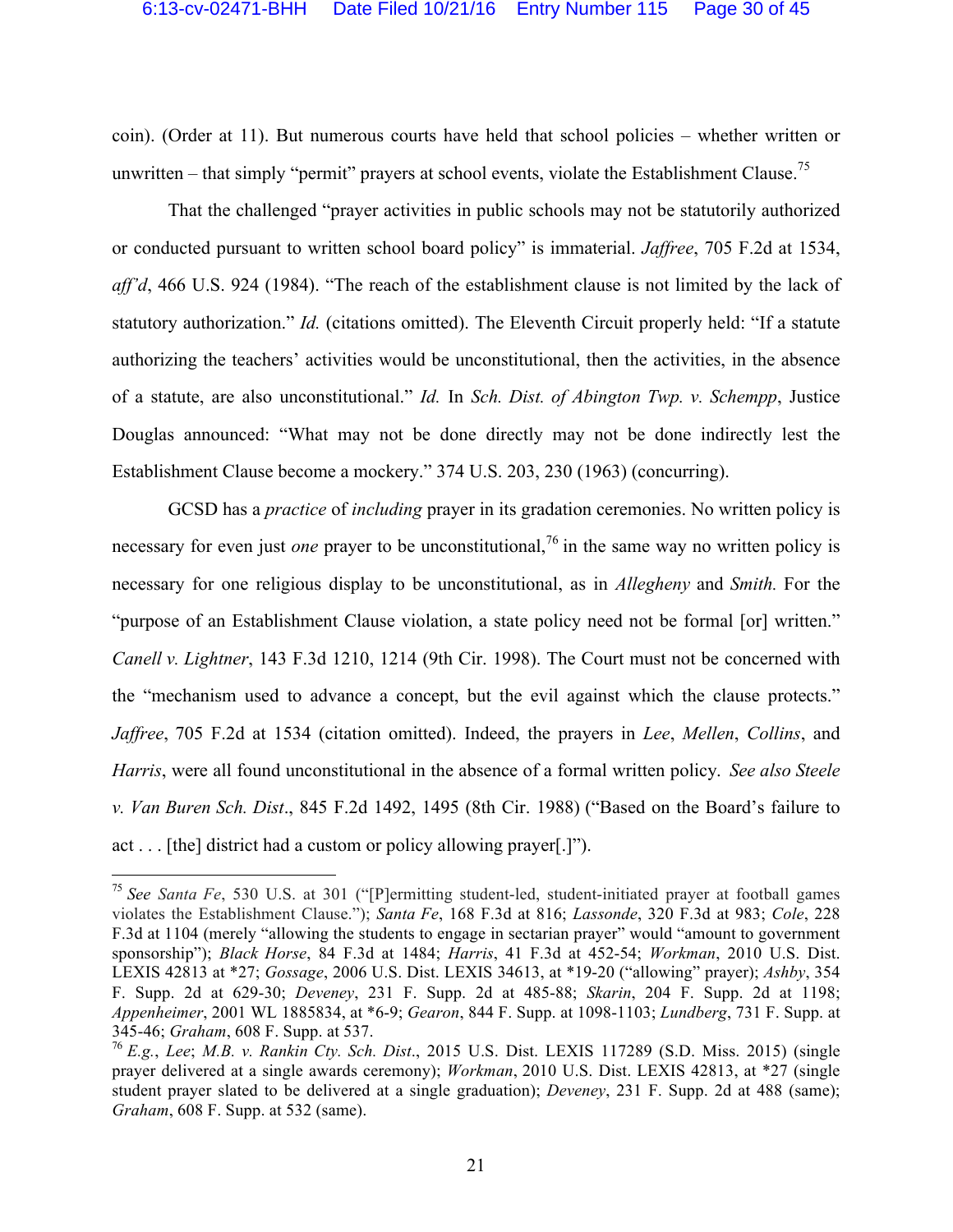This Court further believed that "no policy or position, as neutral and passive as the one at issue in this case, has ever been struck down." (Order at 11). But the *Santa Fe* policy was actually far more "hands off" than GCSD's policy because GCSD selects the student speakers.

Additionally, in *Collins*, the student assemblies were completely student run and voluntary. 644 F.2d at 760-62. The students merely asked the principal if they could deliver prayers. *Id.* There was *no written policy. Id.* In finding the prayers unconstitutional, the Ninth Circuit observed that the Supreme Court and lower court "cases support no meaningful distinction between school authorities actually organizing the religious activity and officials merely 'permitting' students to direct the exercises." *Id*. Like *Santa Fe*, *Collins* understood that "whether school officials make the decisions or give their authority to decide to another, the ultimate responsibility for those decisions is borne by school officials." *Harris*, 41 F.3d at 452- 55 (citing *Collins*). It further recognized that regardless of any a written policy: "'students must either listen to a prayer chosen by a select group of students or forego the opportunity to attend a major school function.'" *Id.* (quoting *Collins*, at 762).

Likewise, in *Harris*, there was "little or no [school] involvement' in the process resulting in prayer," yet the school's *unwritten* practice was unconstitutional. 41 F.3d at 452-53. The court reiterated: "no school official reviews presentations prior to commencement. No one is asked to participate in the prayer by standing, bowing their heads, or removing their hats." *Id.* Unlike here, the "seniors ma<sup>[d]</sup>e all decisions relating to the ceremony." *Id.* But the court concluded: "When the senior class is given plenary power over a state-sponsored, state-controlled event . . . it is just as constrained by the Constitution as the state would be." *Id.* at 455.77

Finally, the policy in *Gossage* was identical to *Adler v Duval Cty. Sch. Bd.*, 250 F. 3d 1330 (11th Cir. 2001). A student could give an uncensored "opening and/or closing message." 2006 U.S. Dist. LEXIS 34613, \*2-3. "Despite the hands-off approach as to the content of the remarks," the student prayers were still "unconstitutional*.*" *Id.* at \*10-14*,* \*19-20*.*

 <sup>77</sup> The Third Circuit in *Black Horse* found *Harris* "persuasive." 84 F. 3d at 1483. Both *Harris* and *Black Horse* are "consistent with current Supreme Court precedent." *Appenheimer*, 2001 WL 1885834, \*8.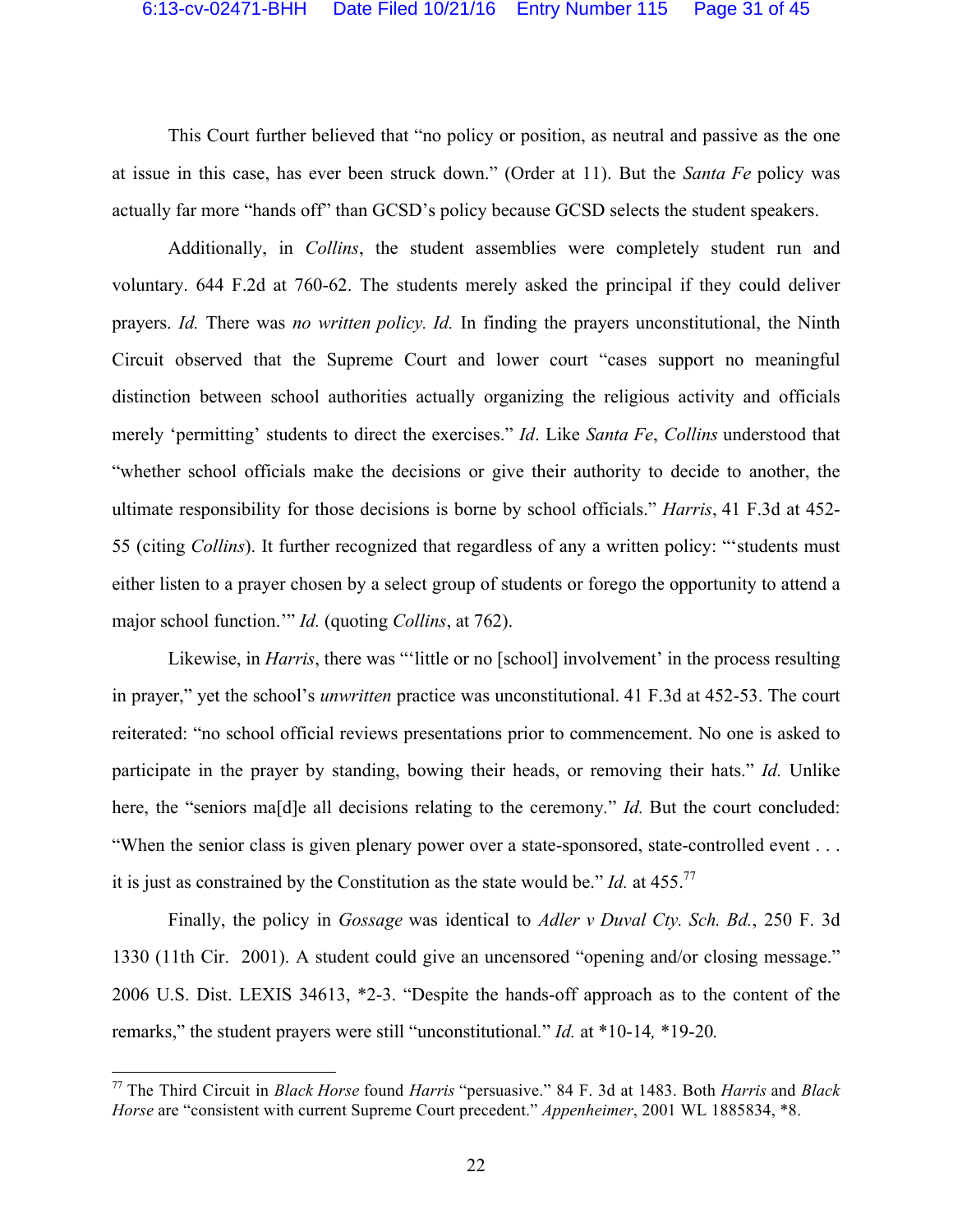### **3. Contrary to this Court's previous decision, prohibiting prayers in public school graduations does not violate the Free Speech Clause.**

Finding the Establishment Clause landscape inhospitable, GCSD sought "sanctuary for its graduation prayer policy in the Free Speech Clause." *Santa Fe*, 168 F.3d at 818-19. GCSD contended that it is not simply permissible to include prayer in its graduation ceremonies, but it "would be guilty of unconstitutional viewpoint discrimination were it to do otherwise." *Id.* (D. App. Br. at 20-21). But again, *Santa Fe* makes clear that the "delivery of such a message" by a "speaker representing the student body, under the supervision of school faculty," is "not properly characterized as 'private' speech." 530 U.S. at 302-03, 310-15. Graduation "ceremonies have not been regarded, either by law or tradition, as public fora." *Black Horse*, 84 F.3d at 1478.78

On the contrary, a restriction on prayer is "'necessary' to avoid running afoul of the Establishment Clause." *Lassonde*, 320 F.3d at 984-85. This is so even "if a disclaimer were given" *id.*, and even if the policy "neither encourages a religious message nor subjects the speaker to a majority vote." *Cole*, 228 F.3d at 1103. 79

GCSD urged the Court to "adopt a reading of [equal access] decisions that would require a school . . . to allow students" to use a "school-sponsored" event "to proselytize." *Bannon v. Sch. Dist*., 387 F.3d 1208, 1216 (11th Cir. 2004) (per curiam). But this case does not involve "the use of school property as a 'public' or 'open' forum," where "school officials allowed . . . *nonschool-related meetings* to be held on school property." *Harris*, 41 F.3d at 456 (emphasis added). *See Santa Fe*, 530 U.S. at 302-03 (equal access cases are inapplicable to student messages at "school-related events"). This Court nonetheless relied on equal access cases such as *Child Evangelism Fellowship* ("*CEF*") *II* and *Peck.* (Order at 13, 19). *CEF II* is readily distinguishable as it involved school property "not being used for school purposes." *Harris*, 41 F.3d at 456-57.

 $78$  Regardless, the Supreme Court has "never held [that] the mere creation of a public forum shields the government entity from scrutiny under the Establishment Clause." *Santa Fe*, 530 U.S. at 303 n.13. *See Cole*, 228 F.3d at 1101 (even assuming the ceremony was a "public forum, the District's refusal to allow the students to deliver a sectarian speech or prayer" was "necessary").

<sup>79</sup> *See also Ashby*, 354 F. Supp. 2d at 629-30 ("the decision not to allow the students to [deliver a religious song] was necessary"); *Lundberg*, 731 F. Supp. at 341 (upholding ban on graduation prayer); *Gearon*, 844 F. Supp. at 1102-03 ("forbidding the defendants from permitting prayer").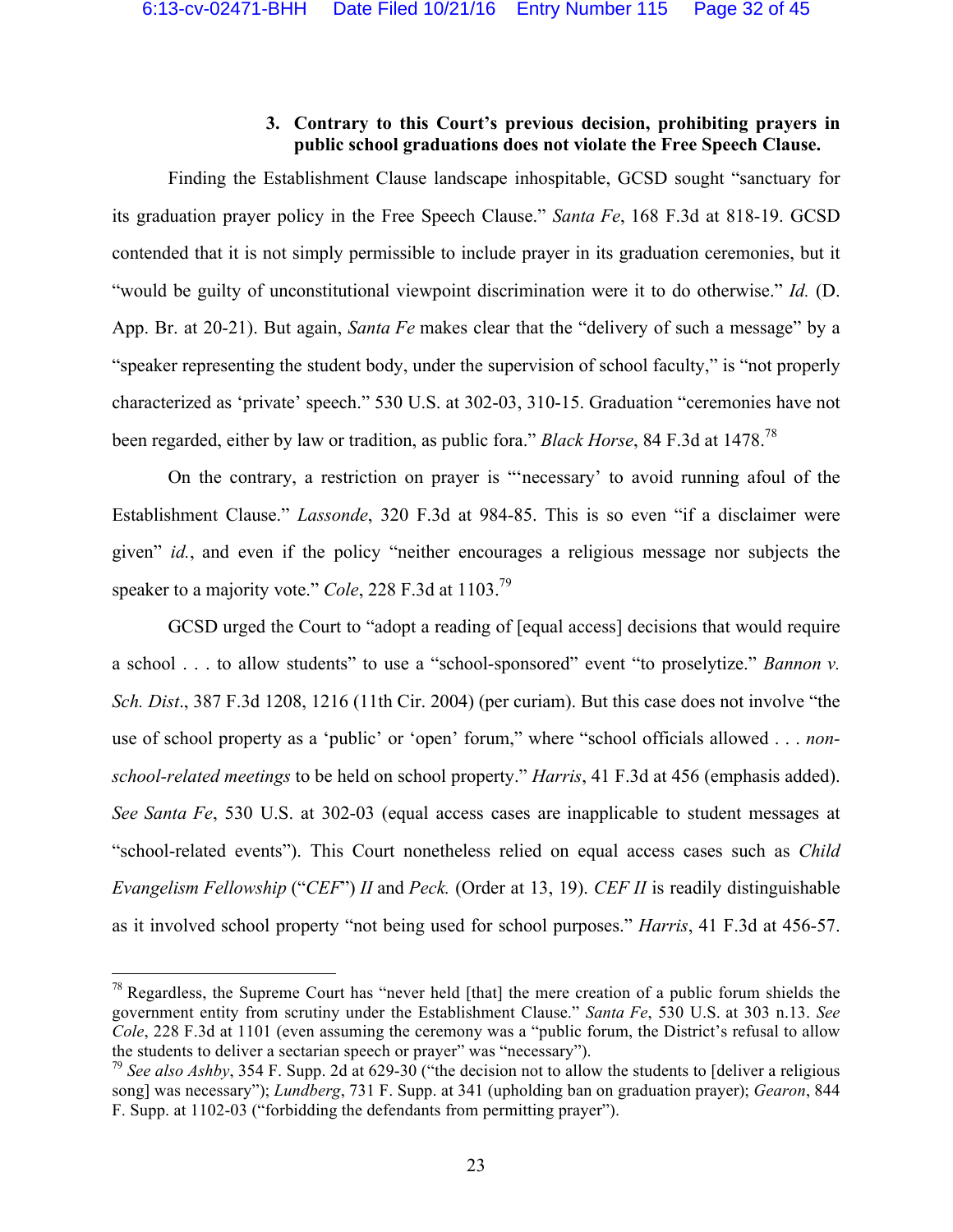But the "essence of graduation is to place the school's imprimatur on the ceremony." *Lassonde*, 320 F.3d 985.80 Similarly, *Peck* upheld an equal access policy allowing the passive display of materials by citizens "not affiliated in any way with the school." 155 F.3d at 275-82. *Peck* did not involve a school event. Nor did it involve prayer delivered to a captive student audience assembled at its behest.<sup>81</sup> Critical to the court's holding was the fact that students could "ignore" or simply walk past the table" without "calling any attention to that choice." *Id.* at 287-88. By contrast, finding "no violation under these circumstances would place objectors in the dilemma of participating [in prayer], with all that implies, or protesting." *Lee*, 505 U.S. at 593.

GCSD's argument "has as its major unarticulated premise the assumption that people who want to propagandize . . . views have a constitutional right to do so whenever and however and wherever they please." *Adderley v. Florida*, 385 U.S. 39, 47-48 (1966). But a "student's right to express his personal religious beliefs does not extend to using the machinery of the state as a vehicle for converting his audience." *Chandler v. James*, 180 F.3d 1254 (11th Cir. 1999).

### **4. This Court should not rely on** *Adler* **because it defies** *Santa Fe***, is plainly distinguishable, and utterly lacks persuasion.**

Other than the equal access cases, this Court previously rested its decision on *Adler*, an outlier that contravenes *Santa Fe* and practically every other graduation prayer case.

Importantly, *Adler* involved a *facial* challenge only; the Eleventh Circuit "*expressly*  declined to consider . . . any as-applied objection to the policy's constitutionality." 250 F.3d at 1332 n.1 (emphasis added). Here, there is no written policy, so *Adler*'s rationale is inapplicable. Besides, *Adler*'s refusal to consider the effects of the policy as applied contravenes *Santa Fe* as well as Fourth Circuit precedent. *See Joyner*, 653 F.3d at 348, 354. *Compare Santa Fe*, 530 U.S. at 307 ("The actual or perceived endorsement of the message, moreover, is established by factors beyond just the text of the policy."); *id.* at n.21 (practice would fail "[e]ven if the plain language .

 <sup>80</sup> *See Good News Club v. Milford Cent. Sch*., 533 U.S. 98, 115-16 (2001) ("where the school facilities are being used for a nonschool function . . . *Lee* is inapposite.").

<sup>81</sup> *Cf. Page v. Lexington Cty. Sch. Dist. One*, 2007 U.S. Dist. LEXIS 53233, \*36-37 n.24 (D.S.C. 2007) ("Here, the speaker has not literally been provided with a platform and a captive audience (as would be the case for a commencement speaker).").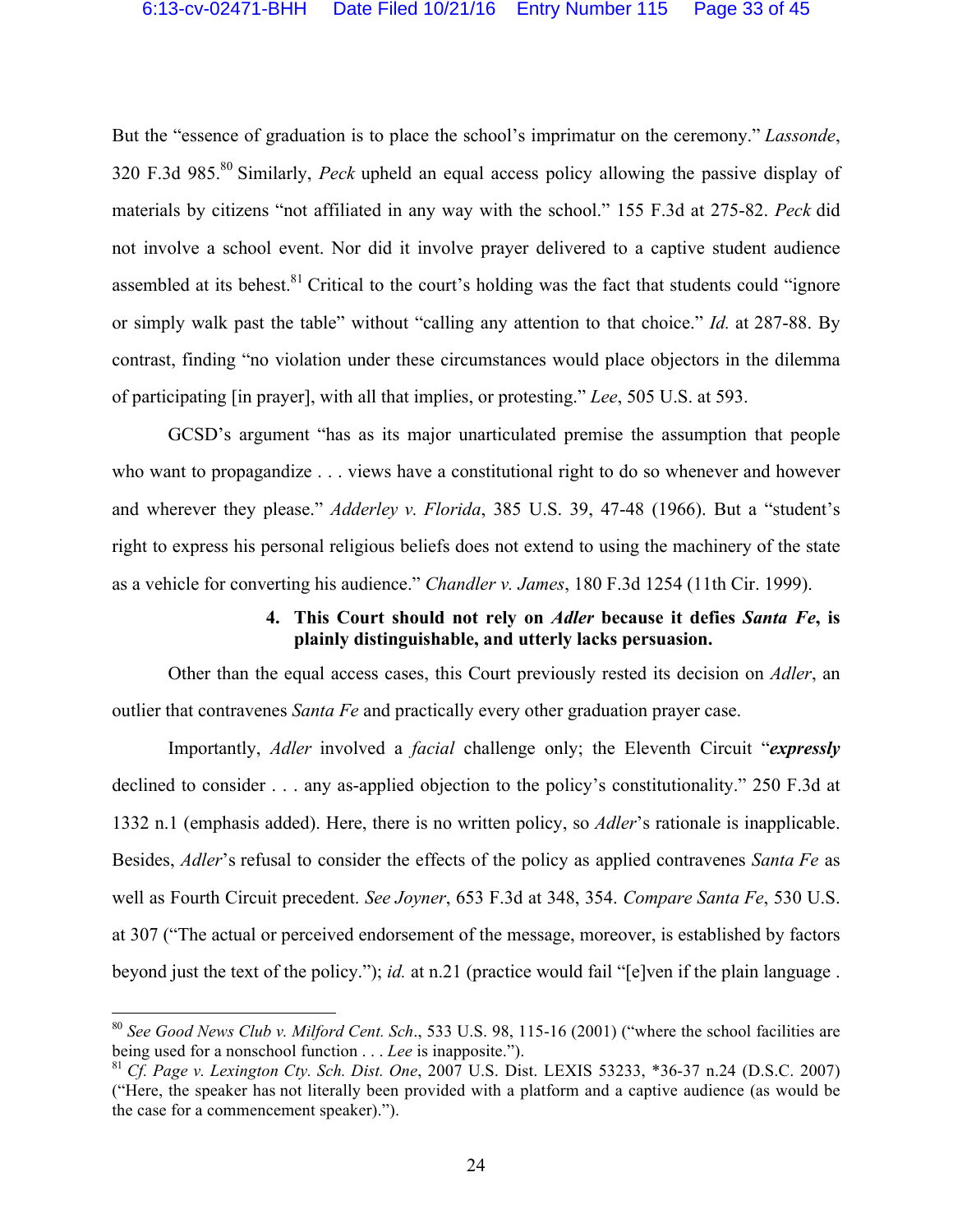. . were facially neutral"); *id.* at 315 ("Our examination . . . [must] not stop at an analysis of the text of the policy."), *with Adler*, 250 F.3d at 1332 (focusing solely "*on its face*"); & *id.* at n.1 (refusing to consider effects). Indeed, four justices in a strong dissent properly maintained that the *Adler* policy was unconstitutional under *Santa Fe* and that the majority erred by "considering only the terms of the policy itself."<sup>82</sup> Additionally, *Adler* sanctioned a majoritarian student election, which was found unconstitutional in *Santa Fe.* 250 F.3d at 1332. Consequently, courts confronted with identical facts have disregarded *Adler*. *See Gossage*, 2006 U.S. Dist. LEXIS 34613, at \*2-5, \*10-14 (an *Adler* policy was "unconstitutional in light of *Santa Fe*.").<sup>83</sup>

Beyond contravening *Santa Fe*, the *Adler* majority also misinterpreted *Santa Fe.* Critical to *Adler*'s conclusion was its mistaken contention that "*Santa Fe* only addresses one part of the *Lemon* test: whether the policy at issue has a secular purpose." 250 F.3d at 1339. But *Santa Fe* also clearly addressed the second prong of *Lemon*. 530 U.S. at 305-10.

Regardless, *Adler* is distinguishable in at least three material ways. The Eleventh Circuit upheld the policy based on "'the total absence of state involvement in deciding whether there will be a graduation message, who will speak, or what the speaker may say."" 250 F.3d at 1342. First, GCSD decides who will speak, whereas *Adler* and even *Santa Fe* involved "a student speaker not chosen by the school." *Corder*, 568 F. Supp. 2d at 1246 n.5.<sup>84</sup> That *Adler*'s policy "did not contain any restriction on the identity of the student speaker" was a "key" fact of the decision. *Newman v. City of East Point*, 181 F. Supp. 2d 1374, 1379-80 (N.D. Ga. 2002) (citing *Adler*). Second, GCSD *will censor* messages that "*create a disturbance*." (Compl. Ex. 6). *Adler* 

 <sup>82</sup> *See* 250 F.3d at 1344-45 (Kravitch, J., Anderson, C.J., Carnes, and Barkett, J.J, dissenting) ("By considering only the terms of the policy itself, the majority fails to address contextual evidence that evinces an impermissible religious purpose."); *id.* at 1347-48 (Carnes) ("[I]n light of the additional guidance the *Santa Fe* decision has given us, . . . a school board may not delegate to the student body or some subgroup of it the power to do by majority vote what the school board itself may not do.").

<sup>83</sup> *See Corder v. Lewis Palmer Sch. Dist.*, 568 F. Supp. 2d 1237, 1245-46 (D. Colo. 2008) ("I disagree that the analysis of *Tinker* or *Adler . . .* should apply."); *Newdow v. Bush*, 2001 U.S. Dist. LEXIS 25936, \*10 n.5 (E.D. Cal. 2001) ("*Adler* conflicts with the Ninth Circuit decision in *Cole*.").

<sup>84</sup> *See Santa Fe*, 530 U.S. at 306; *Corder*, 566 F.3d at 1229 n.5 ("*Adler* is distinguishable" because the speaker "was chosen by the school" based on her "4.0 [GPA]."); *Workman*, 2010 U.S. Dist. LEXIS 42813 at \*23-24 (distinguishing *Adler* because speakers selected on class rank).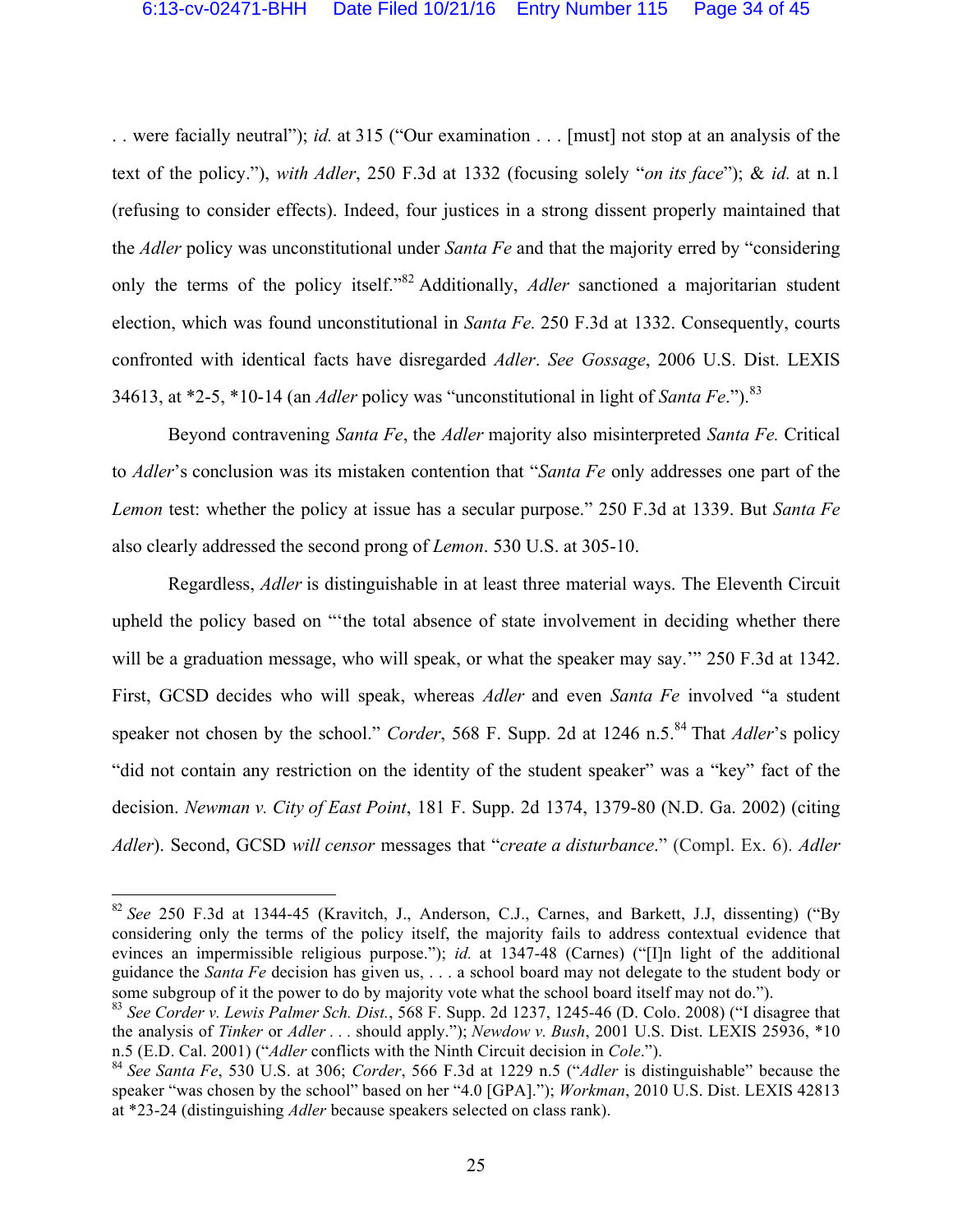involved no censorship at all. 250 F.3d at 1332-37. Third, GCSD authorizes the delivery of prayers to captive impressionable elementary students. *Peck*, 155 F.3d at 287 n\*.

Finally, post-*Adler* Eleventh Circuit cases effectively abrogate the decision. In *Pelphrey*, the court held that prayers delivered by private citizens under a facially neutral policy were not private speech, even though the government did not "compose or censor the prayers." 547 F.3d at 1267, 1271. In *Holloman v. Harland*, the court invalidated a teacher's unwritten practice of conducting a moment of silence, recognizing that a policy "as actually implemented," must "not have the effect of promoting or inhibiting religion." 370 F.3d 1252, 1284-91 (11th Cir. 2004). And in *Bannon*, the court held that student-initiated religious murals "constituted schoolsponsored expression within the meaning of *Hazelwood*," even though they were not prereviewed. 387 F.3d at 1214-15. It then found that "censorship" of the student speech "was rationally related to the legitimate pedagogical concern of avoiding the religious controversy." *Id.* at 1217. In contrast, *Adler* implicitly and erroneously applied the *Tinker* standard rather than the *Hazelwood* standard. *See Corder*, 566 F.3d at 1229 n.5. *Bannon*, rather than *Adler*, is consistent with free speech challenges in the graduation context, which apply *Hazelwood*, not *Tinker*, because a graduation is "school-sponsored."<sup>85</sup> Instructively, Plaintiffs are not aware of any other that court has relied upon *Adler* to *uphold* a graduation prayer policy.

#### **5. GCSD's award of power to students to deliver graduation prayers is unconstitutional regardless of the "ratio" of prayers delivered.**

In drawing a distinction between prayers prior to 2013 and after, this Court relied on *Adler I* for its contention that the 2014 prayers (which were only a *sample*) were "*de minimis*" and "not representative of the kind of ratio that suggests unconstitutionality in practice." (Order at 15-16). In *Santa Fe*, however, the policy had *yet to be implemented*; unlike here, there was *no evidence whatsoever* that prayers would be delivered. 530 U.S. at 315. The school district

 <sup>85</sup> *See Corder*, 566 F.3d at 1229-30; *Lundberg*, 731 F. Supp. at 338-39 ("While the school in *Tinker* had no fear that others could attribute the students' acts of self-expression to the school's position . . . prayer at a school-run function may work to stamp the belief in God with the imprimatur of the school"). *See also Boring v. Buncombe Cty. Bd. of Educ*., 136 F.3d 364, 368 (4th Cir. 1998) (play was schoolsponsored and thus, governed by *Hazelwood*).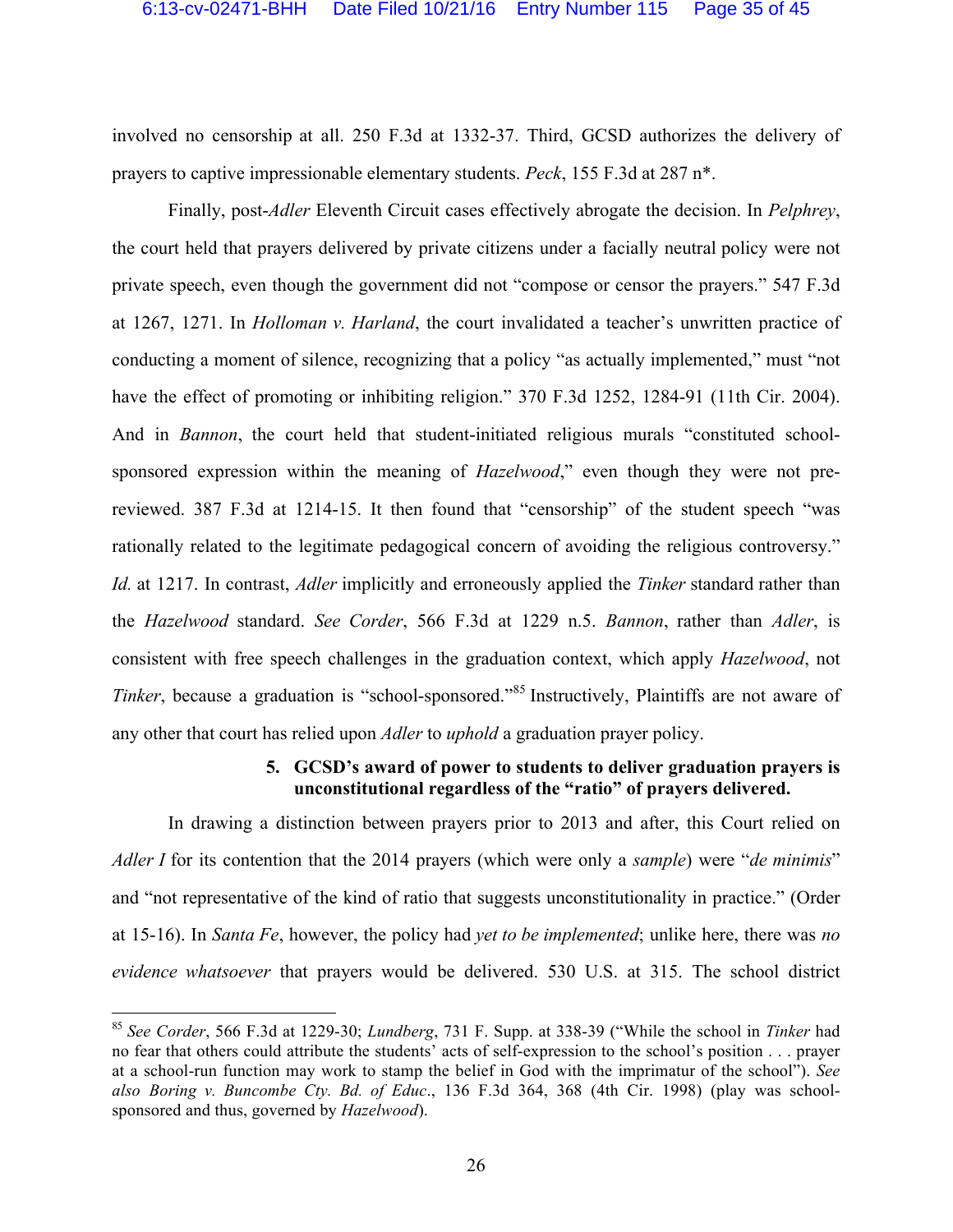averred, "until a student actually delivers a solemnizing message . . . there can be no certainty that any of the statements or invocations will be religious." *Id.* at 313. The Court agreed there was "no certainty" but held: "even if no Santa Fe High School student were ever to offer a religious message," the "award of that power *alone*, regardless of the students' ultimate use of it, is not acceptable." *Id.* (emphasis added). *Id.* at 313, 316.

Here, like *Santa Fe*, GCSD has clearly awarded students the power to deliver prayers at graduation ceremonies where the pressure to attend is even greater than football games. *Id.* at 311. Under *Santa Fe*, the award of that power is unconstitutional, regardless of the number of prayers actually delivered. The only material difference here is that the inevitable *has happened*, repeatedly, as evidenced by a mere sample of evidence Plaintiffs were able to obtain mostly from its own members regarding the 2014, 2015, *and* 2016 ceremonies. If as in *Santa Fe*, a school policy "authorizing the [prayer] activities would be unconstitutional, then the activities, in the absence of a [policy], are also unconstitutional." *Jaffree*, 705 F.2d at 1534.

Plaintiffs are unaware of any graduation prayer case other than *Adler I* that turned on "ratio" evidence. Regardless, *Adler I* considered the ratio *because* it was a *facial* challenge *only*, *unlike* here. 206 F.3d 1070, 1083-84 (11th Cir. 2000). The court explained: "A facial challenge to be successful 'must establish that no set of circumstances exists under which the Act would be valid.'" *Id.* (citing *U.S. v. Salerno*, 481 U.S. 739 (1987))*.* In refusing to apply the Coercion Test, the court observed, "this argument would be far better suited to an as-applied challenge." *Id.* 

More importantly, the "*Salerno* standard in a facial challenge" employed by *Adler I* and this Court was "unequivocally" found inapposite in the "Establishment Clause area" in *Santa Fe*. *Selman v. Cobb Cty. Sch. Dist*., 390 F. Supp. 2d 1286, 1299 (N.D. Ga. 2005). Three Eleventh Circuit judges, Carnes, Chief Judge Anderson, and Barkett, properly recognized:

When this case was last before us, I joined the majority opinion in large part because it reasoned, I thought correctly, that "a facial challenge to be successful 'must establish that no set of circumstances exists under which the Act would be valid.'" [*Adler I*] . . . But the Supreme Court has now unequivocally held that principle of facial challenge law does not apply in the Establishment Clause area. [*Santa Fe*]. Since that prop has been knocked out from under our reasoning, . . . the conclusion I reached before is wrong.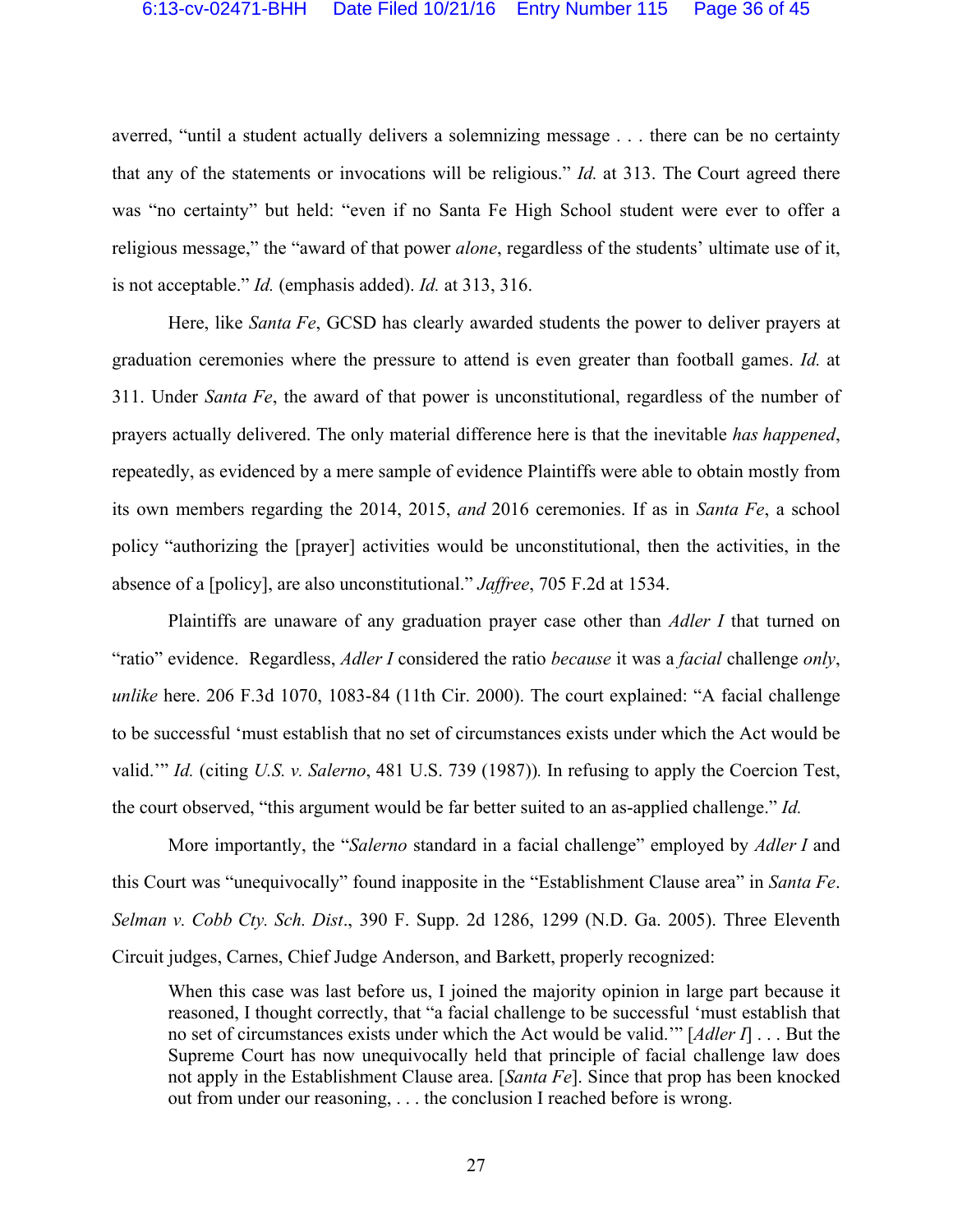*Adler*, 250 F.3d at 1347-48 (Carnes, J., dissenting). Judge Kravitch's separate dissent added:

Despite the majority's position, the Supreme Court makes clear in *Santa Fe* that facial Establishment Clause challenges must not focus "solely on the possible applications of the statute, but rather on whether the statute has an unconstitutional purpose." *Santa Fe,* 530 U.S. at 314 . . . What the opinion overlooks is that, under *Santa Fe*, if the Duval policy has an unconstitutional purpose, then there is no set of circumstances under which the policy would be valid, notwithstanding that some of the graduation messages delivered pursuant to the policy might be totally devoid of religious content. [*Id.* at 1343]

Nor can the 2014 (2015 *and* 2016) prayers be dismissed as "*de minimis*." In *Lee*, the Court held that the "embarrassment and the intrusion of the religious exercise cannot be refuted by arguing that these prayers, and similar ones to be said in the future, are of a *de minimis* character." 505 U.S. at 594.<sup>86</sup> Indeed, a single graduation prayer is enough to violate the Establishment Clause. <sup>87</sup> In *Lee*, the student would only be exposed to prayer at a single graduation, four years away, if at all. *Id.* at 583-84. That prayer would be no less unconstitutional if it were the only prayer delivered in all of the district's graduations. *Id.* The plaintiff's daughter would still be put in the unconstitutional dilemma of participating in the prayer, or protesting, independent of whether students at other schools were placed in this dilemma too. *Id.* at 593.

### **F. The Prayer Policy fosters excessive entanglement with religion.**

Government endorsement of prayer "necessarily" results in unconstitutional entanglement.<sup>88</sup> In upholding the Prayer Policy under this prong, this Court relied on *Doe v. Sch. Dist. of Norfolk*, 340 F.3d 605 (8th Cir. 2003), for the notion that the 2013 "position requires and expects no involvement of the schools." (Order at 17). But GCSD will censor prayers or messages that "create a disturbance*.*" (Compl. Ex. 6). Any "such determination would necessarily entangle the administration in deciding religious issues." *Bell*, 766 F.2d at 1406.

Furthermore, *Norfolk* is easily distinguishable. The issue was whether a district could be

 <sup>86</sup> *See Hall v. Bradshaw*, 630 F.2d 1018, 1022 n.1 (4th Cir. 1980) (nondenominational prayer on a map held unconstitutional even though it was "utterly innocuous."); *De Spain v. De Kalb Cty. Comm. Sch. Dist.*, 384 F.2d 836, 840 (7th Cir. 1967) (poem was "*de minimis*" and "innocuous" but unconstitutional).<br><sup>87</sup> *E.g., M.B. Workman, Deveney, and Graham, supra at n. 76.* 

<sup>&</sup>lt;sup>88</sup> Mellen, 327 F.3d at 375; Constangy, 947 F.2d at 1151-52; Hall, 630 F.2d at 1021; Collins, 644 F.2d at 762; *Deveney*, 231 F. Supp. 2d at 487; *Gearon*, 844 F. Supp. at 1102; *Skarin*, 204 F. Supp. 2d at 1198.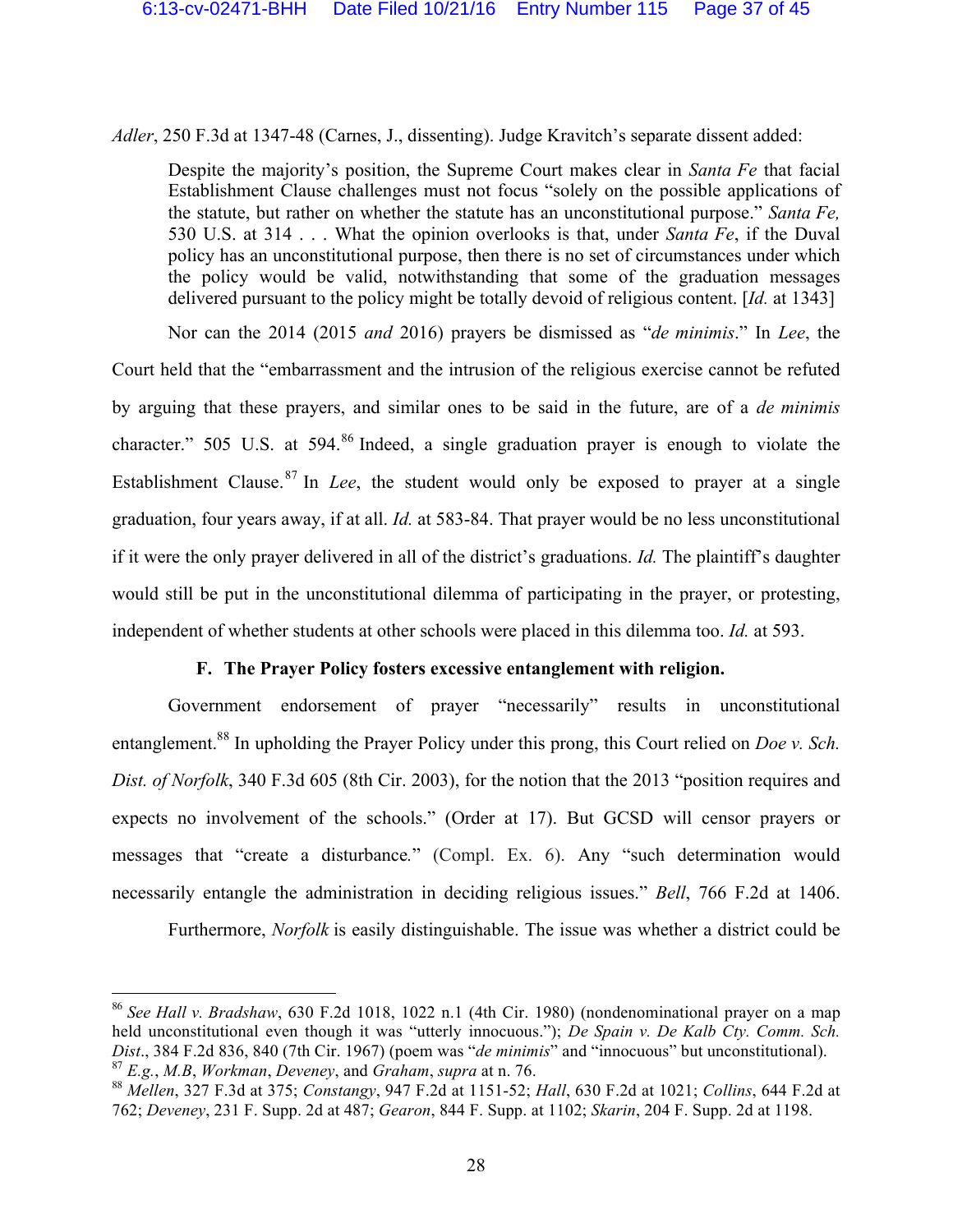liable for the actions of a rogue parent/board member who "was acting in circumvention of the School District's policy" *not* to deliver prayers. 340 F.3d at 613-15. The court took pains to explain that the "past policy of allowing a<sup>[]</sup> [student-led] Invocation and Benediction . . . was never before the [court]." *Id.* at 610. The court concluded that the school district could not be liable because it "specifically advised all graduation participants, including the school-boardmember parent, that prayer was *not permitted*." *Wigg v. Sioux Falls Sch. Dist.*, 382 F.3d 807, 814-15 (8th Cir. 2004) (citing *Norfolk*) (emphasis added). That is certainly not the case here.

### **G. GCSD's Prayer Policy fails the Coercion Test because it requires religious minorities to make the difficult decision between being exposed to prayer and alienating themselves from the most important school event.**

Absent injunctive relief, religious minorities will continue to face the unconstitutional choice between attending their school's most significant event and forgoing to avoid a religious practice. *E.g.* (Lamb Decl. ¶19). This Court should therefore, at the very least, reconsider its decision in light of the Coercion Test. The Fourth Circuit has instructed: "In the context of school prayer," a court "*must* give special consideration, under the principles discussed in *Lee* and *Santa Fe*, to whether a state has coerced religious worship." *Mellen*, 327 F.3d at 370-72 (emphasis added). But this Court did not apply the Coercion Test. It merely stated that on its *face*, the 2013 position "cannot be said to be coercive." (Order at 11). The Coercion Test focuses not on the *face* of any written policy, but rather, the "*effect*" of any prayer that may be delivered. *Lee*, 505 U.S. at 583 (no written policy); *Adler I*, 206 F.3d at 1083-84. Had the Court properly applied the test, it would find that "the effect of the particular prayer that is offered in any given year will be to advance religion and coerce dissenting students." *Black Horse*, 84 F.3d at 1487.89

In *Lee*, the Court held that a school's inclusion of a nonsectarian prayer in a graduation was unconstitutionally coercive even though students could abstain from the prayer. 505 U.S. at 586-87. The Court reasoned: "The undeniable fact is that the school district's supervision and control of a high school graduation ceremony places public pressure, as well as peer pressure, on

<sup>&</sup>lt;sup>89</sup> Even this Court correctly acknowledged that the "pressure to stand participatorily at a graduation in prayer or other religious rite is inherently violative." (Order at 14 n.6).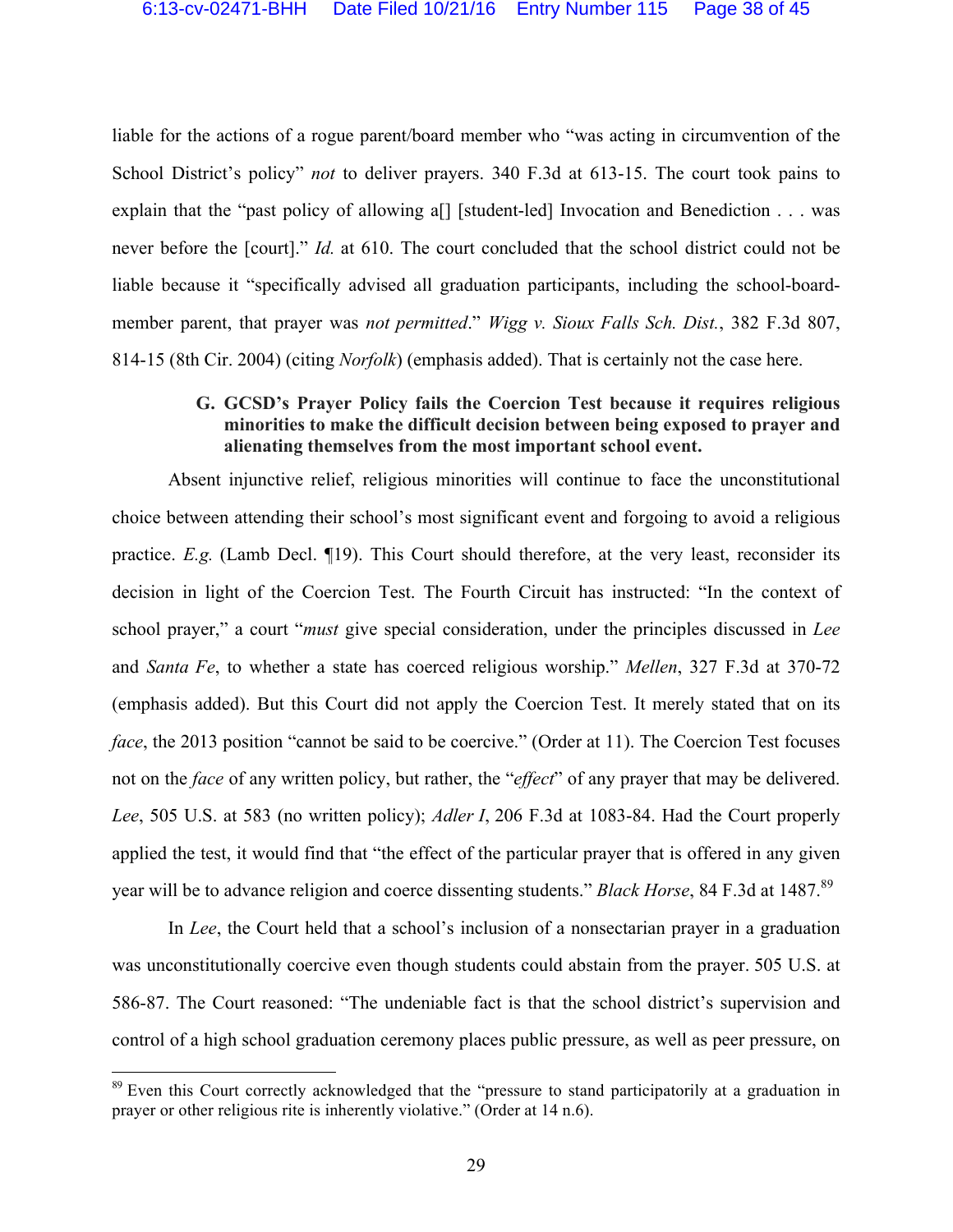attending students to stand as a group or, at least, maintain respectful silence during the Invocation and Benediction. This pressure, though subtle and indirect, can be as real as any overt compulsion." *Id.* at 593. The Court opined: "Finding no violation under these circumstances would place objectors in the dilemma of participating, with all that implies, or protesting." *Id.* A school may not "place primary and secondary school children in this position." *Id.* 

In *Santa Fe*, the Court held that even student-initiated, student-led prayers at football games failed the Coercion Test. 530 U.S. at 310. The "dual elections and student speaker" did not "insulate the school from the coercive element of the final message." *Id.* The school argued that *Lee* was distinguishable because the football games were voluntary. But the Court held that even "if we regard every high school student's decision to attend a home football game as purely voluntary, we are nevertheless persuaded that the delivery of a pregame prayer has the improper effect of coercing those present." *Id*. at 311-12. In *CEF I*, the Fourth Circuit distinguished *Lee*  and *Santa Fe*, emphasizing: "Unlike the cases in which the Supreme Court has found unconstitutional coercion, students here would not be participating in an inherently religious activity. They would not be forced to engage in any formal religious exercise; . . . nor would they be *bound to sit by while other students or faculty pray*." 373 F.3d 589, 599 (4th Cir. 2004) (emphasis added). Yet this is exactly what GCSD students must endure.

Finally, like *Santa Fe*, the Coercion Test is violated even if no "student were ever to offer a religious message" again. 530 U.S. at 313-16. Knowing that a prayer might be delivered, as GCSD allows, religious minorities must make the "difficult choice" between "being exposed to a religious ritual" or "not attend an event honoring . . . [them]." *Id.* at 292; *M.B.*, 2015 U.S. Dist. LEXIS 117289, at \*16. The Court in *Santa Fe* recognized "the difficult choice between attending [the] games and avoiding personally offensive religious rituals." 530 U.S. at 292, 311-12.

**IV. The Does are entitled to nominal damages because GCSD violated the Establishment Clause by holding an elementary school graduation ceremony in a proselytizing Christian environment.** 

Plaintiffs fully demonstrated that the Chapel Policy is unconstitutional (P.MSJ 27-32) (P. Reply 12-15) and attempt not to be unduly repetitive here. To reiterate, numerous courts have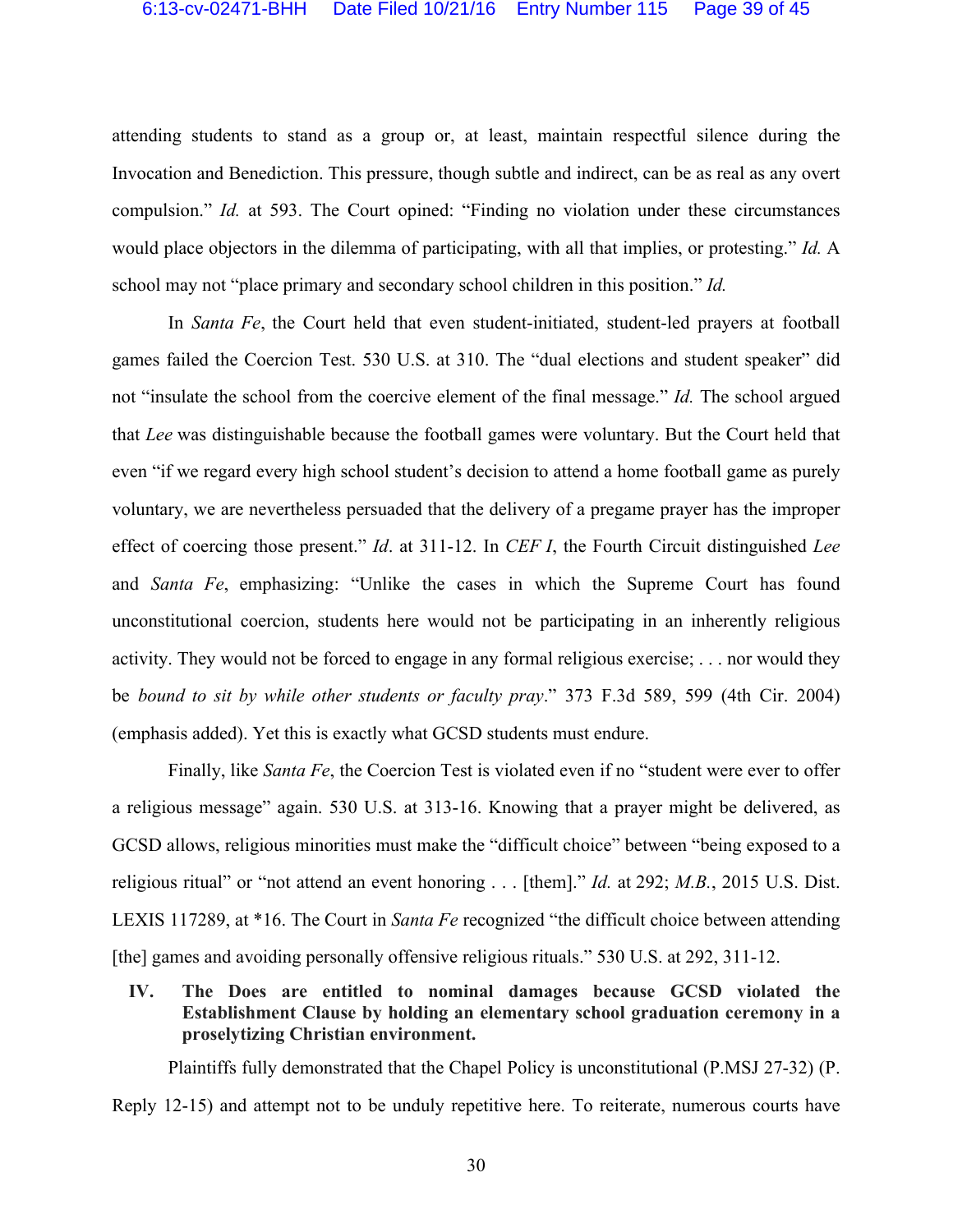held that using a religious venue for public school events violates the Establishment Clause.<sup>90</sup> These cases are "consistent with well-established doctrine prohibiting school administrators from bringing church to the schoolhouse." *Elmbrook*, 687 F.3d at 850 (citation omitted).

### **A. The practice has the unconstitutional effect of endorsing Christianity.**

"The Establishment Clause, at the very least, prohibits government from appearing to take a position on questions of religious belief" and from appearing to "affiliate" itself with religious "institutions." *Allegheny*, 492 U.S. at 593-94, 610. GCSD's use of a Baptist university's Christian chapel "affiliated" GCSD with a Christian institution. The "sheer religiosity of the space" created "a likelihood" that students would "perceive a link between church and state." *Elmbrook*, 687 F.3d at 853. Worse, it sent a stigmatizing message to "nonadherants 'that they are outsiders." *Santa Fe*, 530 U.S. at 309-10 (citation omitted).<sup>91</sup>

The Seventh Circuit correctly ruled that holding graduations in an "auditorium" of a nondenominational church failed the effect test because the "presence of religious iconography" would not only create "a likelihood" that students would "perceive a link between church and state" but would also indicate "to everyone that the religious message is favored and to nonadherents that they are outsiders." *Elmbrook*, 687 F.3d at 844 n.1, 853-54. It was irrelevant that the school selected the church because its facilities were crowded and overheated and could not find a comparable venue for the same price. *Id.* at 845 n.2, 848, 855.<sup>92</sup>

The salient facts in *Elmbrook* are indistinguishable from those present here. There, as here, "the environment was pervasively Christian, obviously aimed at nurturing Christian beliefs and gaining new adherents among those who set foot inside the church." *Id.* at 853. Even the Magistrate conceded: "religious imagery was easily visible and the overall environment was clearly Christian[.]" (Doc. 86, at 19). Notably, the venue in *Elmbrook* was not a "traditional

 <sup>90</sup> *See Elmbrook*, 687 F.3d at 851; *Does v. Enfield Pub. Schools*, 716 F. Supp. 2d 172 (D. Conn. 2010); *Spacco v. Bridgewater Sch. Dep't*, 722 F. Supp. 834 (D. Mass. 1989); *Reimann v. Fremont Cty. Joint Sch. Dist.*, Civil No. 80-4059 (D. Idaho 1980); *Lemke v. Black*, 376 F. Supp. 87 (E.D. Wis. 1974).  $91$  (Jill Decl. ¶¶3-6) (Jane Decl. ¶¶5-8) (John Decl. ¶5).

<sup>&</sup>lt;sup>92</sup> *Enfield* similarly held that using a church for graduation "constitutes an impermissible endorsement of religion" even though it "provided the best location within the budget." 716 F. Supp. 2d at 182, 189.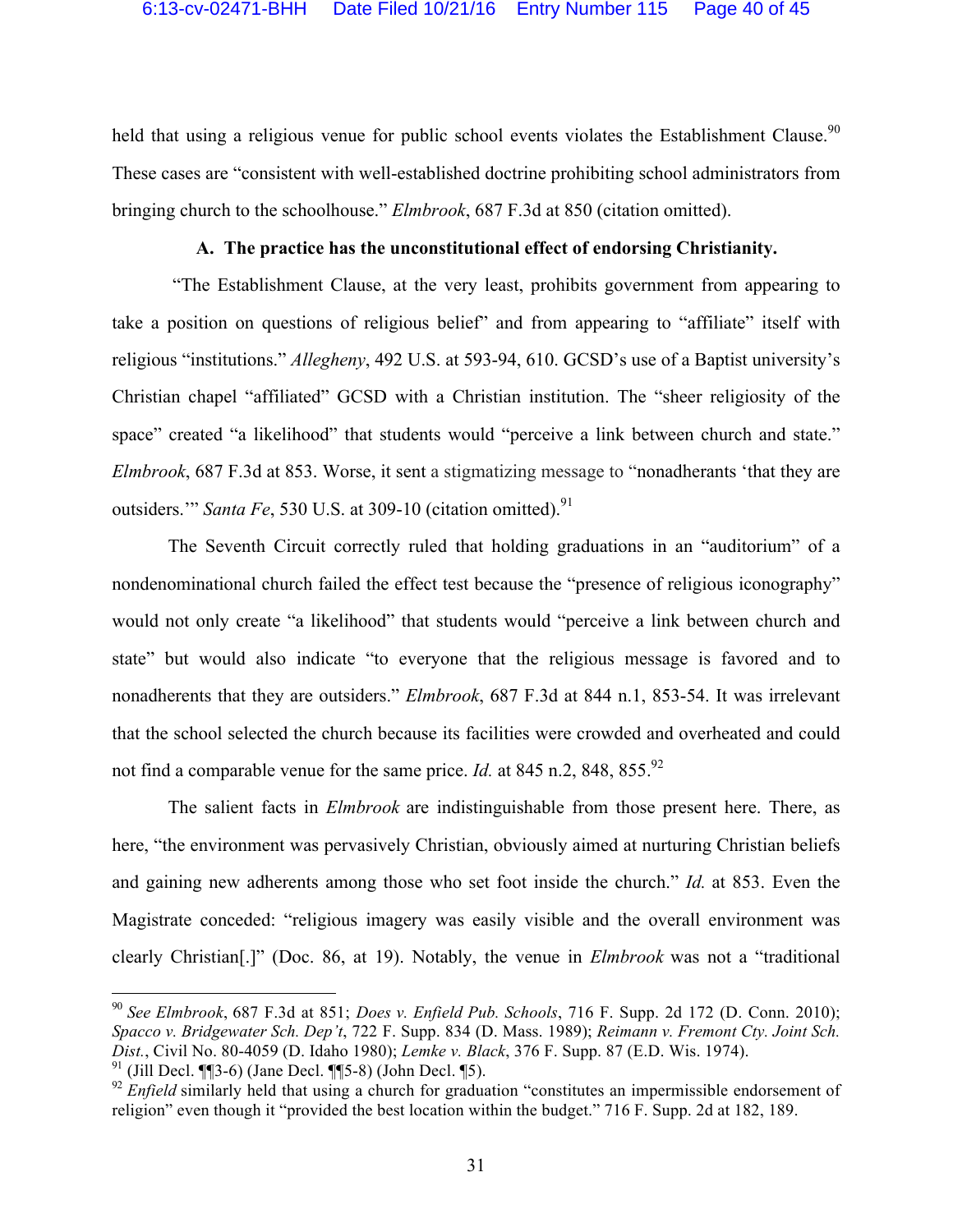church sanctuary." *Id.* at 844 n.1. The room was "the 'auditorium'" and used only for weekend services. *Id*. By contrast, the Turner Chapel is the site of "regular chapel services."<sup>93</sup>

A Christian cross sits on top of Turner Chapel and on nearby buildings. To enter, students must pass beneath a cross. NGU's proselytizing slogan, "Christ Makes the Difference," appears prominently in both the Turner Chapel parking lot and entry lobby, as well as elsewhere on campus. Students proceed into the sanctuary where they are surrounded by eight large stained glass windows featuring Jesus Christ. Proselytizing Christian monuments featuring Jesus also surround the Chapel. *See supra*, at 6-7.

If located in a public school, these Christian displays would indisputably violate the Establishment Clause. In *Stone v. Graham*, the Court held that a small (16 x 20 inch) donated copy of the Ten Commandments in a classroom was unconstitutional, reasoning that the effect "will be to induce the schoolchildren to read, meditate upon, perhaps to venerate and obey, the Commandments." 449 U.S. 39, 41-42 (1980). In *Washegesic v. Bloomingdale Pub. Sch*., the court held unconstitutional a privately-donated portrait of Jesus in a public school hallway, reasoning: "Christ is central only to Christianity, and his portrait has a proselytizing, affirming effect that some non-believers find deeply offensive." 33 F.3d 679, 684 (6th Cir. 1994).<sup>94</sup>

The same risk that students "will perceive the state as endorsing a set of religious beliefs is present both when exposure to a pervasively religious environment occurs in the classroom and when government summons students to an offsite location." *Elmbrook*, 687 F.3d at 856. If "constitutional doctrine teaches that a school cannot create a pervasively religious environment in the classroom, or at events it hosts, it appears overly formalistic to allow a school to engage in identical practices when it acts through a short-term lessee." *Id.* (internal citations omitted).

The Fourth Circuit has invalidated practices far less flagrant. For instance, in *Smith*, it ruled that a privately donated crèche violated the Establishment Clause even though it was

 $93$  (Compl. ¶16) (Ans. ¶16) (Gibson Aff. Ex. D).

<sup>94</sup> *See also Roberts v. Madigan*, 921 F.2d 1047, 1056-58 (10th Cir. 1990) (Bible displayed on a teacher's desk); *Ahlquist v. City of Cranston*, 840 F. Supp. 2d 507 (D. R.I. 2012) (prayer mural); *Joki v. Bd. of Educ*., 745 F. Supp. 823, 829-30 (N.D. N.Y. 1990) (portrait of Jesus).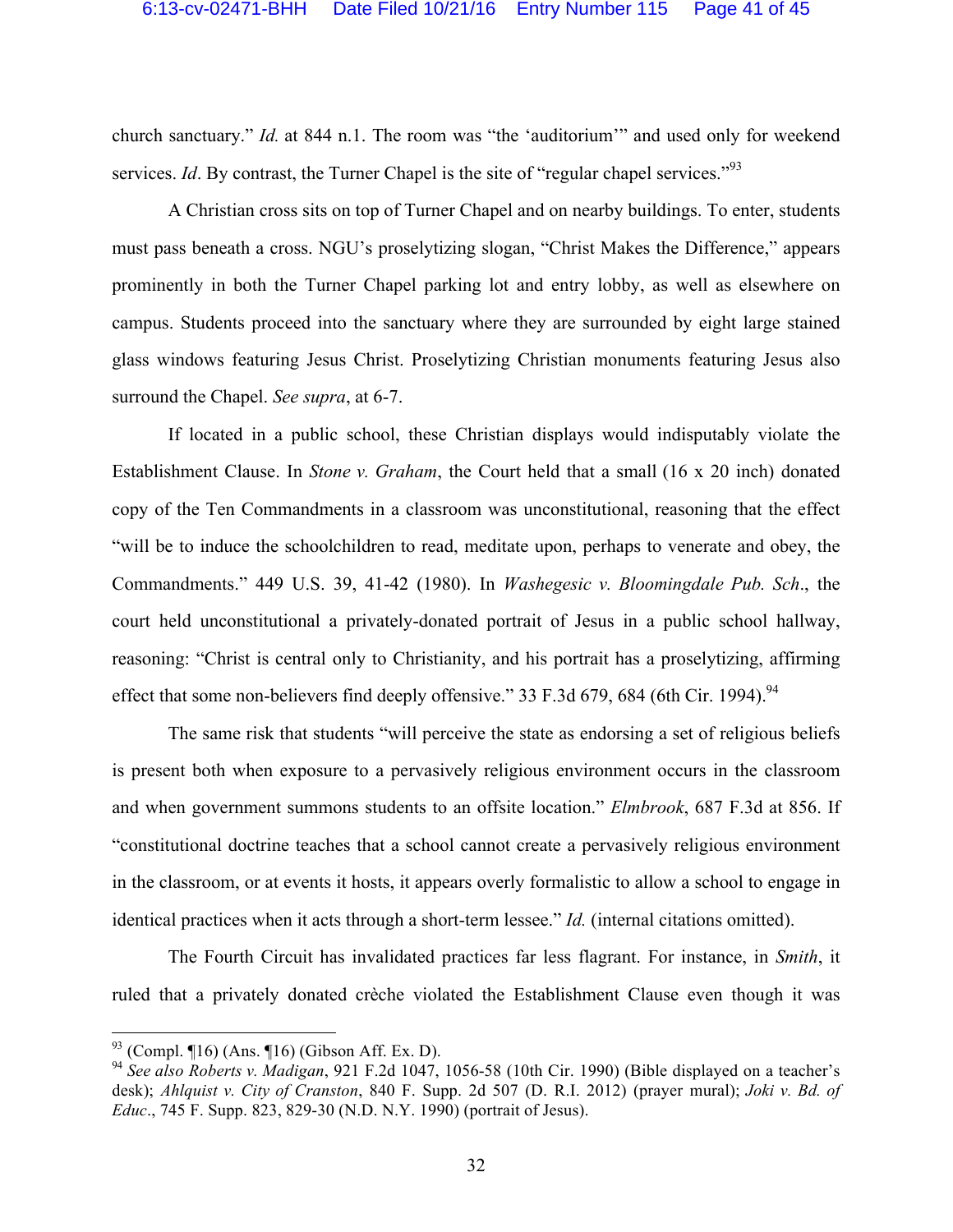temporary, accompanied by a disclaimer, and "involved no expenditure of County funds." 895 F.2d at 955-58. In *Hall*, it held unconstitutional a decidedly "innocuous" prayer on a map, which had a "limited audience and distribution," even in the absence of "compelled recitation of the prayer" to a "captive audience." 630 F.2d at 1019-21 n.1. Unlike in *Smith* and *Hall* where a dissenter could simply walk by or ignore the religious display, MVES forced a captive audience of impressionable young students to endure a proselytizing Christian environment for *several hours* as the price of attending their own graduation ceremony. *Lee*, 505 U.S. at 586.

In *Spacco*, the court enjoined a school district from renting facilities owned by a church, based largely on the need for students to "pass beneath a large cross." 722 F. Supp. at 842-43. The Establishment Clause was violated, even though by "[s]imply sitting in a classroom, a reasonable observer . . . would not receive any constitutionally impermissible message from his or her surroundings." *Id*. Turner Chapel "creates an environment even more overwrought with religious symbols than the venue challenged in *Spacco*." *Enfield*, 716 F. Supp. 2d at 191. Unlike *Spacco* students, the Does were surrounded by numerous Christian symbols and messages inside the sanctuary and also throughout NGU's sectarian campus. (Jane Decl. ¶¶19-41).

At least seven factors make this case even more problematic than *Elmbrook* as well. First, Turner Chapel, both inside and outside, has far more Christian symbolism than the nonsectarian auditorium in *Elmbrook*: 1) Unlike *Elmbrook*, the chapel itself features eight giant stained glass windows featuring Jesus Christ. 2) Immediately outside, there are several large unavoidable Christian monuments dedicated to Jesus. 3) The lobby features large mats prominently displaying NGU's logo, "Christ Makes the Difference," with a cross in the center. 4) "Christ Makes the Difference" signs appear at each campus entrance and at the parking lot. 5) Christian crosses appear on the surrounding buildings on NGU's campus. *Supra*, at 6-7, *cf.* (Ex. R).

Second, two Christian prayers were delivered in the MVES ceremony, whereas *no* prayers were included in *Elmbrook*, 687 F.3d at 854-55, or *Enfield*, 716 F. Supp. 2d at 200-01. In *Harris*, the court noted: "The prayers said in this case are indistinguishable from those that might be said in a church service. If said there, no one would dispute that their intent and primary effect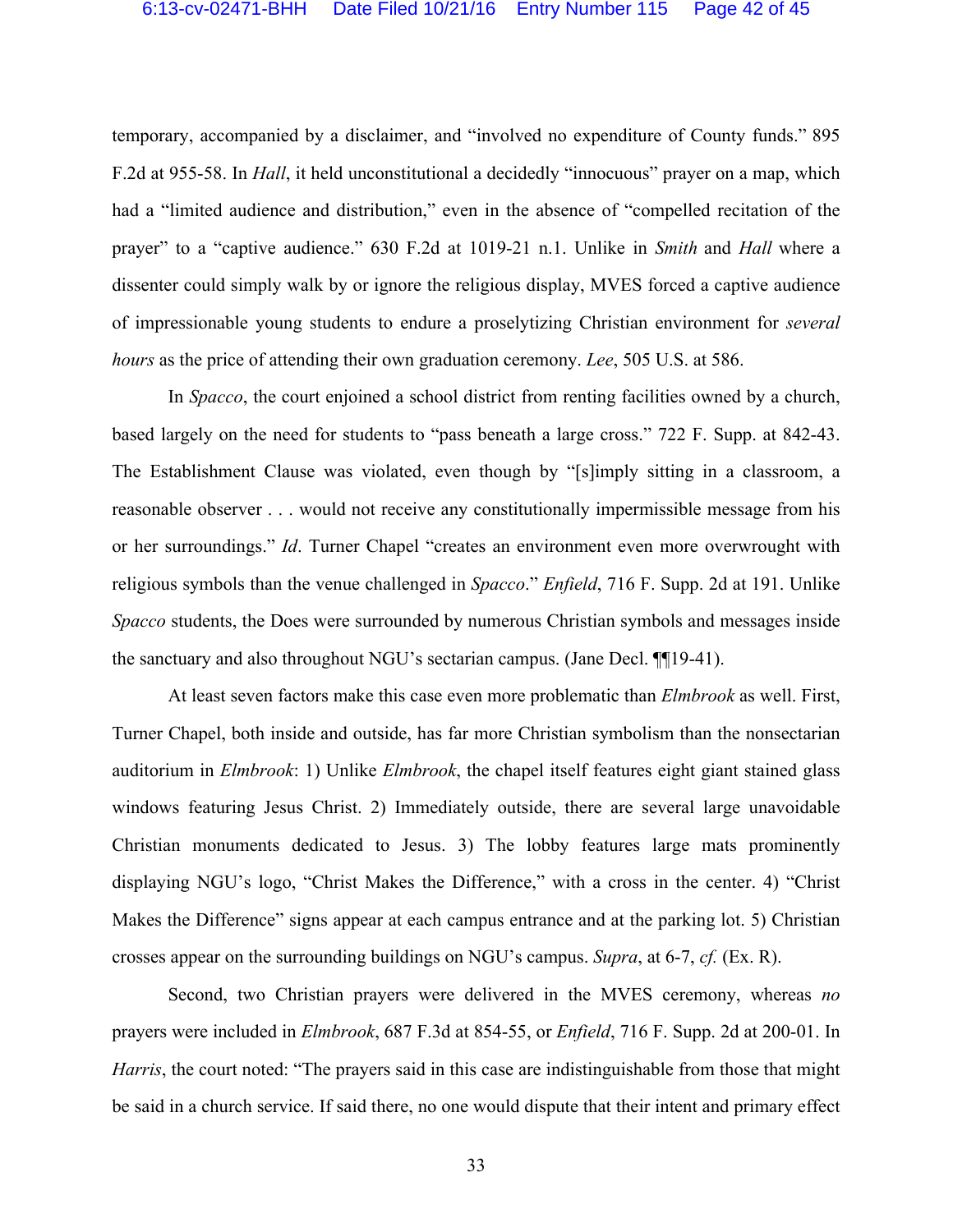was to advance religion." 41 F.3d at 458. Here, the prayers were delivered in a *church setting*.

Third, MVES children are vastly more impressionable than the high school students in *Elmbrook* and *Enfield*. Merely allowing materials to be displayed on tables by private citizens for one day is unconstitutionally coercive in elementary schools. *Peck*, 155 F.3d at 288 n\*.

Fourth, Turner Chapel is not only a Christian *place of worship*, but it is part of a pervasively Christian university, *supra*, compounding the perception of Christian favoritism.

Fifth, GCSD intends to use Turner Chapel indefinitely. (D. Ans. Doe Int. No. 11). The *Elmbrook* district always intended to return its events to secular school facilities. 687 F.3d at 847. By the time of the appeal, it had already built a "new field house" for such occasions. *Id.* 

Sixth, the reasonable observer would be aware of GCSD's partnership with NGU for its marching band exhibition – a "collaborative event between NGU and the school district" – that includes Christian prayers and Christian music. (Ex. P) (Pernak Decl. ¶[13-17).<sup>95</sup> Such unnecessary involvement with NGU speaks volumes to GCSD's religious purpose and actual and perceived endorsement of religion. Finally, GCSD's use of numerous other Baptist venues, but no non-Christian religious venues, *supra* at 6-7, added to the already overwhelming message of Christian favoritism conveyed to an observer by GCSD's use of Turner Chapel.

## **B. Forcing non-Christian students to alienate themselves from the most important school event to avoid a proselytizing Christian environment is unconstitutionally coercive.**

GCSD's use of Turner Chapel for the MVES graduation placed young schoolchildren and their families in the dilemma of choosing between attending a milestone school event and forgoing it entirely to avoid a Christian environment. Putting "school-age children who objected in an untenable position'" is unconstitutional. *Santa Fe*, 530 U.S. at 300, 305 (citing *Lee*). It is a "tenet of the First Amendment that the State cannot require one of its citizens to forfeit his or her rights and benefits as the price of resisting conformance to state-sponsored religious practice." *Lee*, 505 U.S. at 596. It is also axiomatic that the government cannot "influence a person to go to

 <sup>95</sup> The "reasonable observer" is aware of more than just the "challenged" activity. *Cressman v. Thompson*, 2015 U.S. App. LEXIS 13612, \*41-42 (10th Cir. 2015).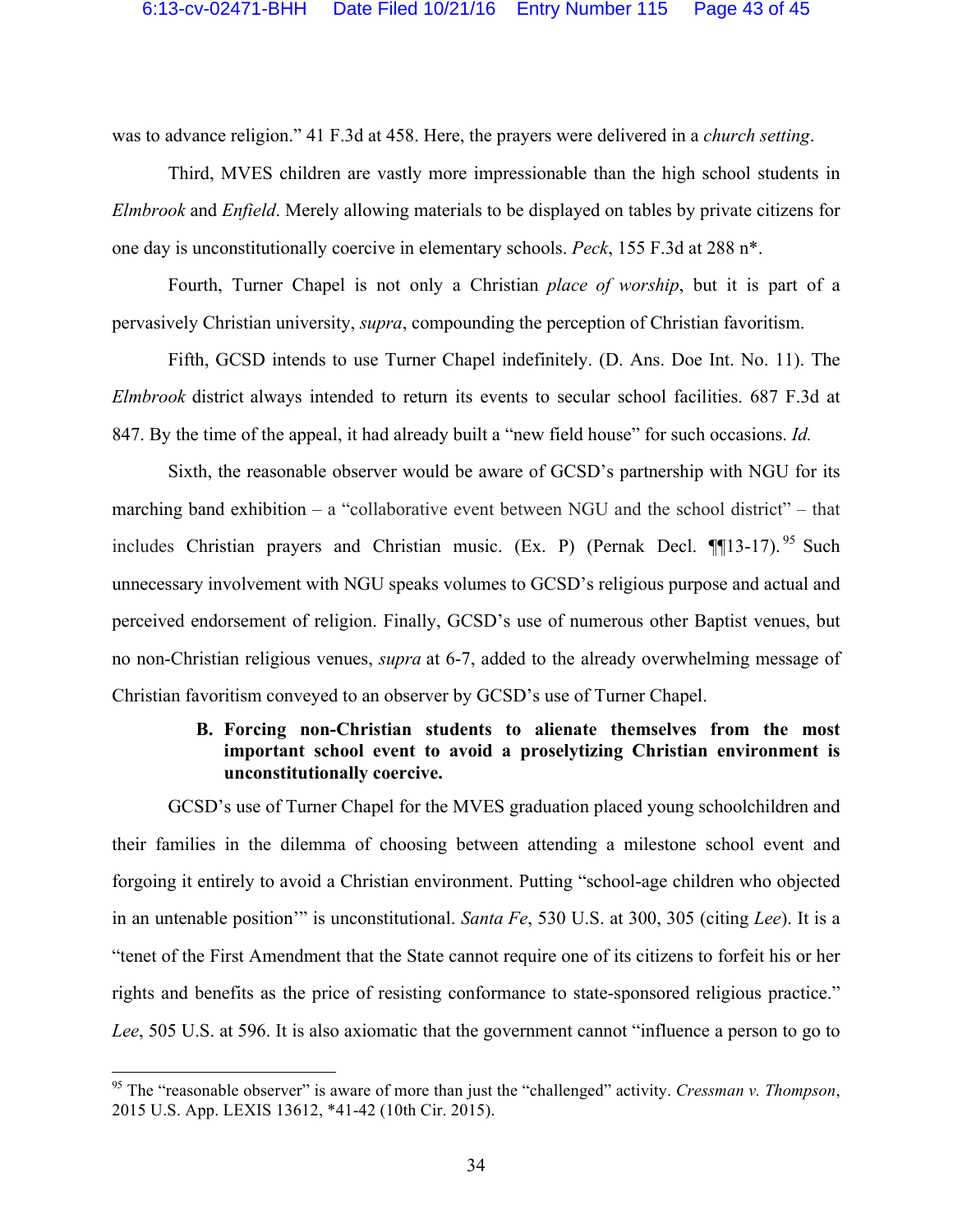. . . church." *Everson v. Bd. of Educ.*, 330 U.S. 1, 15 (1947). As such, the Establishment Clause is clearly violated when "the government directs students to attend a pervasively Christian, proselytizing environment." *Elmbrook*, 687 F.3d at 855. The court in *Elmbrook* properly found that, in "addition to impermissibly endorsing religion, the District's decision to use Elmbrook Church for graduations was religiously coercive." *Id.* at 854. This was so even though no prayers were delivered. *Id.* at 847, 851. The same was true in *Enfield*, 716 F. Supp. 2d at 200-01.

*Lee* and *Santa Fe* "cannot be meaningfully distinguished." *Elmbrook*, 687 F.3d at 855. In fact, to the extent "that *Lee* and *Santa Fe* involved challenged action that required only passive observance" – whereas GCSD required "students to undertake the act of entering a place of religious worship" – the MVES graduation was "more coercive." *Enfield*, 716 F. Supp. 2d at 200-201. In *Lee* and *Santa Fe*, the state "merely required students to be exposed to others engaging in religious activity at secular venues." *Id.* And that religious activity consisted of a nondenominational prayer lasting *two minutes*. But MVES students were exposed to "the gospel of Jesus Christ" where "evangelism" is a focus, and where according to NGU, "[m]any students have received Jesus Christ as their personal Lord and Savior," for *two hours*.<sup>96</sup> To "subject a student at such an event to a display of religion that is offensive or not agreeable to his or her own religion or lack of religion is to constructively exclude that student . . . The Establishment Clause does not permit this." *Gearon*, 844 F. Supp. at 1099-1000.

**CONCLUSION.** The Prayer Policy and Chapel Policy unconstitutionally exact religious conformity from a student as the price of attending his or her own public school graduation. Consequently, this Court should enter judgment in favor of Plaintiffs on all remaining claims, award nominal damages to the Does on the Chapel Policy, declare GCSD's Prayer Policy unconstitutional, permanently enjoin GCSD from including prayer in graduation ceremonies (including awards ceremonies), and award Plaintiffs attorneys' fees and costs.

Respectfully submitted,

 <sup>96</sup> (Compl. ¶17) (Ans. ¶17) (Gibson Aff. ¶3) (Ex. A) (D. Opp. Prelim. Inj. at 1-2).